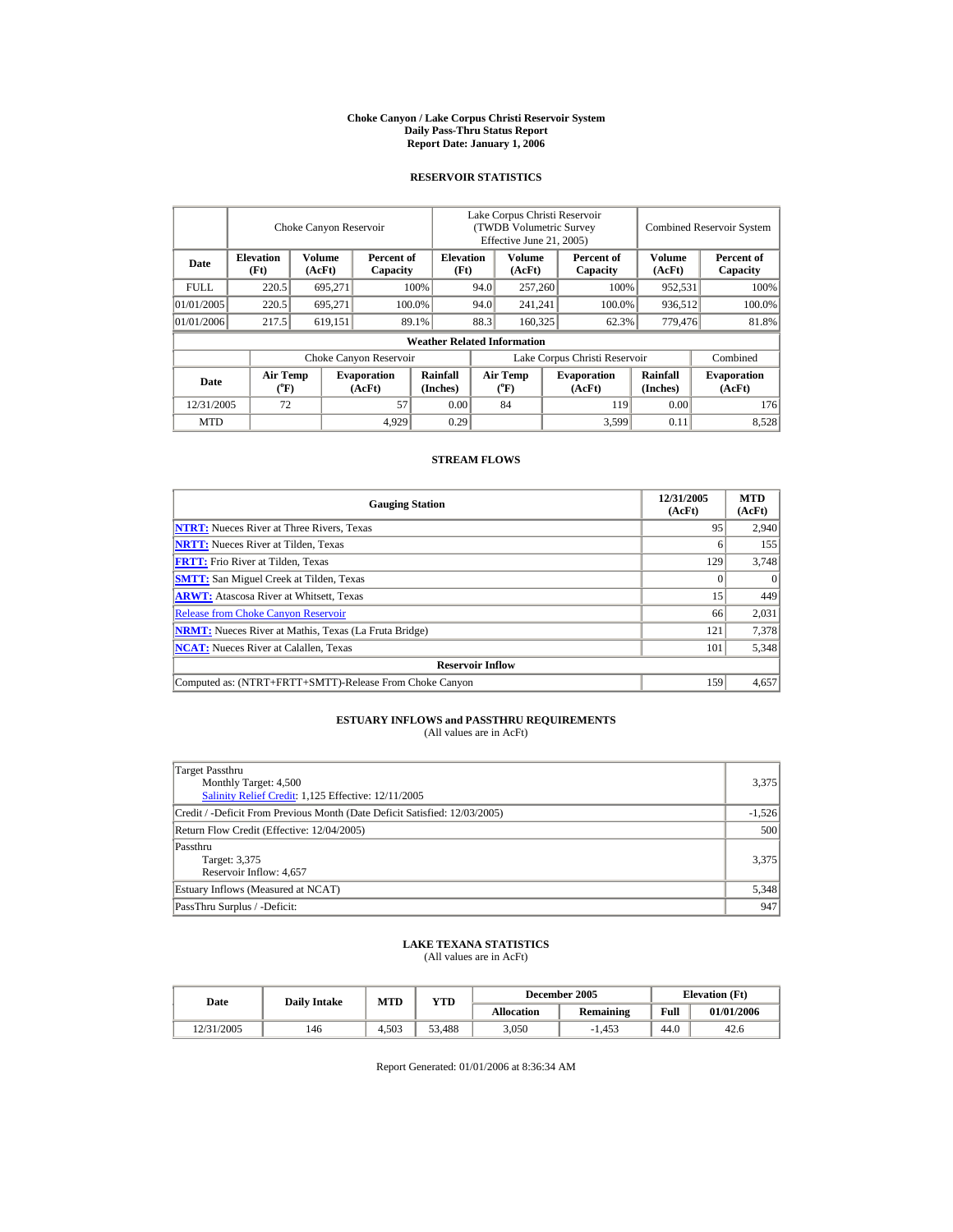#### **Choke Canyon / Lake Corpus Christi Reservoir System Daily Pass-Thru Status Report Report Date: January 2, 2006**

## **RESERVOIR STATISTICS**

|             | Choke Canyon Reservoir               |                         |                              |                                    | Lake Corpus Christi Reservoir<br>(TWDB Volumetric Survey)<br>Effective June 21, 2005) |                                       |  |                              |                         | <b>Combined Reservoir System</b> |  |  |
|-------------|--------------------------------------|-------------------------|------------------------------|------------------------------------|---------------------------------------------------------------------------------------|---------------------------------------|--|------------------------------|-------------------------|----------------------------------|--|--|
| Date        | <b>Elevation</b><br>(Ft)             | <b>Volume</b><br>(AcFt) | Percent of<br>Capacity       | <b>Elevation</b><br>(Ft)           |                                                                                       | Volume<br>(AcFt)                      |  | Percent of<br>Capacity       | <b>Volume</b><br>(AcFt) | Percent of<br>Capacity           |  |  |
| <b>FULL</b> | 220.5                                | 695.271                 |                              | 100%                               | 94.0                                                                                  | 257,260                               |  | 100%                         | 952,531                 | 100%                             |  |  |
| 01/02/2005  | 220.5                                | 695.271                 |                              | 100.0%                             | 94.0                                                                                  | 241.241                               |  | 100.0%                       | 936.512                 | 100.0%                           |  |  |
| 01/02/2006  | 217.5                                | 618,907                 |                              | 89.0%                              | 88.4                                                                                  | 160,798                               |  | 62.5%                        | 779,705                 | 81.9%                            |  |  |
|             |                                      |                         |                              | <b>Weather Related Information</b> |                                                                                       |                                       |  |                              |                         |                                  |  |  |
|             |                                      |                         | Choke Canyon Reservoir       |                                    | Lake Corpus Christi Reservoir                                                         |                                       |  |                              |                         | Combined                         |  |  |
| Date        | Air Temp<br>$({}^{\circ}\mathrm{F})$ |                         | <b>Evaporation</b><br>(AcFt) | Rainfall<br>(Inches)               |                                                                                       | <b>Air Temp</b><br>$({}^o\mathrm{F})$ |  | <b>Evaporation</b><br>(AcFt) | Rainfall<br>(Inches)    | <b>Evaporation</b><br>(AcFt)     |  |  |
| 01/01/2006  | 86                                   |                         | 199                          | 0.00                               |                                                                                       | 87                                    |  | 165                          | 0.00                    | 364                              |  |  |
| <b>MTD</b>  |                                      |                         | 199                          | 0.00                               |                                                                                       |                                       |  | 165                          | 0.00                    | 364                              |  |  |

## **STREAM FLOWS**

| <b>Gauging Station</b>                                       | 01/01/2006<br>(AcFt) | <b>MTD</b><br>(AcFt) |
|--------------------------------------------------------------|----------------------|----------------------|
| <b>NTRT:</b> Nueces River at Three Rivers, Texas             | 93                   | 93                   |
| <b>NRTT:</b> Nueces River at Tilden, Texas                   |                      |                      |
| <b>FRTT:</b> Frio River at Tilden, Texas                     | 133                  | 133                  |
| <b>SMTT:</b> San Miguel Creek at Tilden, Texas               |                      |                      |
| <b>ARWT:</b> Atascosa River at Whitsett, Texas               | 16                   | 16                   |
| <b>Release from Choke Canyon Reservoir</b>                   | 66                   | 66                   |
| <b>NRMT:</b> Nueces River at Mathis, Texas (La Fruta Bridge) | 121                  | 121                  |
| <b>NCAT:</b> Nueces River at Calallen, Texas                 | 48                   | 48                   |
| <b>Reservoir Inflow</b>                                      |                      |                      |
| Computed as: (NTRT+FRTT+SMTT)-Release From Choke Canyon      | 161                  | 161                  |

## **ESTUARY INFLOWS and PASSTHRU REQUIREMENTS**<br>(All values are in AcFt)

| Target Passthru<br>Monthly Target: 2,500<br><b>Salinity Relief Credit: 0 Effective:</b> | 2,500 |
|-----------------------------------------------------------------------------------------|-------|
| Credit / -Deficit From Previous Month (Date Deficit Satisfied:)                         | 947   |
| Return Flow Credit (Effective: 01/01/2006)                                              | 500   |
| Passthru<br>Target: 2,500<br>Reservoir Inflow: 161                                      | 161   |
| Estuary Inflows (Measured at NCAT)                                                      | 48    |
| PassThru Surplus / -Deficit:                                                            | 0     |

## **LAKE TEXANA STATISTICS** (All values are in AcFt)

| Date       | <b>Daily Intake</b> | MTD | <b>YTD</b> |                   | January 2006     | <b>Elevation</b> (Ft) |            |
|------------|---------------------|-----|------------|-------------------|------------------|-----------------------|------------|
|            |                     |     |            | <b>Allocation</b> | <b>Remaining</b> | Full                  | 01/02/2006 |
| 01/01/2006 | 146                 | 46ء | 146        | 3,050             | 2.904            | 44.0                  | 42.6       |

Report Generated: 01/02/2006 at 8:27:36 AM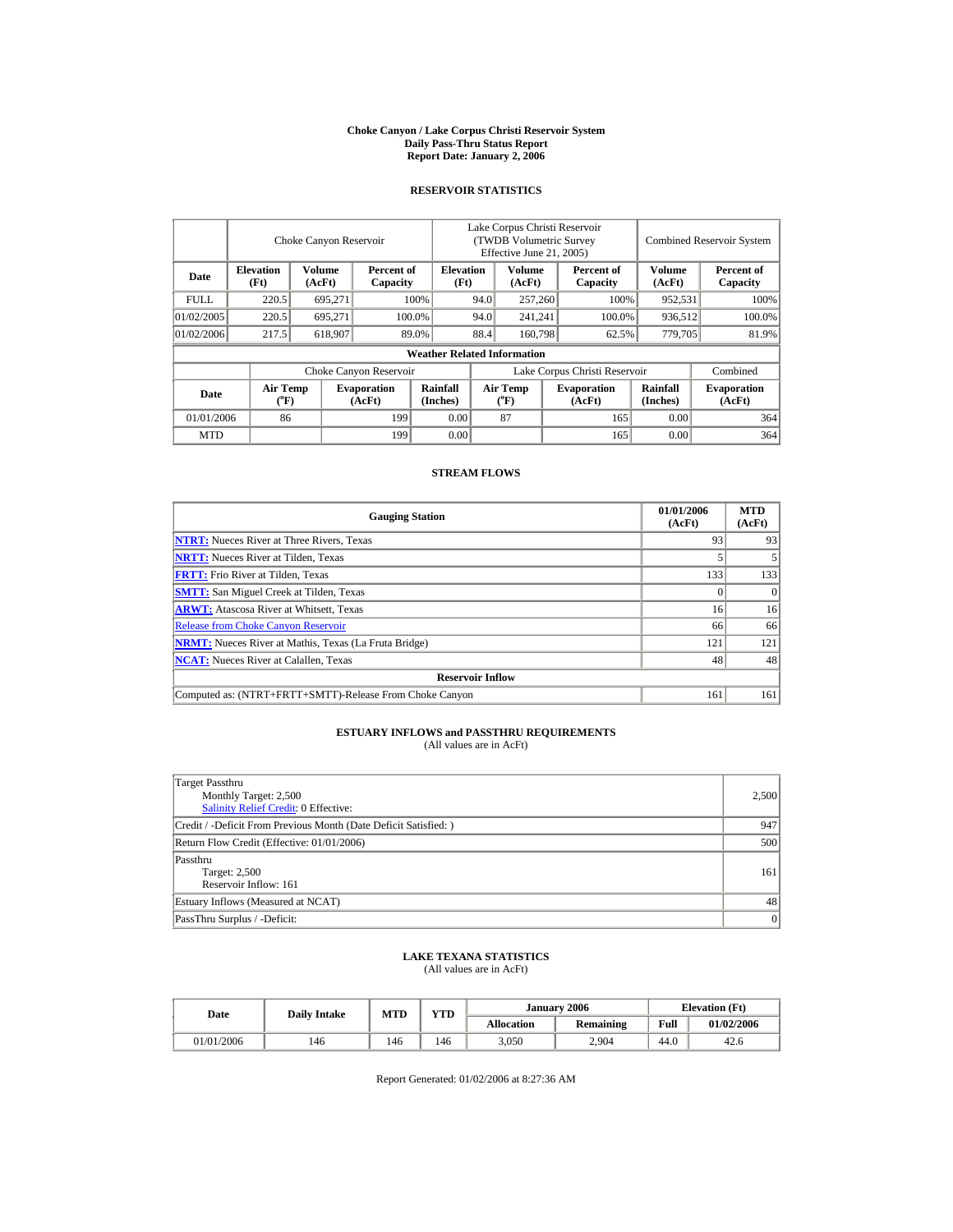#### **Choke Canyon / Lake Corpus Christi Reservoir System Daily Pass-Thru Status Report Report Date: January 3, 2006**

## **RESERVOIR STATISTICS**

|            | Choke Canyon Reservoir                      |                                            |                              |                                    | Lake Corpus Christi Reservoir<br>(TWDB Volumetric Survey<br>Effective June 21, 2005) |                                  |  |                              |                      | <b>Combined Reservoir System</b> |  |  |
|------------|---------------------------------------------|--------------------------------------------|------------------------------|------------------------------------|--------------------------------------------------------------------------------------|----------------------------------|--|------------------------------|----------------------|----------------------------------|--|--|
| Date       | <b>Elevation</b><br>(Ft)                    | Volume<br>Percent of<br>(AcFt)<br>Capacity |                              | <b>Elevation</b><br>(Ft)           |                                                                                      | Volume<br>(AcFt)                 |  | Percent of<br>Capacity       | Volume<br>(AcFt)     | Percent of<br>Capacity           |  |  |
| FULL.      | 220.5                                       | 695,271                                    |                              | 100%                               | 94.0                                                                                 | 257,260                          |  | 100%                         | 952,531              | 100%                             |  |  |
| 01/03/2005 | 220.5                                       | 695.271                                    |                              | 100.0%                             | 94.0                                                                                 | 241,241                          |  | 100.0%                       | 936,512              | 100.0%                           |  |  |
| 01/03/2006 | 217.5                                       | 618,664                                    |                              | 89.0%                              | 88.3                                                                                 | 160,325                          |  | 62.3%                        | 778,989              | 81.8%                            |  |  |
|            |                                             |                                            |                              | <b>Weather Related Information</b> |                                                                                      |                                  |  |                              |                      |                                  |  |  |
|            |                                             |                                            | Choke Canyon Reservoir       |                                    | Lake Corpus Christi Reservoir                                                        |                                  |  |                              |                      | Combined                         |  |  |
| Date       | <b>Air Temp</b><br>$({}^{\circ}\mathrm{F})$ |                                            | <b>Evaporation</b><br>(AcFt) | Rainfall<br>(Inches)               |                                                                                      | <b>Air Temp</b><br>$(^{\circ}F)$ |  | <b>Evaporation</b><br>(AcFt) | Rainfall<br>(Inches) | <b>Evaporation</b><br>(AcFt)     |  |  |
| 01/02/2006 | 87                                          |                                            | 269                          | 0.00                               |                                                                                      | 86                               |  | 156                          | 0.00                 | 425                              |  |  |
| <b>MTD</b> |                                             |                                            | 468                          | 0.00                               |                                                                                      |                                  |  | 321                          | 0.00                 | 789                              |  |  |

## **STREAM FLOWS**

| <b>Gauging Station</b>                                       | 01/02/2006<br>(AcFt) | <b>MTD</b><br>(AcFt) |
|--------------------------------------------------------------|----------------------|----------------------|
| <b>NTRT:</b> Nueces River at Three Rivers, Texas             | 95                   | 189                  |
| <b>NRTT:</b> Nueces River at Tilden, Texas                   |                      | 11                   |
| <b>FRTT:</b> Frio River at Tilden, Texas                     | 133                  | 266                  |
| <b>SMTT:</b> San Miguel Creek at Tilden, Texas               |                      | $\Omega$             |
| <b>ARWT:</b> Atascosa River at Whitsett, Texas               | 16                   | 32                   |
| <b>Release from Choke Canyon Reservoir</b>                   | 66                   | 131                  |
| <b>NRMT:</b> Nueces River at Mathis, Texas (La Fruta Bridge) | 137                  | 258                  |
| <b>NCAT:</b> Nueces River at Calallen. Texas                 | 13                   | 60                   |
| <b>Reservoir Inflow</b>                                      |                      |                      |
| Computed as: (NTRT+FRTT+SMTT)-Release From Choke Canyon      | 163                  | 324                  |

# **ESTUARY INFLOWS and PASSTHRU REQUIREMENTS**<br>(All values are in AcFt)

| Target Passthru<br>Monthly Target: 2,500<br>Salinity Relief Credit: 0 Effective: | 2,500 |
|----------------------------------------------------------------------------------|-------|
| Credit / -Deficit From Previous Month (Date Deficit Satisfied:)                  | 947   |
| Return Flow Credit (Effective: 01/01/2006)                                       | 500   |
| Passthru<br>Target: 2,500<br>Reservoir Inflow: 324                               | 324   |
| Estuary Inflows (Measured at NCAT)                                               | 60    |
| PassThru Surplus / -Deficit:                                                     | 0     |

## **LAKE TEXANA STATISTICS**

(All values are in AcFt)

| Date       |     | <b>YTD</b><br><b>MTD</b><br><b>Daily Intake</b> |     |                   | January 2006     | <b>Elevation</b> (Ft) |            |
|------------|-----|-------------------------------------------------|-----|-------------------|------------------|-----------------------|------------|
|            |     |                                                 |     | <b>Allocation</b> | <b>Remaining</b> | Full                  | 01/03/2006 |
| 01/02/2006 | 145 | 291                                             | 291 | 3,050             | 2,759            | 44.0                  | 42.6       |

Report Generated: 01/03/2006 at 8:47:31 AM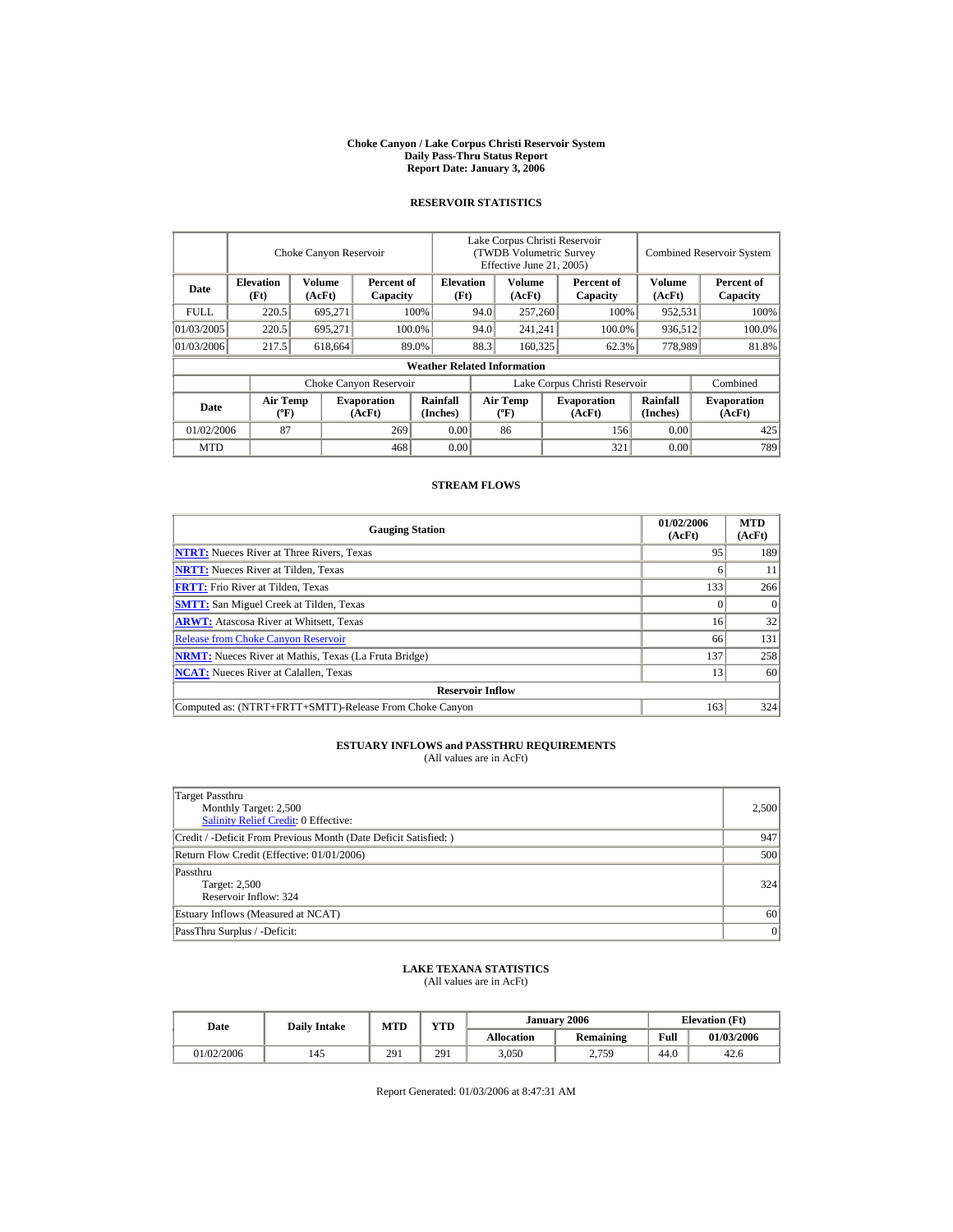#### **Choke Canyon / Lake Corpus Christi Reservoir System Daily Pass-Thru Status Report Report Date: January 4, 2006**

## **RESERVOIR STATISTICS**

|            | Choke Canyon Reservoir      |                                            |                              |                                    | Lake Corpus Christi Reservoir<br>(TWDB Volumetric Survey<br>Effective June 21, 2005) |                                             |         |                              | <b>Combined Reservoir System</b> |                              |  |
|------------|-----------------------------|--------------------------------------------|------------------------------|------------------------------------|--------------------------------------------------------------------------------------|---------------------------------------------|---------|------------------------------|----------------------------------|------------------------------|--|
| Date       | <b>Elevation</b><br>(Ft)    | Volume<br>Percent of<br>(AcFt)<br>Capacity |                              | <b>Elevation</b><br>(Ft)           |                                                                                      | Volume<br>(AcFt)                            |         | Percent of<br>Capacity       | Volume<br>(AcFt)                 | Percent of<br>Capacity       |  |
| FULL.      | 220.5                       | 695,271                                    |                              | 100%                               | 94.0                                                                                 | 257,260                                     |         | 100%                         | 952,531                          | 100%                         |  |
| 01/04/2005 | 220.6                       | 695,271                                    |                              | 100.0%                             | 94.0                                                                                 |                                             | 241.241 | 100.0%                       | 936,512                          | 100.0%                       |  |
| 01/04/2006 | 217.5                       | 618,664                                    |                              | 89.0%                              | 88.3                                                                                 | 160,010                                     |         | 62.2%                        | 778,674                          | 81.7%                        |  |
|            |                             |                                            |                              | <b>Weather Related Information</b> |                                                                                      |                                             |         |                              |                                  |                              |  |
|            |                             |                                            | Choke Canyon Reservoir       |                                    | Lake Corpus Christi Reservoir                                                        |                                             |         |                              | Combined                         |                              |  |
| Date       | Air Temp<br>$({}^{\circ}F)$ |                                            | <b>Evaporation</b><br>(AcFt) | Rainfall<br>(Inches)               |                                                                                      | <b>Air Temp</b><br>$({}^{\circ}\mathrm{F})$ |         | <b>Evaporation</b><br>(AcFt) | Rainfall<br>(Inches)             | <b>Evaporation</b><br>(AcFt) |  |
| 01/03/2006 | 88                          |                                            | 284                          | 0.00                               |                                                                                      | 84                                          |         | 174                          | 0.00                             | 458                          |  |
| <b>MTD</b> |                             |                                            | 752                          | 0.00                               |                                                                                      |                                             |         | 495                          | 0.00                             | 1.247                        |  |

## **STREAM FLOWS**

| <b>Gauging Station</b>                                       | 01/03/2006<br>(AcFt) | <b>MTD</b><br>(AcFt) |
|--------------------------------------------------------------|----------------------|----------------------|
| <b>NTRT:</b> Nueces River at Three Rivers, Texas             | 93                   | 282                  |
| <b>NRTT:</b> Nueces River at Tilden, Texas                   |                      | 17                   |
| <b>FRTT:</b> Frio River at Tilden, Texas                     | 131                  | 397                  |
| <b>SMTT:</b> San Miguel Creek at Tilden, Texas               |                      | $\Omega$             |
| <b>ARWT:</b> Atascosa River at Whitsett, Texas               | 16                   | 47                   |
| <b>Release from Choke Canyon Reservoir</b>                   | 66                   | 197                  |
| <b>NRMT:</b> Nueces River at Mathis, Texas (La Fruta Bridge) | 155                  | 413                  |
| <b>NCAT:</b> Nueces River at Calallen. Texas                 |                      | 67                   |
| <b>Reservoir Inflow</b>                                      |                      |                      |
| Computed as: (NTRT+FRTT+SMTT)-Release From Choke Canyon      | 159                  | 482                  |

# **ESTUARY INFLOWS and PASSTHRU REQUIREMENTS**<br>(All values are in AcFt)

| Target Passthru<br>Monthly Target: 2,500<br>Salinity Relief Credit: 0 Effective: | 2,500     |
|----------------------------------------------------------------------------------|-----------|
| Credit / -Deficit From Previous Month (Date Deficit Satisfied:)                  | 947       |
| Return Flow Credit (Effective: 01/01/2006)                                       | 500       |
| Passthru<br>Target: 2,500<br>Reservoir Inflow: 482                               | 482       |
| Estuary Inflows (Measured at NCAT)                                               | 67        |
| PassThru Surplus / -Deficit:                                                     | $\vert$ 0 |

## **LAKE TEXANA STATISTICS**

(All values are in AcFt)

| Date       | <b>Daily Intake</b> | <b>MTD</b> | <b>YTD</b> |                   | January 2006     | <b>Elevation</b> (Ft) |            |  |
|------------|---------------------|------------|------------|-------------------|------------------|-----------------------|------------|--|
|            |                     |            |            | <b>Allocation</b> | <b>Remaining</b> | Full                  | 01/04/2006 |  |
| 01/03/2006 | 145                 | 436        | 436        | 3.050             | 2,614            | 44.0                  | 42.5       |  |

Report Generated: 01/04/2006 at 8:48:29 AM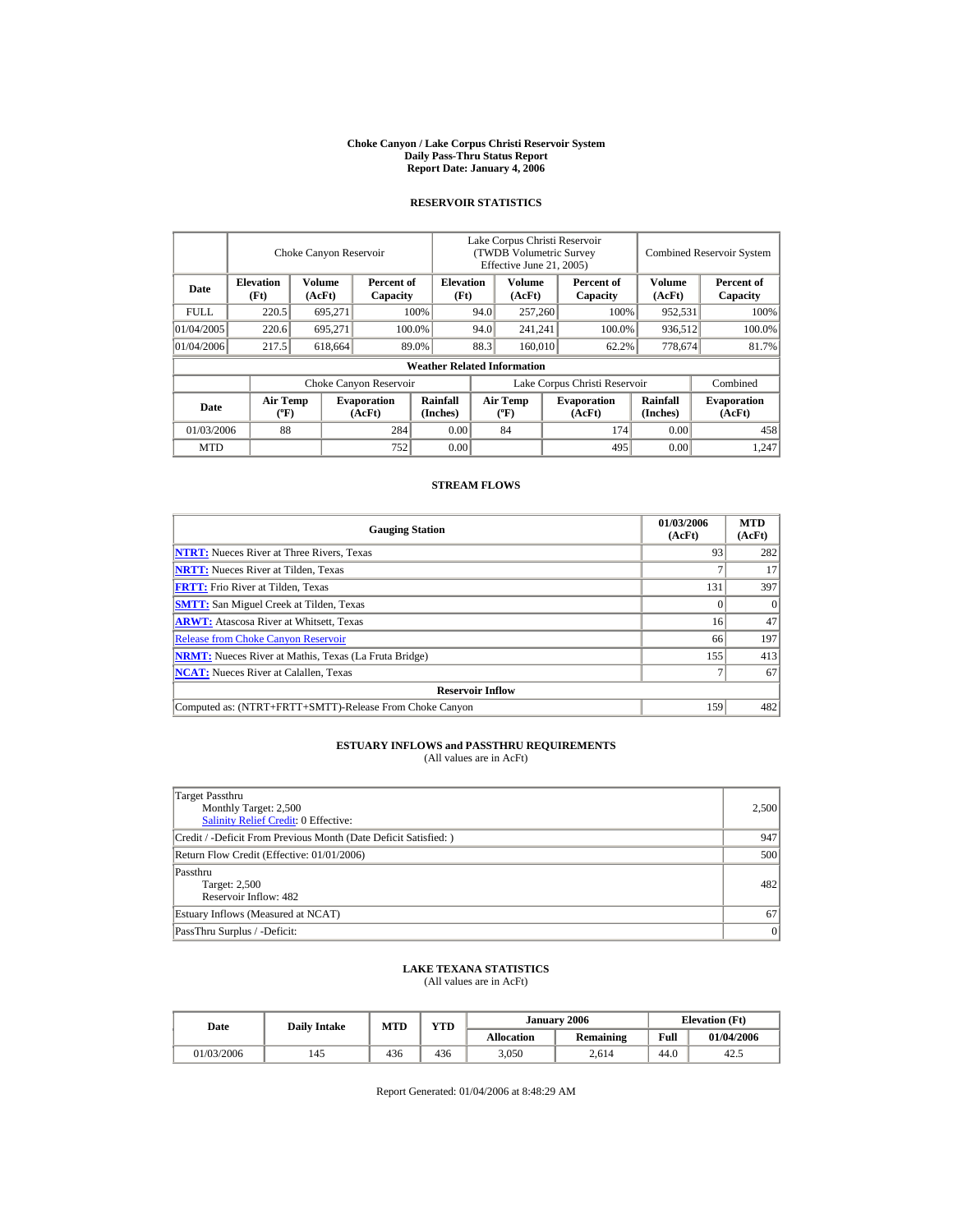#### **Choke Canyon / Lake Corpus Christi Reservoir System Daily Pass-Thru Status Report Report Date: January 5, 2006**

## **RESERVOIR STATISTICS**

|            | Choke Canyon Reservoir                      |                                            |                              |                                    | Lake Corpus Christi Reservoir<br>(TWDB Volumetric Survey<br>Effective June 21, 2005) |                                  |        |                              |                      | <b>Combined Reservoir System</b> |  |  |
|------------|---------------------------------------------|--------------------------------------------|------------------------------|------------------------------------|--------------------------------------------------------------------------------------|----------------------------------|--------|------------------------------|----------------------|----------------------------------|--|--|
| Date       | <b>Elevation</b><br>(Ft)                    | Volume<br>Percent of<br>(AcFt)<br>Capacity |                              | <b>Elevation</b><br>(Ft)           |                                                                                      | <b>Volume</b><br>(AcFt)          |        | Percent of<br>Capacity       | Volume<br>(AcFt)     | Percent of<br>Capacity           |  |  |
| FULL.      | 220.5                                       | 695,271                                    |                              | 100%                               | 94.0                                                                                 | 257,260                          |        | 100%                         | 952,531              | 100%                             |  |  |
| 01/05/2005 | 220.6                                       | 695.271                                    |                              | 100.0%                             | 94.0                                                                                 | 241,241                          | 100.0% |                              | 936,512              | 100.0%                           |  |  |
| 01/05/2006 | 217.5                                       | 618,664                                    |                              | 89.0%                              | 88.4                                                                                 | 160,798                          |        | 62.5%                        | 779,462              | 81.8%                            |  |  |
|            |                                             |                                            |                              | <b>Weather Related Information</b> |                                                                                      |                                  |        |                              |                      |                                  |  |  |
|            |                                             |                                            | Choke Canyon Reservoir       |                                    | Lake Corpus Christi Reservoir                                                        |                                  |        |                              |                      | Combined                         |  |  |
| Date       | <b>Air Temp</b><br>$({}^{\circ}\mathrm{F})$ |                                            | <b>Evaporation</b><br>(AcFt) | Rainfall<br>(Inches)               |                                                                                      | <b>Air Temp</b><br>$(^{\circ}F)$ |        | <b>Evaporation</b><br>(AcFt) | Rainfall<br>(Inches) | <b>Evaporation</b><br>(AcFt)     |  |  |
| 01/04/2006 | 74                                          |                                            | 170                          | 0.00                               |                                                                                      | 81                               |        | 138                          | 0.00                 | 308                              |  |  |
| <b>MTD</b> |                                             |                                            | 922                          | 0.00                               |                                                                                      |                                  |        | 633                          | 0.00                 | 1,555                            |  |  |

## **STREAM FLOWS**

| <b>Gauging Station</b>                                       | 01/04/2006<br>(AcFt) | <b>MTD</b><br>(AcFt) |
|--------------------------------------------------------------|----------------------|----------------------|
| <b>NTRT:</b> Nueces River at Three Rivers, Texas             | 93                   | 375                  |
| <b>NRTT:</b> Nueces River at Tilden, Texas                   |                      | 24                   |
| <b>FRTT:</b> Frio River at Tilden, Texas                     | 131                  | 528                  |
| <b>SMTT:</b> San Miguel Creek at Tilden, Texas               |                      | $\Omega$             |
| <b>ARWT:</b> Atascosa River at Whitsett, Texas               | 15                   | 63                   |
| <b>Release from Choke Canyon Reservoir</b>                   | 66                   | 262                  |
| <b>NRMT:</b> Nueces River at Mathis, Texas (La Fruta Bridge) | 153                  | 566                  |
| <b>NCAT:</b> Nueces River at Calallen, Texas                 | 34                   | 101                  |
| <b>Reservoir Inflow</b>                                      |                      |                      |
| Computed as: (NTRT+FRTT+SMTT)-Release From Choke Canyon      | 159                  | 641                  |

# **ESTUARY INFLOWS and PASSTHRU REQUIREMENTS**<br>(All values are in AcFt)

| Target Passthru<br>Monthly Target: 2,500<br>Salinity Relief Credit: 0 Effective: | 2,500 |
|----------------------------------------------------------------------------------|-------|
| Credit / -Deficit From Previous Month (Date Deficit Satisfied:)                  | 947   |
| Return Flow Credit (Effective: 01/01/2006)                                       | 500   |
| Passthru<br>Target: 2,500<br>Reservoir Inflow: 641                               | 641   |
| Estuary Inflows (Measured at NCAT)                                               | 101   |
| PassThru Surplus / -Deficit:                                                     | 0     |

## **LAKE TEXANA STATISTICS**

(All values are in AcFt)

| Date       | <b>Daily Intake</b> | <b>MTD</b> | <b>YTD</b> |                   | January 2006     | <b>Elevation</b> (Ft) |            |  |
|------------|---------------------|------------|------------|-------------------|------------------|-----------------------|------------|--|
|            |                     |            |            | <b>Allocation</b> | <b>Remaining</b> | Full                  | 01/05/2006 |  |
| 01/04/2006 | 146                 | 582        | 582        | 3,050             | 2.468            | 44.0                  | 42.5       |  |

Report Generated: 01/05/2006 at 8:33:55 AM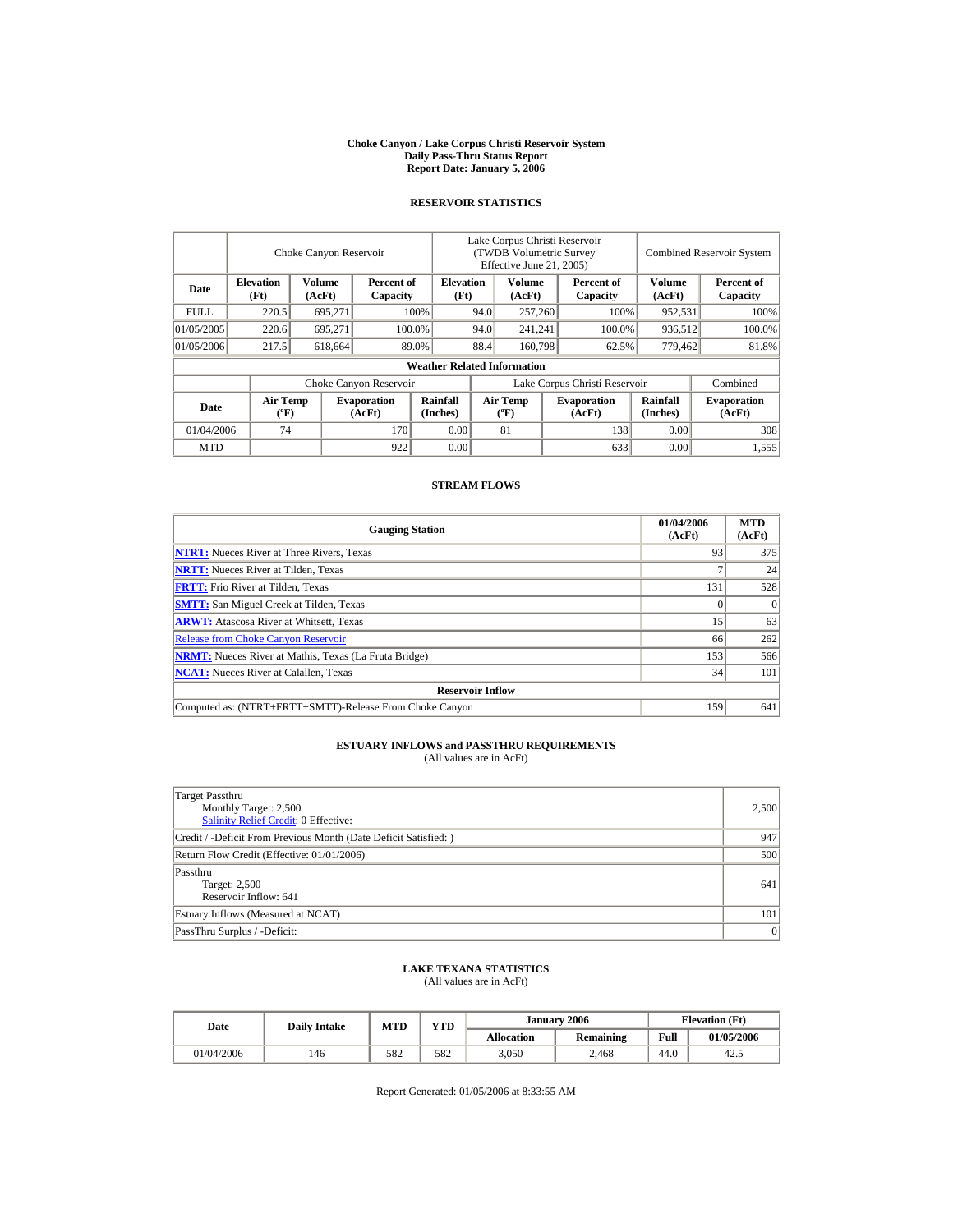#### **Choke Canyon / Lake Corpus Christi Reservoir System Daily Pass-Thru Status Report Report Date: January 6, 2006**

## **RESERVOIR STATISTICS**

|            | Choke Canyon Reservoir                      |                  |                              |                                    | Lake Corpus Christi Reservoir<br>(TWDB Volumetric Survey<br>Effective June 21, 2005) |                                  |  |                              | <b>Combined Reservoir System</b> |                              |  |
|------------|---------------------------------------------|------------------|------------------------------|------------------------------------|--------------------------------------------------------------------------------------|----------------------------------|--|------------------------------|----------------------------------|------------------------------|--|
| Date       | <b>Elevation</b><br>(Ft)                    | Volume<br>(AcFt) | Percent of<br>Capacity       |                                    | <b>Elevation</b><br>(Ft)                                                             | <b>Volume</b><br>(AcFt)          |  | Percent of<br>Capacity       | Volume<br>(AcFt)                 | Percent of<br>Capacity       |  |
| FULL.      | 220.5                                       | 695,271          |                              | 100%                               | 94.0                                                                                 | 257,260                          |  | 100%                         | 952,531                          | 100%                         |  |
| 01/06/2005 | 220.5                                       | 695.271          |                              | 100.0%                             | 94.0                                                                                 | 241,241                          |  | 100.0%                       | 936,512                          | 100.0%                       |  |
| 01/06/2006 | 217.4                                       | 618,421          |                              | 88.9%                              | 88.3                                                                                 | 159,852                          |  | 62.1%                        | 778,273                          | 81.7%                        |  |
|            |                                             |                  |                              | <b>Weather Related Information</b> |                                                                                      |                                  |  |                              |                                  |                              |  |
|            |                                             |                  | Choke Canyon Reservoir       |                                    | Lake Corpus Christi Reservoir                                                        |                                  |  |                              |                                  | Combined                     |  |
| Date       | <b>Air Temp</b><br>$({}^{\circ}\mathrm{F})$ |                  | <b>Evaporation</b><br>(AcFt) | Rainfall<br>(Inches)               |                                                                                      | <b>Air Temp</b><br>$(^{\circ}F)$ |  | <b>Evaporation</b><br>(AcFt) | Rainfall<br>(Inches)             | <b>Evaporation</b><br>(AcFt) |  |
| 01/05/2006 | 72                                          |                  | 283                          | 0.00                               |                                                                                      | 71                               |  | 238                          | 0.00                             | 521                          |  |
| <b>MTD</b> |                                             |                  | 1,205                        | 0.00                               |                                                                                      |                                  |  | 871                          | 0.00                             | 2.076                        |  |

## **STREAM FLOWS**

| <b>Gauging Station</b>                                       | 01/05/2006<br>(AcFt) | <b>MTD</b><br>(AcFt) |
|--------------------------------------------------------------|----------------------|----------------------|
| <b>NTRT:</b> Nueces River at Three Rivers, Texas             | 95                   | 470                  |
| <b>NRTT:</b> Nueces River at Tilden, Texas                   |                      | 31                   |
| <b>FRTT:</b> Frio River at Tilden, Texas                     | 129                  | 657                  |
| <b>SMTT:</b> San Miguel Creek at Tilden, Texas               |                      | $\Omega$             |
| <b>ARWT:</b> Atascosa River at Whitsett, Texas               | 16                   | 79                   |
| <b>Release from Choke Canyon Reservoir</b>                   | 66                   | 328                  |
| <b>NRMT:</b> Nueces River at Mathis, Texas (La Fruta Bridge) | 153                  | 719                  |
| <b>NCAT:</b> Nueces River at Calallen, Texas                 | 13                   | 114                  |
| <b>Reservoir Inflow</b>                                      |                      |                      |
| Computed as: (NTRT+FRTT+SMTT)-Release From Choke Canyon      | 159                  | 800                  |

# **ESTUARY INFLOWS and PASSTHRU REQUIREMENTS**<br>(All values are in AcFt)

| Target Passthru<br>Monthly Target: 2,500<br>Salinity Relief Credit: 0 Effective: | 2,500 |
|----------------------------------------------------------------------------------|-------|
| Credit / -Deficit From Previous Month (Date Deficit Satisfied:)                  | 947   |
| Return Flow Credit (Effective: 01/01/2006)                                       | 500   |
| Passthru<br>Target: 2,500<br>Reservoir Inflow: 800                               | 800   |
| Estuary Inflows (Measured at NCAT)                                               | 114   |
| PassThru Surplus / -Deficit:                                                     | 0     |

## **LAKE TEXANA STATISTICS**

(All values are in AcFt)

| Date       | <b>Daily Intake</b> | <b>MTD</b> | <b>YTD</b> |                   | January 2006     | <b>Elevation</b> (Ft) |            |
|------------|---------------------|------------|------------|-------------------|------------------|-----------------------|------------|
|            |                     |            |            | <b>Allocation</b> | <b>Remaining</b> | Full                  | 01/06/2006 |
| 01/05/2006 | 145                 | 727<br>▵   | 727<br>∠   | 3,050             | 2,323            | 44.0                  | 42.5       |

Report Generated: 01/06/2006 at 8:39:41 AM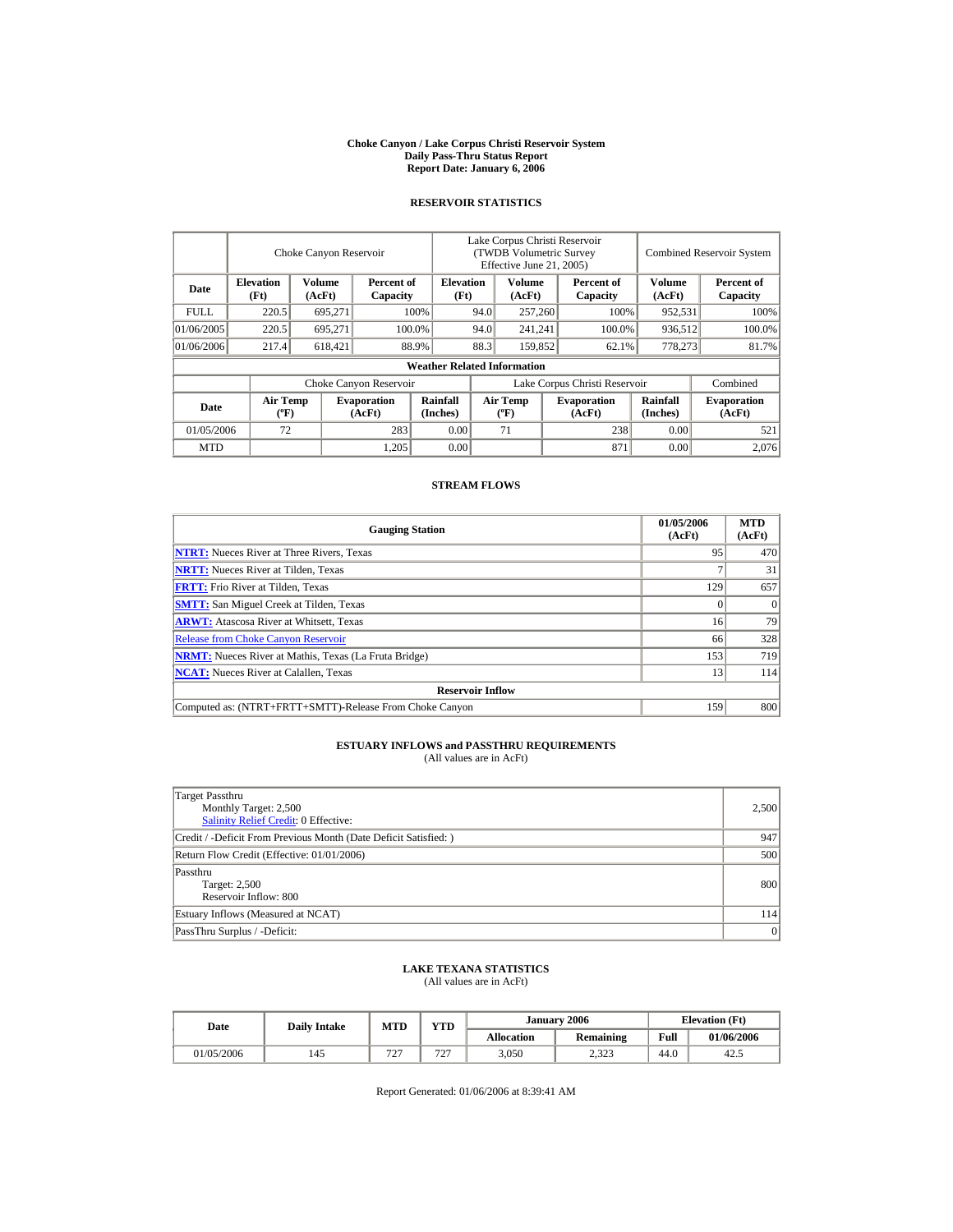#### **Choke Canyon / Lake Corpus Christi Reservoir System Daily Pass-Thru Status Report Report Date: January 7, 2006**

## **RESERVOIR STATISTICS**

|             | Choke Canyon Reservoir                |                                            |                              |                                    | Lake Corpus Christi Reservoir<br>(TWDB Volumetric Survey<br>Effective June 21, 2005) |                                          |  |                              |                             | <b>Combined Reservoir System</b> |  |  |
|-------------|---------------------------------------|--------------------------------------------|------------------------------|------------------------------------|--------------------------------------------------------------------------------------|------------------------------------------|--|------------------------------|-----------------------------|----------------------------------|--|--|
| Date        | <b>Elevation</b><br>(Ft)              | Volume<br>Percent of<br>(AcFt)<br>Capacity |                              | <b>Elevation</b><br>(Ft)           |                                                                                      | Volume<br>(AcFt)                         |  | Percent of<br>Capacity       | <b>Volume</b><br>(AcFt)     | Percent of<br>Capacity           |  |  |
| <b>FULL</b> | 220.5                                 | 695,271                                    |                              | 100%                               | 94.0                                                                                 | 257,260                                  |  | 100%                         | 952,531                     | 100%                             |  |  |
| 01/07/2005  | 220.5                                 | 695.271                                    |                              | 100.0%                             | 94.0                                                                                 | 241,241                                  |  | 100.0%                       | 936,512                     | 100.0%                           |  |  |
| 01/07/2006  | 217.4                                 | 618,177                                    |                              | 88.9%                              | 88.2                                                                                 | 158,753                                  |  | 61.7%                        | 776,930                     | 81.6%                            |  |  |
|             |                                       |                                            |                              | <b>Weather Related Information</b> |                                                                                      |                                          |  |                              |                             |                                  |  |  |
|             |                                       |                                            | Choke Canyon Reservoir       |                                    | Lake Corpus Christi Reservoir                                                        |                                          |  |                              |                             | Combined                         |  |  |
| Date        | <b>Air Temp</b><br>$({}^o\mathrm{F})$ |                                            | <b>Evaporation</b><br>(AcFt) | <b>Rainfall</b><br>(Inches)        |                                                                                      | <b>Air Temp</b><br>$({}^{\circ}{\rm F})$ |  | <b>Evaporation</b><br>(AcFt) | <b>Rainfall</b><br>(Inches) | <b>Evaporation</b><br>(AcFt)     |  |  |
| 01/06/2006  | 70                                    |                                            | 298                          | 0.00                               |                                                                                      | 68                                       |  | 210                          | 0.00                        | 508                              |  |  |
| <b>MTD</b>  |                                       |                                            | 1,503                        | 0.00                               |                                                                                      |                                          |  | 1.081                        | 0.00                        | 2,584                            |  |  |

## **STREAM FLOWS**

| <b>Gauging Station</b>                                       | 01/06/2006<br>(AcFt) | <b>MTD</b><br>(AcFt) |
|--------------------------------------------------------------|----------------------|----------------------|
| <b>NTRT:</b> Nueces River at Three Rivers, Texas             | 95                   | 566                  |
| <b>NRTT:</b> Nueces River at Tilden, Texas                   |                      | 35                   |
| <b>FRTT:</b> Frio River at Tilden, Texas                     | 127                  | 784                  |
| <b>SMTT:</b> San Miguel Creek at Tilden, Texas               |                      | $\Omega$             |
| <b>ARWT:</b> Atascosa River at Whitsett, Texas               | $\mathbf{z}$         | 96                   |
| <b>Release from Choke Canyon Reservoir</b>                   | 66                   | 393                  |
| <b>NRMT:</b> Nueces River at Mathis, Texas (La Fruta Bridge) | 151                  | 869                  |
| <b>NCAT:</b> Nueces River at Calallen, Texas                 | 20                   | 134                  |
| <b>Reservoir Inflow</b>                                      |                      |                      |
| Computed as: (NTRT+FRTT+SMTT)-Release From Choke Canyon      | 157                  | 957                  |

# **ESTUARY INFLOWS and PASSTHRU REQUIREMENTS**<br>(All values are in AcFt)

| Target Passthru<br>Monthly Target: 2,500<br>Salinity Relief Credit: 0 Effective: | 2,500 |
|----------------------------------------------------------------------------------|-------|
| Credit / -Deficit From Previous Month (Date Deficit Satisfied:)                  | 947   |
| Return Flow Credit (Effective: 01/01/2006)                                       | 500   |
| Passthru<br>Target: 2,500<br>Reservoir Inflow: 957                               | 957   |
| Estuary Inflows (Measured at NCAT)                                               | 134   |
| PassThru Surplus / -Deficit:                                                     | 0     |

## **LAKE TEXANA STATISTICS**

(All values are in AcFt)

| Date       | <b>Daily Intake</b> | <b>MTD</b> | <b>YTD</b> |                   | January 2006     | <b>Elevation</b> (Ft) |            |
|------------|---------------------|------------|------------|-------------------|------------------|-----------------------|------------|
|            |                     |            |            | <b>Allocation</b> | <b>Remaining</b> | Full                  | 01/07/2006 |
| 01/06/2006 | 145                 | 872        | 872        | 3,050             | 2,178            | 44.0                  | 42.4       |

Report Generated: 01/07/2006 at 8:57:47 AM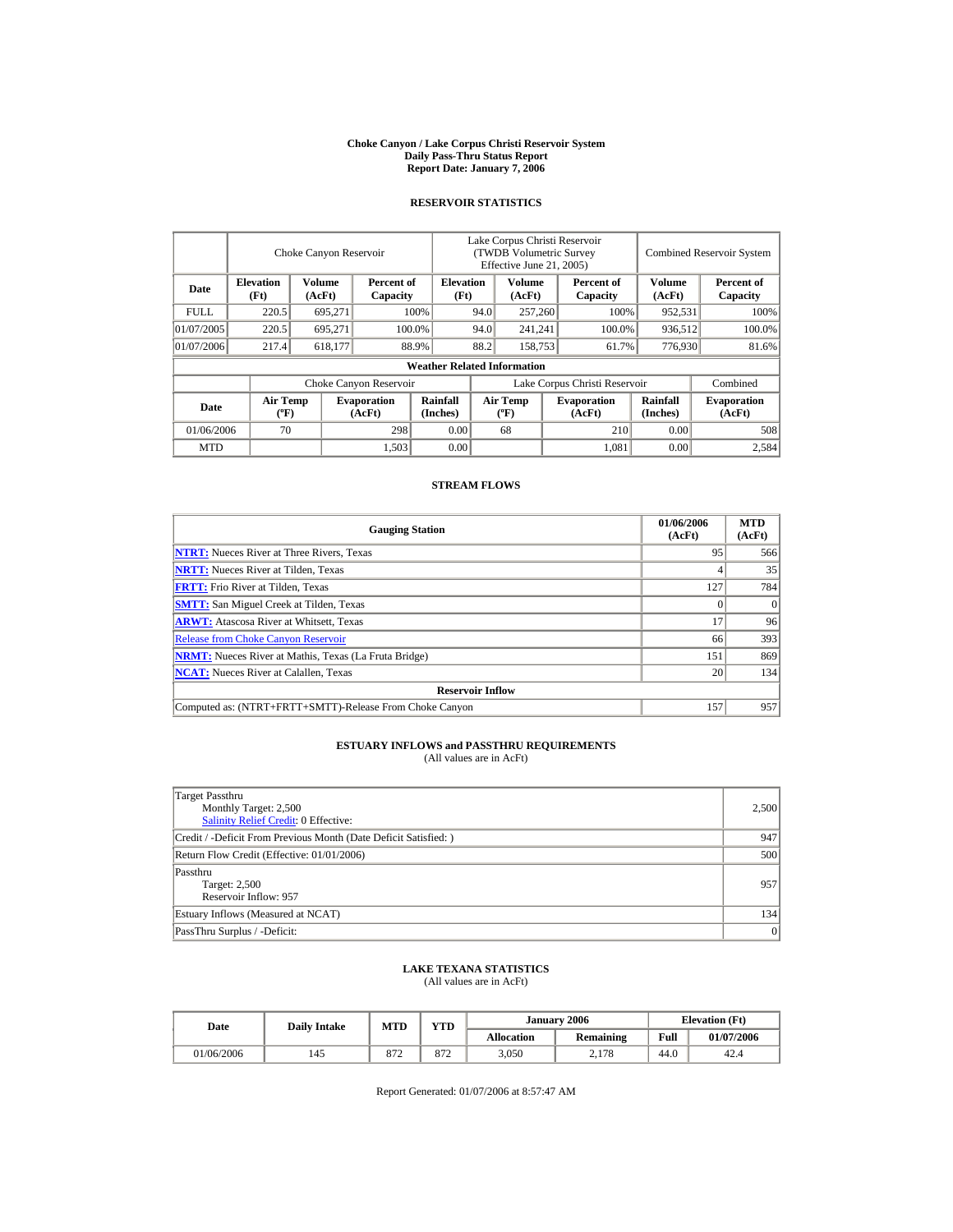#### **Choke Canyon / Lake Corpus Christi Reservoir System Daily Pass-Thru Status Report Report Date: January 8, 2006**

## **RESERVOIR STATISTICS**

|             | Choke Canyon Reservoir                      |                                            |                              |                                    | Lake Corpus Christi Reservoir<br>(TWDB Volumetric Survey<br>Effective June 21, 2005) |                                  |  |                              | <b>Combined Reservoir System</b> |                              |  |
|-------------|---------------------------------------------|--------------------------------------------|------------------------------|------------------------------------|--------------------------------------------------------------------------------------|----------------------------------|--|------------------------------|----------------------------------|------------------------------|--|
| Date        | <b>Elevation</b><br>(Ft)                    | Volume<br>Percent of<br>(AcFt)<br>Capacity |                              | <b>Elevation</b><br>(Ft)           |                                                                                      | Volume<br>(AcFt)                 |  | Percent of<br>Capacity       | Volume<br>(AcFt)                 | Percent of<br>Capacity       |  |
| <b>FULL</b> | 220.5                                       | 695,271                                    |                              | 100%                               | 94.0                                                                                 | 257,260                          |  | 100%                         | 952,531                          | 100%                         |  |
| 01/08/2005  | 220.5                                       | 695.271                                    |                              | 100.0%                             | 94.0                                                                                 | 241,241                          |  | 100.0%                       | 936,512                          | 100.0%                       |  |
| 01/08/2006  | 217.4                                       | 617,447                                    |                              | 88.8%                              | 88.2                                                                                 | 158,596                          |  | 61.6%                        | 776,043                          | 81.5%                        |  |
|             |                                             |                                            |                              | <b>Weather Related Information</b> |                                                                                      |                                  |  |                              |                                  |                              |  |
|             |                                             |                                            | Choke Canyon Reservoir       |                                    | Lake Corpus Christi Reservoir                                                        |                                  |  |                              |                                  | Combined                     |  |
| Date        | <b>Air Temp</b><br>$({}^{\circ}\mathrm{F})$ |                                            | <b>Evaporation</b><br>(AcFt) | Rainfall<br>(Inches)               |                                                                                      | <b>Air Temp</b><br>$(^{\circ}F)$ |  | <b>Evaporation</b><br>(AcFt) | <b>Rainfall</b><br>(Inches)      | <b>Evaporation</b><br>(AcFt) |  |
| 01/07/2006  | 81                                          |                                            | 283                          | 0.00                               |                                                                                      | 79                               |  | 256                          | 0.00                             | 539                          |  |
| <b>MTD</b>  |                                             |                                            | 1,786                        | 0.00                               |                                                                                      |                                  |  | 1,337                        | 0.00                             | 3,123                        |  |

## **STREAM FLOWS**

| <b>Gauging Station</b>                                       | 01/07/2006<br>(AcFt) | <b>MTD</b><br>(AcFt) |
|--------------------------------------------------------------|----------------------|----------------------|
| <b>NTRT:</b> Nueces River at Three Rivers, Texas             | 93                   | 659                  |
| <b>NRTT:</b> Nueces River at Tilden, Texas                   |                      | 38                   |
| <b>FRTT:</b> Frio River at Tilden, Texas                     | 125                  | 909                  |
| <b>SMTT:</b> San Miguel Creek at Tilden, Texas               | 0                    | $\Omega$             |
| <b>ARWT:</b> Atascosa River at Whitsett, Texas               | 18                   | 114                  |
| <b>Release from Choke Canyon Reservoir</b>                   | 66                   | 459                  |
| <b>NRMT:</b> Nueces River at Mathis, Texas (La Fruta Bridge) | 151                  | 1,020                |
| <b>NCAT:</b> Nueces River at Calallen. Texas                 | 54                   | 187                  |
| <b>Reservoir Inflow</b>                                      |                      |                      |
| Computed as: (NTRT+FRTT+SMTT)-Release From Choke Canyon      | 153                  | 1.110                |

# **ESTUARY INFLOWS and PASSTHRU REQUIREMENTS**<br>(All values are in AcFt)

| Target Passthru<br>Monthly Target: 2,500<br>Salinity Relief Credit: 0 Effective: | 2,500     |
|----------------------------------------------------------------------------------|-----------|
| Credit / -Deficit From Previous Month (Date Deficit Satisfied:)                  | 947       |
| Return Flow Credit (Effective: 01/01/2006)                                       | 500       |
| Passthru<br>Target: 2,500<br>Reservoir Inflow: 1,110                             | 1,110     |
| Estuary Inflows (Measured at NCAT)                                               | 187       |
| PassThru Surplus / -Deficit:                                                     | $\vert$ 0 |

## **LAKE TEXANA STATISTICS**

(All values are in AcFt)

| Date       | <b>Daily Intake</b> | <b>MTD</b> | <b>VTD</b> |                   | January 2006 | <b>Elevation</b> (Ft) |            |  |
|------------|---------------------|------------|------------|-------------------|--------------|-----------------------|------------|--|
|            |                     |            |            | <b>Allocation</b> | Remaining    | Full                  | 01/08/2006 |  |
| 01/07/2006 | 145                 | .017       | .017       | 3,050             | 2,033        | 44.0                  | 42.4       |  |

Report Generated: 01/08/2006 at 8:42:24 AM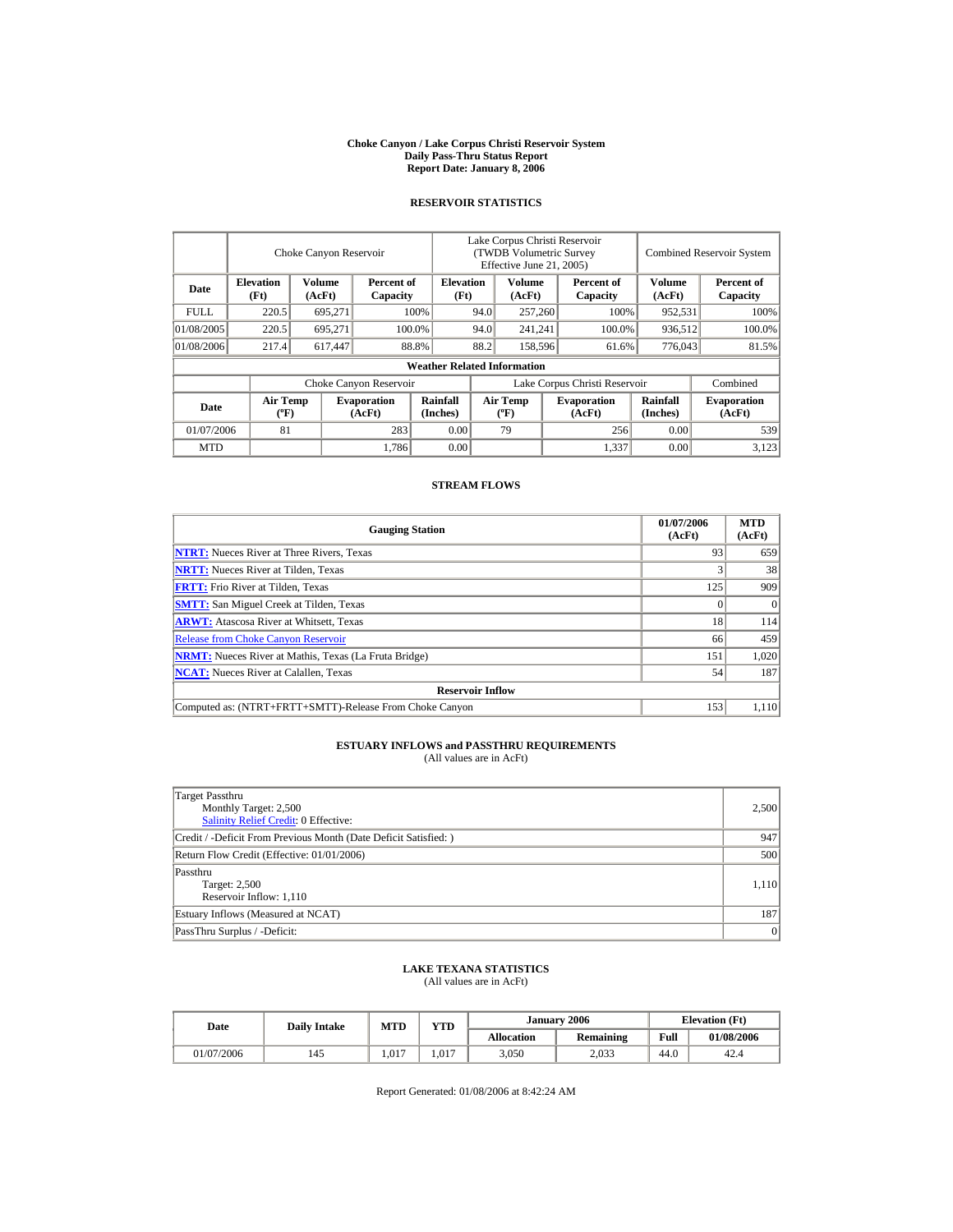#### **Choke Canyon / Lake Corpus Christi Reservoir System Daily Pass-Thru Status Report Report Date: January 9, 2006**

## **RESERVOIR STATISTICS**

|             | Choke Canyon Reservoir                      |                  |                              |                                    | Lake Corpus Christi Reservoir<br>(TWDB Volumetric Survey<br>Effective June 21, 2005) |                                  |                   |                              |                             | <b>Combined Reservoir System</b> |  |  |
|-------------|---------------------------------------------|------------------|------------------------------|------------------------------------|--------------------------------------------------------------------------------------|----------------------------------|-------------------|------------------------------|-----------------------------|----------------------------------|--|--|
| Date        | <b>Elevation</b><br>(Ft)                    | Volume<br>(AcFt) | Percent of<br>Capacity       |                                    | <b>Elevation</b><br>(Ft)                                                             | Volume<br>(AcFt)                 |                   | Percent of<br>Capacity       | Volume<br>(AcFt)            | Percent of<br>Capacity           |  |  |
| <b>FULL</b> | 220.5                                       | 695,271          |                              | 100%                               | 94.0                                                                                 | 257,260                          |                   | 100%                         | 952,531                     | 100%                             |  |  |
| 01/09/2005  | 220.5                                       | 695,271          |                              | 100.0%                             | 94.0                                                                                 |                                  | 100.0%<br>241,241 |                              | 936,512                     | 100.0%                           |  |  |
| 01/09/2006  | 217.4                                       | 617,447          |                              | 88.8%                              | 88.2                                                                                 | 158,596                          |                   | 61.6%                        | 776,043                     | 81.5%                            |  |  |
|             |                                             |                  |                              | <b>Weather Related Information</b> |                                                                                      |                                  |                   |                              |                             |                                  |  |  |
|             |                                             |                  | Choke Canyon Reservoir       |                                    | Lake Corpus Christi Reservoir                                                        |                                  |                   |                              |                             | Combined                         |  |  |
| Date        | <b>Air Temp</b><br>$({}^{\circ}\mathrm{F})$ |                  | <b>Evaporation</b><br>(AcFt) | Rainfall<br>(Inches)               |                                                                                      | <b>Air Temp</b><br>$(^{\circ}F)$ |                   | <b>Evaporation</b><br>(AcFt) | <b>Rainfall</b><br>(Inches) | <b>Evaporation</b><br>(AcFt)     |  |  |
| 01/08/2006  | 82                                          |                  | 198                          | 0.00                               |                                                                                      | 82                               |                   | 155                          | 0.00                        | 353                              |  |  |
| <b>MTD</b>  |                                             |                  | 1,984                        | 0.00                               |                                                                                      |                                  |                   | 1,492                        | 0.00                        | 3.476                            |  |  |

## **STREAM FLOWS**

| <b>Gauging Station</b>                                       | 01/08/2006<br>(AcFt) | <b>MTD</b><br>(AcFt) |
|--------------------------------------------------------------|----------------------|----------------------|
| <b>NTRT:</b> Nueces River at Three Rivers, Texas             | 91                   | 750                  |
| <b>NRTT:</b> Nueces River at Tilden, Texas                   |                      | 42                   |
| <b>FRTT:</b> Frio River at Tilden, Texas                     | 127                  | 1,036                |
| <b>SMTT:</b> San Miguel Creek at Tilden, Texas               |                      | $\Omega$             |
| <b>ARWT:</b> Atascosa River at Whitsett, Texas               | 18                   | 132                  |
| <b>Release from Choke Canyon Reservoir</b>                   | 66                   | 524                  |
| <b>NRMT:</b> Nueces River at Mathis, Texas (La Fruta Bridge) | 127                  | 1,147                |
| <b>NCAT:</b> Nueces River at Calallen, Texas                 | 36                   | 223                  |
| <b>Reservoir Inflow</b>                                      |                      |                      |
| Computed as: (NTRT+FRTT+SMTT)-Release From Choke Canyon      | 153                  | 1,262                |

# **ESTUARY INFLOWS and PASSTHRU REQUIREMENTS**<br>(All values are in AcFt)

| Target Passthru<br>Monthly Target: 2,500<br><b>Salinity Relief Credit: 0 Effective:</b> | 2,500     |
|-----------------------------------------------------------------------------------------|-----------|
| Credit / -Deficit From Previous Month (Date Deficit Satisfied:)                         | 947       |
| Return Flow Credit (Effective: 01/01/2006)                                              | 500       |
| Passthru<br>Target: 2,500<br>Reservoir Inflow: 1,262                                    | 1.262     |
| Estuary Inflows (Measured at NCAT)                                                      | 223       |
| PassThru Surplus / -Deficit:                                                            | $\vert$ 0 |

## **LAKE TEXANA STATISTICS**

(All values are in AcFt)

| Date       | <b>Daily Intake</b> | <b>MTD</b> | <b>YTD</b> |                   | January 2006 |      | <b>Elevation</b> (Ft) |
|------------|---------------------|------------|------------|-------------------|--------------|------|-----------------------|
|            |                     |            |            | <b>Allocation</b> | Remaining    | Full | 01/09/2006            |
| 01/08/2006 | 145                 | .162       | 1.162      | 3,050             | .888         | 44.0 | 42.4                  |

Report Generated: 01/09/2006 at 9:07:22 AM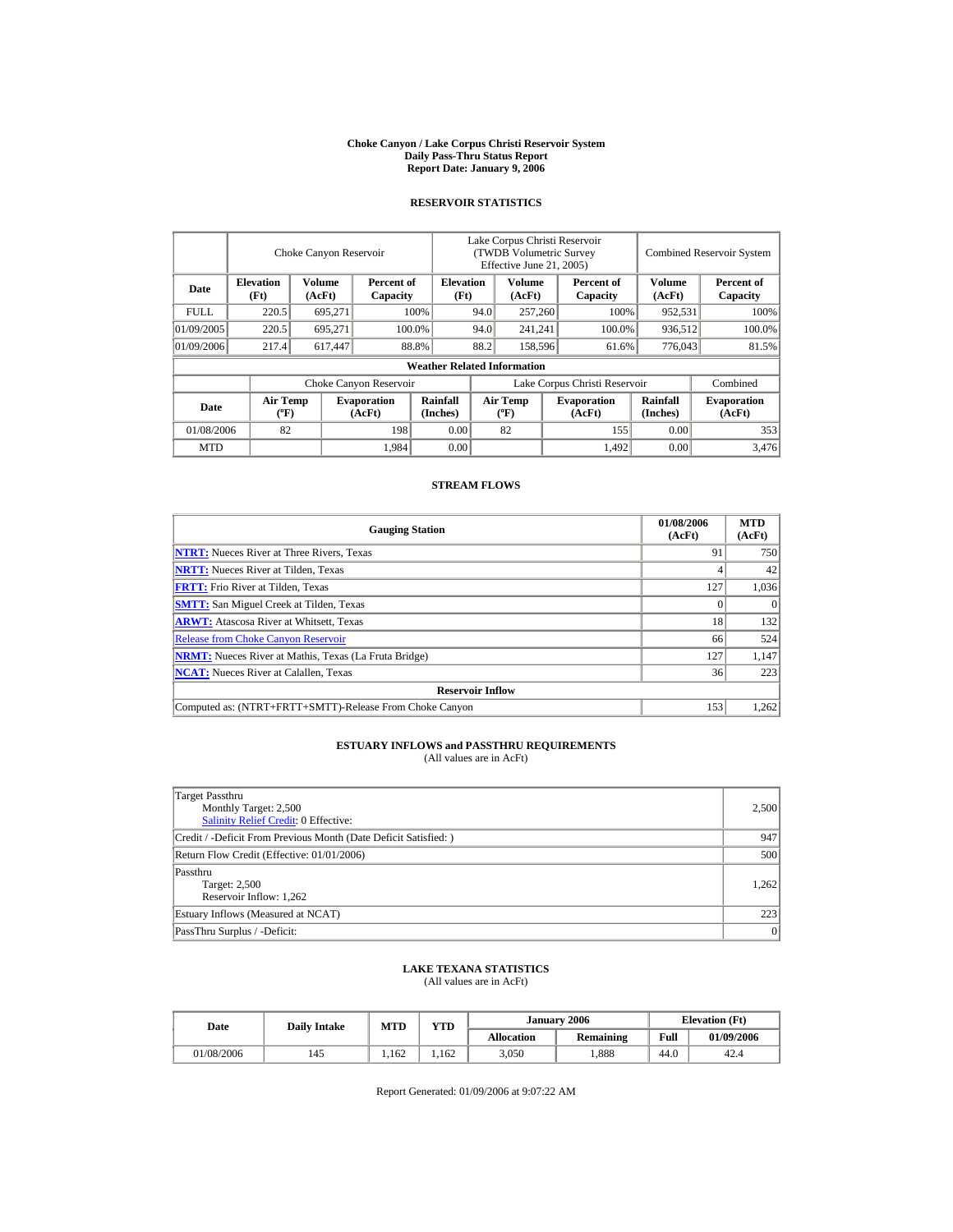#### **Choke Canyon / Lake Corpus Christi Reservoir System Daily Pass-Thru Status Report Report Date: January 10, 2006**

## **RESERVOIR STATISTICS**

|             | Choke Canyon Reservoir                                                        |         |                              |                                    | Lake Corpus Christi Reservoir<br><b>(TWDB Volumetric Survey)</b><br>Effective June 21, 2005) |                                  |                        |                              |                             | <b>Combined Reservoir System</b> |  |  |
|-------------|-------------------------------------------------------------------------------|---------|------------------------------|------------------------------------|----------------------------------------------------------------------------------------------|----------------------------------|------------------------|------------------------------|-----------------------------|----------------------------------|--|--|
| Date        | <b>Volume</b><br><b>Elevation</b><br>Percent of<br>(Ft)<br>(AcFt)<br>Capacity |         | <b>Elevation</b><br>(Ft)     |                                    | <b>Volume</b><br>(AcFt)                                                                      |                                  | Percent of<br>Capacity | Volume<br>(AcFt)             | Percent of<br>Capacity      |                                  |  |  |
| <b>FULL</b> | 220.5                                                                         | 695,271 |                              | 100%                               | 94.0                                                                                         | 257,260                          |                        | 100%                         | 952,531                     | 100%                             |  |  |
| 01/10/2005  | 220.5                                                                         | 695.271 |                              | 100.0%                             | 94.0                                                                                         | 241,241                          |                        | 100.0%                       | 936,512                     | 100.0%                           |  |  |
| 01/10/2006  | 217.4                                                                         | 617,204 |                              | 88.8%                              | 88.3                                                                                         | 159,224                          |                        | 61.9%                        | 776,428                     | 81.5%                            |  |  |
|             |                                                                               |         |                              | <b>Weather Related Information</b> |                                                                                              |                                  |                        |                              |                             |                                  |  |  |
|             |                                                                               |         | Choke Canyon Reservoir       |                                    | Lake Corpus Christi Reservoir                                                                |                                  |                        |                              |                             | Combined                         |  |  |
| Date        | <b>Air Temp</b><br>$({}^{\circ}\mathrm{F})$                                   |         | <b>Evaporation</b><br>(AcFt) | Rainfall<br>(Inches)               |                                                                                              | <b>Air Temp</b><br>$(^{\circ}F)$ |                        | <b>Evaporation</b><br>(AcFt) | <b>Rainfall</b><br>(Inches) | <b>Evaporation</b><br>(AcFt)     |  |  |
| 01/09/2006  | 82                                                                            |         | 354                          | 0.00                               |                                                                                              | 82                               |                        | 229                          | 0.02                        | 583                              |  |  |
| <b>MTD</b>  |                                                                               |         | 2,338                        | 0.00                               |                                                                                              |                                  |                        | 1.721                        | 0.02                        | 4,059                            |  |  |

## **STREAM FLOWS**

| <b>Gauging Station</b>                                       | 01/09/2006<br>(AcFt) | <b>MTD</b><br>(AcFt) |
|--------------------------------------------------------------|----------------------|----------------------|
| <b>NTRT:</b> Nueces River at Three Rivers, Texas             | 93                   | 844                  |
| <b>NRTT:</b> Nueces River at Tilden, Texas                   |                      | 46                   |
| <b>FRTT:</b> Frio River at Tilden, Texas                     | 125                  | 1,161                |
| <b>SMTT:</b> San Miguel Creek at Tilden, Texas               |                      | $\theta$             |
| <b>ARWT:</b> Atascosa River at Whitsett, Texas               | 17                   | 149                  |
| <b>Release from Choke Canyon Reservoir</b>                   | 66                   | 590                  |
| <b>NRMT:</b> Nueces River at Mathis, Texas (La Fruta Bridge) | 127                  | 1,274                |
| <b>NCAT:</b> Nueces River at Calallen, Texas                 |                      | 227                  |
| <b>Reservoir Inflow</b>                                      |                      |                      |
| Computed as: (NTRT+FRTT+SMTT)-Release From Choke Canyon      | 153                  | 1.415                |

# **ESTUARY INFLOWS and PASSTHRU REQUIREMENTS**<br>(All values are in AcFt)

| Target Passthru<br>Monthly Target: 2,500<br><b>Salinity Relief Credit: 0 Effective:</b> | 2,500     |
|-----------------------------------------------------------------------------------------|-----------|
| Credit / -Deficit From Previous Month (Date Deficit Satisfied:)                         | 947       |
| Return Flow Credit (Effective: 01/01/2006)                                              | 500       |
| Passthru<br>Target: 2,500<br>Reservoir Inflow: 1,415                                    | 1,415     |
| Estuary Inflows (Measured at NCAT)                                                      | 227       |
| PassThru Surplus / -Deficit:                                                            | $\vert$ 0 |

## **LAKE TEXANA STATISTICS**

(All values are in AcFt)

| Date       |     | <b>VTD</b><br><b>MTD</b><br><b>Daily Intake</b> |      |                   | January 2006 | <b>Elevation</b> (Ft) |            |
|------------|-----|-------------------------------------------------|------|-------------------|--------------|-----------------------|------------|
|            |     |                                                 |      | <b>Allocation</b> | Remaining    | Full                  | 01/10/2006 |
| 01/09/2006 | 145 | .307                                            | .307 | 3,050             | 1,743        | 44.0                  | 42.3       |

Report Generated: 01/10/2006 at 10:00:39 AM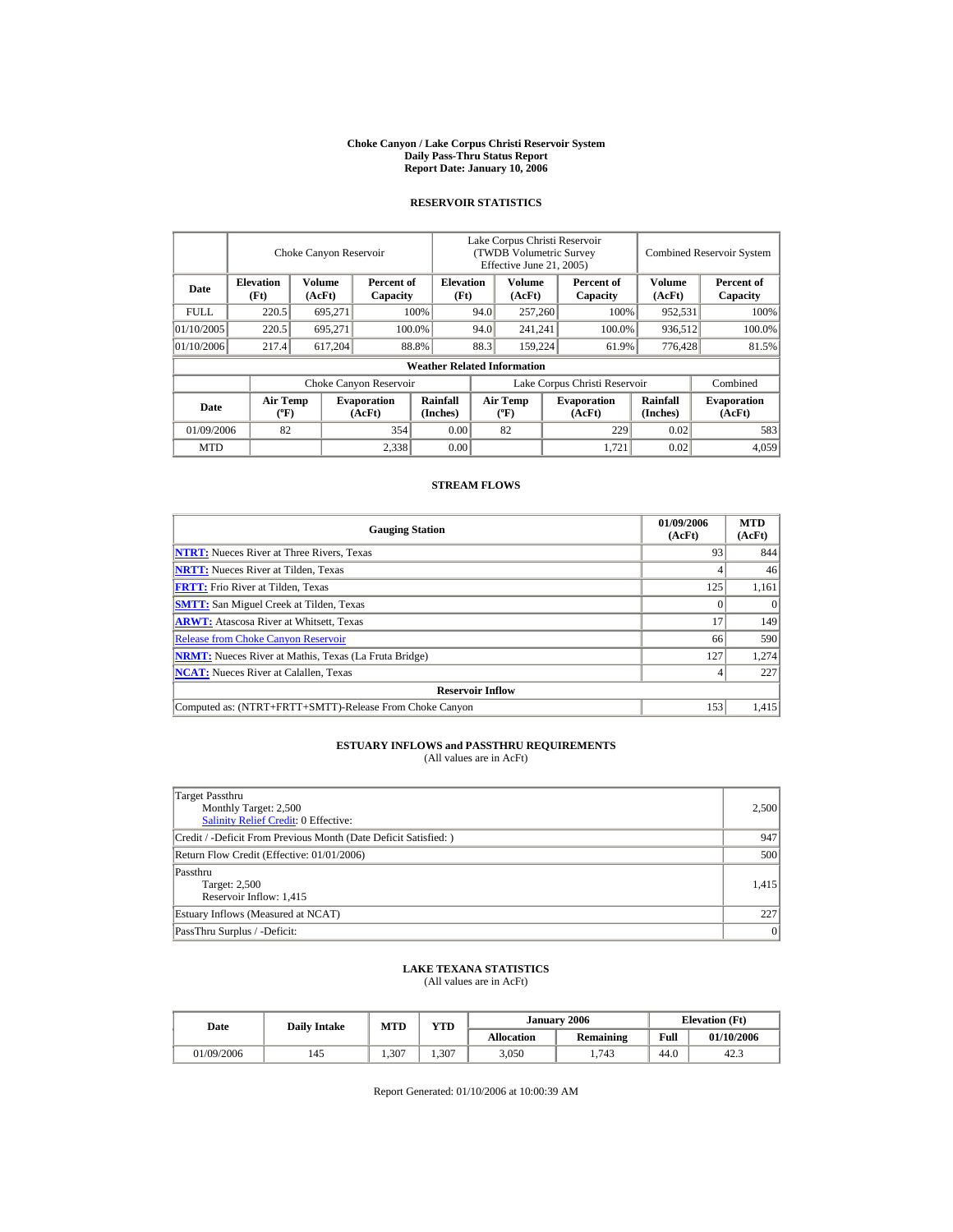#### **Choke Canyon / Lake Corpus Christi Reservoir System Daily Pass-Thru Status Report Report Date: January 11, 2006**

## **RESERVOIR STATISTICS**

|            | Choke Canyon Reservoir                      |                  |                              |                                    | Lake Corpus Christi Reservoir<br>(TWDB Volumetric Survey<br>Effective June 21, 2005) |                                  |  |                              | <b>Combined Reservoir System</b> |                              |  |
|------------|---------------------------------------------|------------------|------------------------------|------------------------------------|--------------------------------------------------------------------------------------|----------------------------------|--|------------------------------|----------------------------------|------------------------------|--|
| Date       | <b>Elevation</b><br>(Ft)                    | Volume<br>(AcFt) | Percent of<br>Capacity       |                                    | <b>Elevation</b><br>(Ft)                                                             | Volume<br>(AcFt)                 |  | Percent of<br>Capacity       | Volume<br>(AcFt)                 | Percent of<br>Capacity       |  |
| FULL.      | 220.5                                       | 695,271          |                              | 100%                               | 94.0                                                                                 | 257,260                          |  | 100%                         | 952,531                          | 100%                         |  |
| 01/11/2005 | 220.6                                       | 695.271          |                              | 100.0%                             | 94.0                                                                                 | 241,241                          |  | 100.0%                       | 936,512                          | 100.0%                       |  |
| 01/11/2006 | 217.4                                       | 616.717          |                              | 88.7%                              | 88.2                                                                                 | 158,283                          |  | 61.5%                        | 775,000                          | 81.4%                        |  |
|            |                                             |                  |                              | <b>Weather Related Information</b> |                                                                                      |                                  |  |                              |                                  |                              |  |
|            |                                             |                  | Choke Canyon Reservoir       |                                    | Lake Corpus Christi Reservoir                                                        |                                  |  |                              |                                  | Combined                     |  |
| Date       | <b>Air Temp</b><br>$({}^{\circ}\mathrm{F})$ |                  | <b>Evaporation</b><br>(AcFt) | Rainfall<br>(Inches)               |                                                                                      | <b>Air Temp</b><br>$(^{\circ}F)$ |  | <b>Evaporation</b><br>(AcFt) | Rainfall<br>(Inches)             | <b>Evaporation</b><br>(AcFt) |  |
| 01/10/2006 | 64                                          |                  | 212                          | 0.00                               |                                                                                      | 63                               |  | 119                          | 0.00                             | 331                          |  |
| <b>MTD</b> |                                             |                  | 2,550                        | 0.00                               |                                                                                      |                                  |  | 1.840                        | 0.02                             | 4,390                        |  |

## **STREAM FLOWS**

| <b>Gauging Station</b>                                       | 01/10/2006<br>(AcFt) | <b>MTD</b><br>(AcFt) |
|--------------------------------------------------------------|----------------------|----------------------|
| <b>NTRT:</b> Nueces River at Three Rivers, Texas             | 93                   | 937                  |
| <b>NRTT:</b> Nueces River at Tilden, Texas                   |                      | 50                   |
| <b>FRTT:</b> Frio River at Tilden, Texas                     | 121                  | 1,282                |
| <b>SMTT:</b> San Miguel Creek at Tilden, Texas               |                      | $\theta$             |
| <b>ARWT:</b> Atascosa River at Whitsett, Texas               | 17                   | 166                  |
| <b>Release from Choke Canyon Reservoir</b>                   | 66                   | 655                  |
| <b>NRMT:</b> Nueces River at Mathis, Texas (La Fruta Bridge) | 135                  | 1,409                |
| <b>NCAT:</b> Nueces River at Calallen, Texas                 |                      | 227                  |
| <b>Reservoir Inflow</b>                                      |                      |                      |
| Computed as: (NTRT+FRTT+SMTT)-Release From Choke Canyon      | 149                  | 1.564                |

# **ESTUARY INFLOWS and PASSTHRU REQUIREMENTS**<br>(All values are in AcFt)

| Target Passthru<br>Monthly Target: 2,500<br><b>Salinity Relief Credit: 0 Effective:</b> | 2,500 |
|-----------------------------------------------------------------------------------------|-------|
| Credit / -Deficit From Previous Month (Date Deficit Satisfied:)                         | 947   |
| Return Flow Credit (Effective: 01/01/2006)                                              | 500   |
| Passthru<br>Target: 2,500<br>Reservoir Inflow: 1,564                                    | 1.564 |
| Estuary Inflows (Measured at NCAT)                                                      | 227   |
| PassThru Surplus / -Deficit:                                                            | 110   |

## **LAKE TEXANA STATISTICS**

(All values are in AcFt)

| Date       | <b>Daily Intake</b> | <b>MTD</b> | <b>VTD</b> |                   | January 2006 | <b>Elevation</b> (Ft) |            |  |
|------------|---------------------|------------|------------|-------------------|--------------|-----------------------|------------|--|
|            |                     |            |            | <b>Allocation</b> | Remaining    | Full                  | 01/11/2006 |  |
| 01/10/2006 | 145                 | .452       | .452       | 3,050             | 1,598        | 44.0                  | 42.3       |  |

Report Generated: 01/11/2006 at 8:13:48 AM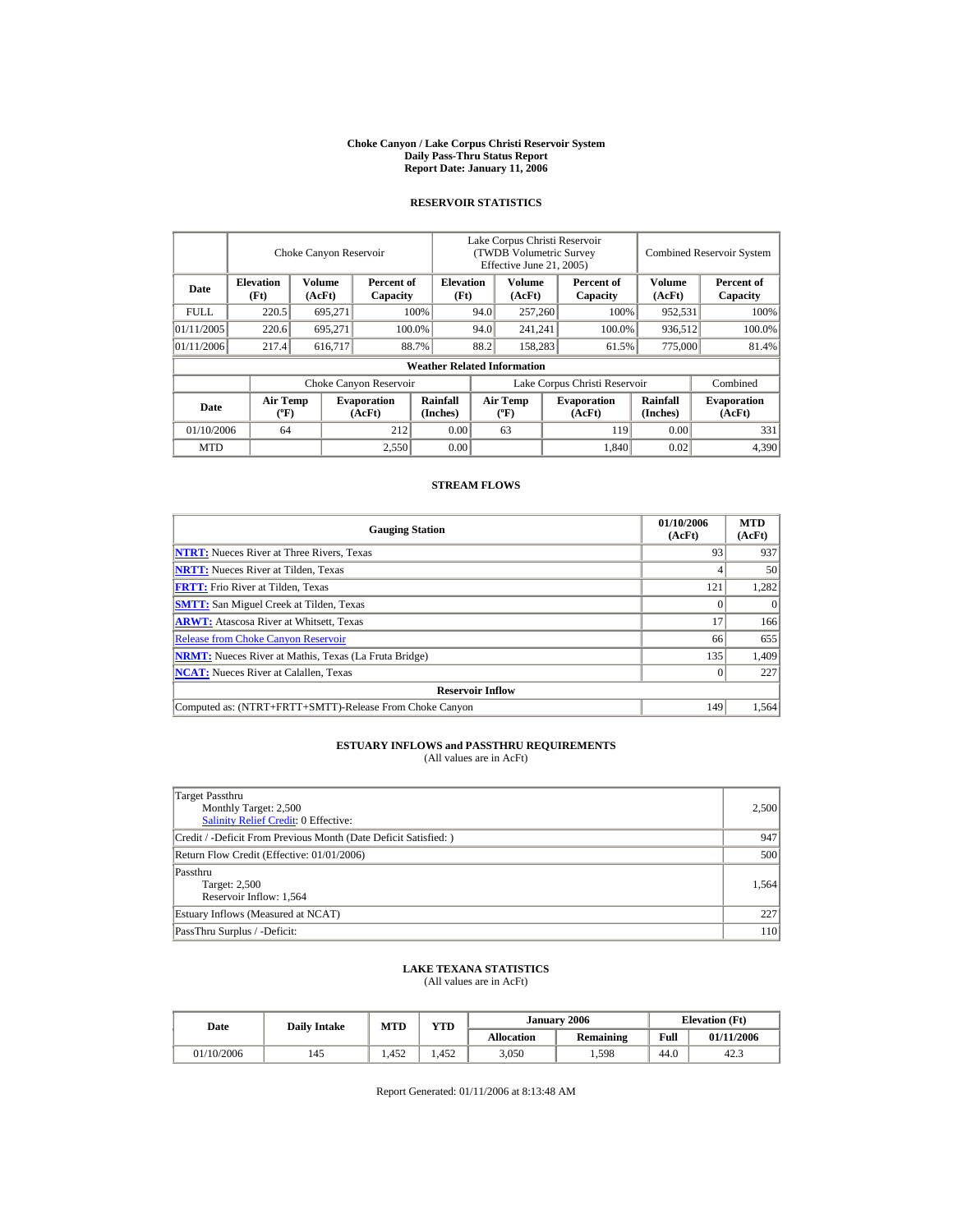#### **Choke Canyon / Lake Corpus Christi Reservoir System Daily Pass-Thru Status Report Report Date: January 12, 2006**

## **RESERVOIR STATISTICS**

|            | Choke Canyon Reservoir                      |                  |                              |                                    | Lake Corpus Christi Reservoir<br>(TWDB Volumetric Survey<br>Effective June 21, 2005) |                                  |  |                              | <b>Combined Reservoir System</b> |                              |  |
|------------|---------------------------------------------|------------------|------------------------------|------------------------------------|--------------------------------------------------------------------------------------|----------------------------------|--|------------------------------|----------------------------------|------------------------------|--|
| Date       | <b>Elevation</b><br>(Ft)                    | Volume<br>(AcFt) | Percent of<br>Capacity       |                                    | <b>Elevation</b><br>(Ft)                                                             | Volume<br>(AcFt)                 |  | Percent of<br>Capacity       | Volume<br>(AcFt)                 | Percent of<br>Capacity       |  |
| FULL.      | 220.5                                       | 695,271          |                              | 100%                               | 94.0                                                                                 | 257,260                          |  | 100%                         | 952,531                          | 100%                         |  |
| 01/12/2005 | 220.5                                       | 695.271          |                              | 100.0%                             | 94.0                                                                                 | 241,241                          |  | 100.0%                       | 936,512                          | 100.0%                       |  |
| 01/12/2006 | 217.4                                       | 616.717          |                              | 88.7%                              | 88.2                                                                                 | 157,970                          |  | 61.4%                        | 774,687                          | 81.3%                        |  |
|            |                                             |                  |                              | <b>Weather Related Information</b> |                                                                                      |                                  |  |                              |                                  |                              |  |
|            |                                             |                  | Choke Canyon Reservoir       |                                    | Lake Corpus Christi Reservoir                                                        |                                  |  |                              |                                  | Combined                     |  |
| Date       | <b>Air Temp</b><br>$({}^{\circ}\mathrm{F})$ |                  | <b>Evaporation</b><br>(AcFt) | Rainfall<br>(Inches)               |                                                                                      | <b>Air Temp</b><br>$(^{\circ}F)$ |  | <b>Evaporation</b><br>(AcFt) | Rainfall<br>(Inches)             | <b>Evaporation</b><br>(AcFt) |  |
| 01/11/2006 | 77                                          |                  | 142                          | 0.00                               |                                                                                      | 75                               |  | 100                          | 0.00                             | 242                          |  |
| <b>MTD</b> |                                             |                  | 2.692                        | 0.00                               |                                                                                      |                                  |  | 1,940                        | 0.02                             | 4,632                        |  |

## **STREAM FLOWS**

| <b>Gauging Station</b>                                       | 01/11/2006<br>(AcFt) | <b>MTD</b><br>(AcFt) |
|--------------------------------------------------------------|----------------------|----------------------|
| <b>NTRT:</b> Nueces River at Three Rivers, Texas             | 97                   | 1,034                |
| <b>NRTT:</b> Nueces River at Tilden, Texas                   |                      | 54                   |
| <b>FRTT:</b> Frio River at Tilden, Texas                     | 117                  | 1,399                |
| <b>SMTT:</b> San Miguel Creek at Tilden, Texas               |                      | $\Omega$             |
| <b>ARWT:</b> Atascosa River at Whitsett, Texas               | 16                   | 183                  |
| <b>Release from Choke Canyon Reservoir</b>                   | 66                   | 721                  |
| <b>NRMT:</b> Nueces River at Mathis, Texas (La Fruta Bridge) | 137                  | 1,546                |
| <b>NCAT:</b> Nueces River at Calallen, Texas                 |                      | 228                  |
| <b>Reservoir Inflow</b>                                      |                      |                      |
| Computed as: (NTRT+FRTT+SMTT)-Release From Choke Canyon      | 149                  | 1,713                |

# **ESTUARY INFLOWS and PASSTHRU REQUIREMENTS**<br>(All values are in AcFt)

| Target Passthru<br>Monthly Target: 2,500<br><b>Salinity Relief Credit: 0 Effective:</b> | 2,500 |
|-----------------------------------------------------------------------------------------|-------|
| Credit / -Deficit From Previous Month (Date Deficit Satisfied:)                         | 947   |
| Return Flow Credit (Effective: 01/01/2006)                                              | 500   |
| Passthru<br>Target: 2,500<br>Reservoir Inflow: 1,713                                    | 1,713 |
| Estuary Inflows (Measured at NCAT)                                                      | 228   |
| PassThru Surplus / -Deficit:                                                            | $-38$ |

## **LAKE TEXANA STATISTICS**

(All values are in AcFt)

| Date       | <b>Daily Intake</b> | MTD        | <b>YTD</b> |                   | January 2006     | <b>Elevation</b> (Ft) |            |  |
|------------|---------------------|------------|------------|-------------------|------------------|-----------------------|------------|--|
|            |                     |            |            | <b>Allocation</b> | <b>Remaining</b> | Full                  | 01/12/2006 |  |
| 01/11/2006 | 145                 | .597<br>ن. | .597       | 3,050             | 1.453            | 44.0                  | 42.3       |  |

Report Generated: 01/12/2006 at 8:27:08 AM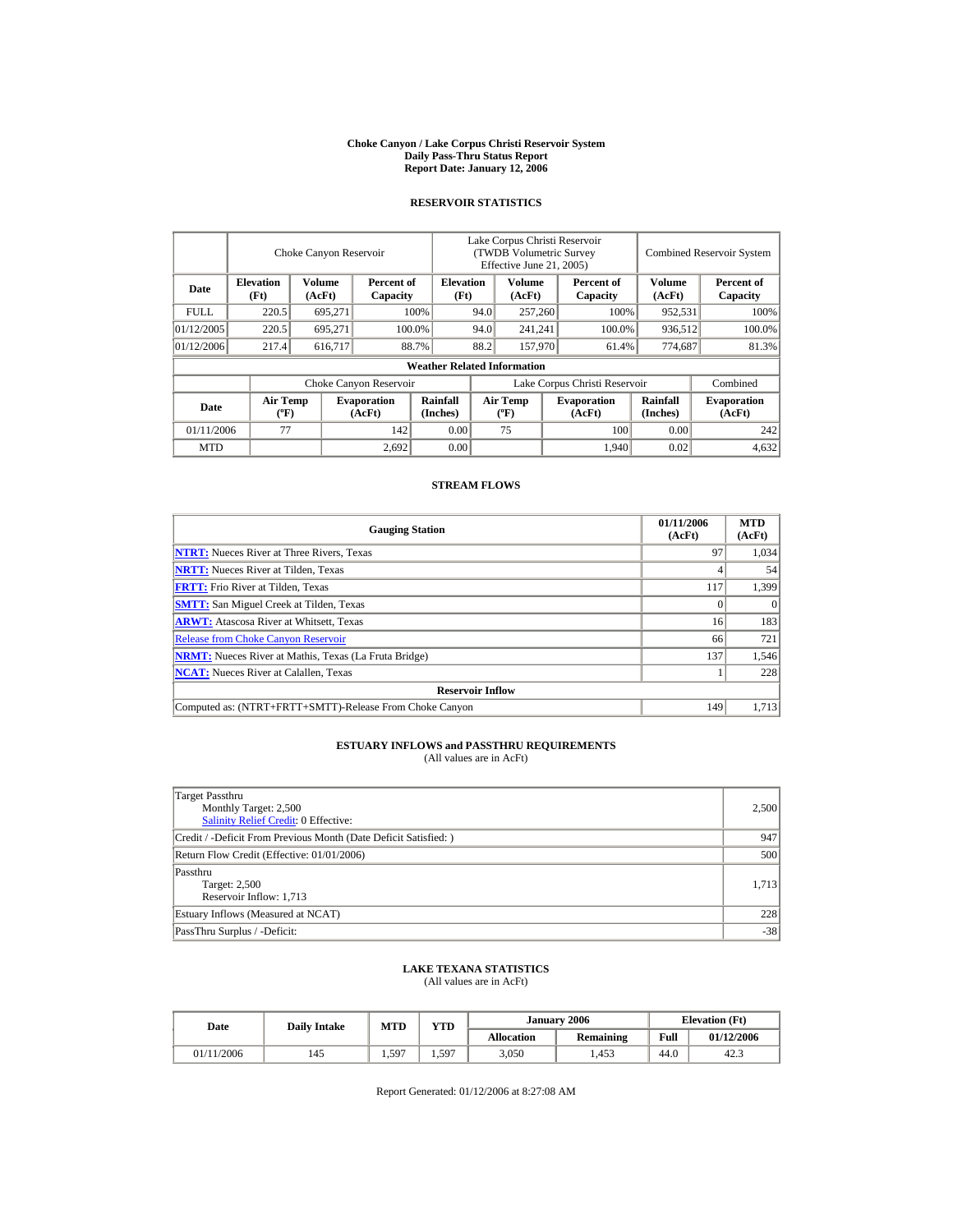#### **Choke Canyon / Lake Corpus Christi Reservoir System Daily Pass-Thru Status Report Report Date: January 13, 2006**

## **RESERVOIR STATISTICS**

|            | Choke Canyon Reservoir                      |                  |                              |                                    | Lake Corpus Christi Reservoir<br>(TWDB Volumetric Survey<br>Effective June 21, 2005) |                                  |  |                              | <b>Combined Reservoir System</b> |                              |  |
|------------|---------------------------------------------|------------------|------------------------------|------------------------------------|--------------------------------------------------------------------------------------|----------------------------------|--|------------------------------|----------------------------------|------------------------------|--|
| Date       | <b>Elevation</b><br>(Ft)                    | Volume<br>(AcFt) | Percent of<br>Capacity       |                                    | <b>Elevation</b><br>(Ft)                                                             | Volume<br>(AcFt)                 |  | Percent of<br>Capacity       | Volume<br>(AcFt)                 | Percent of<br>Capacity       |  |
| FULL.      | 220.5                                       | 695,271          |                              | 100%                               | 94.0                                                                                 | 257,260                          |  | 100%                         | 952,531                          | 100%                         |  |
| 01/13/2005 | 220.5                                       | 695.271          |                              | 100.0%                             | 94.0                                                                                 | 241,241                          |  | 100.0%                       | 936,512                          | 100.0%                       |  |
| 01/13/2006 | 217.4                                       | 616,231          |                              | 88.6%                              | 88.3                                                                                 | 159,067                          |  | 61.8%                        | 775,298                          | 81.4%                        |  |
|            |                                             |                  |                              | <b>Weather Related Information</b> |                                                                                      |                                  |  |                              |                                  |                              |  |
|            |                                             |                  | Choke Canyon Reservoir       |                                    | Lake Corpus Christi Reservoir                                                        |                                  |  |                              |                                  | Combined                     |  |
| Date       | <b>Air Temp</b><br>$({}^{\circ}\mathrm{F})$ |                  | <b>Evaporation</b><br>(AcFt) | Rainfall<br>(Inches)               |                                                                                      | <b>Air Temp</b><br>$(^{\circ}F)$ |  | <b>Evaporation</b><br>(AcFt) | Rainfall<br>(Inches)             | <b>Evaporation</b><br>(AcFt) |  |
| 01/12/2006 | 77                                          |                  | 127                          | 0.00                               |                                                                                      | 79                               |  | 91                           | 0.00                             | 218                          |  |
| <b>MTD</b> |                                             |                  | 2,819                        | 0.00                               |                                                                                      |                                  |  | 2.031                        | 0.02                             | 4,850                        |  |

## **STREAM FLOWS**

| <b>Gauging Station</b>                                       | 01/12/2006<br>(AcFt) | <b>MTD</b><br>(AcFt) |
|--------------------------------------------------------------|----------------------|----------------------|
| <b>NTRT:</b> Nueces River at Three Rivers, Texas             | 81                   | 1.116                |
| <b>NRTT:</b> Nueces River at Tilden, Texas                   |                      | 58                   |
| <b>FRTT:</b> Frio River at Tilden, Texas                     | 117                  | 1,517                |
| <b>SMTT:</b> San Miguel Creek at Tilden, Texas               |                      | $\Omega$             |
| <b>ARWT:</b> Atascosa River at Whitsett, Texas               | 16                   | 199                  |
| <b>Release from Choke Canyon Reservoir</b>                   | 66                   | 786                  |
| <b>NRMT:</b> Nueces River at Mathis, Texas (La Fruta Bridge) | 137                  | 1,683                |
| <b>NCAT:</b> Nueces River at Calallen. Texas                 | 40                   | 267                  |
| <b>Reservoir Inflow</b>                                      |                      |                      |
| Computed as: (NTRT+FRTT+SMTT)-Release From Choke Canyon      | 133                  | 1.846                |

# **ESTUARY INFLOWS and PASSTHRU REQUIREMENTS**<br>(All values are in AcFt)

| Target Passthru<br>Monthly Target: 2,500<br><b>Salinity Relief Credit: 0 Effective:</b> | 2,500  |
|-----------------------------------------------------------------------------------------|--------|
| Credit / -Deficit From Previous Month (Date Deficit Satisfied:)                         | 947    |
| Return Flow Credit (Effective: 01/01/2006)                                              | 500    |
| Passthru<br>Target: 2,500<br>Reservoir Inflow: 1,846                                    | 1.846  |
| Estuary Inflows (Measured at NCAT)                                                      | 267    |
| PassThru Surplus / -Deficit:                                                            | $-132$ |

## **LAKE TEXANA STATISTICS**

(All values are in AcFt)

| Date       | <b>Daily Intake</b> | MTD | <b>YTD</b> |                   | January 2006     | <b>Elevation</b> (Ft) |            |
|------------|---------------------|-----|------------|-------------------|------------------|-----------------------|------------|
|            |                     |     |            | <b>Allocation</b> | <b>Remaining</b> | Full                  | 01/13/2006 |
| 01/12/2006 | 145                 | 742 | .742       | 3,050             | ,308             | 44.0                  | 42.2       |

Report Generated: 01/13/2006 at 8:19:15 AM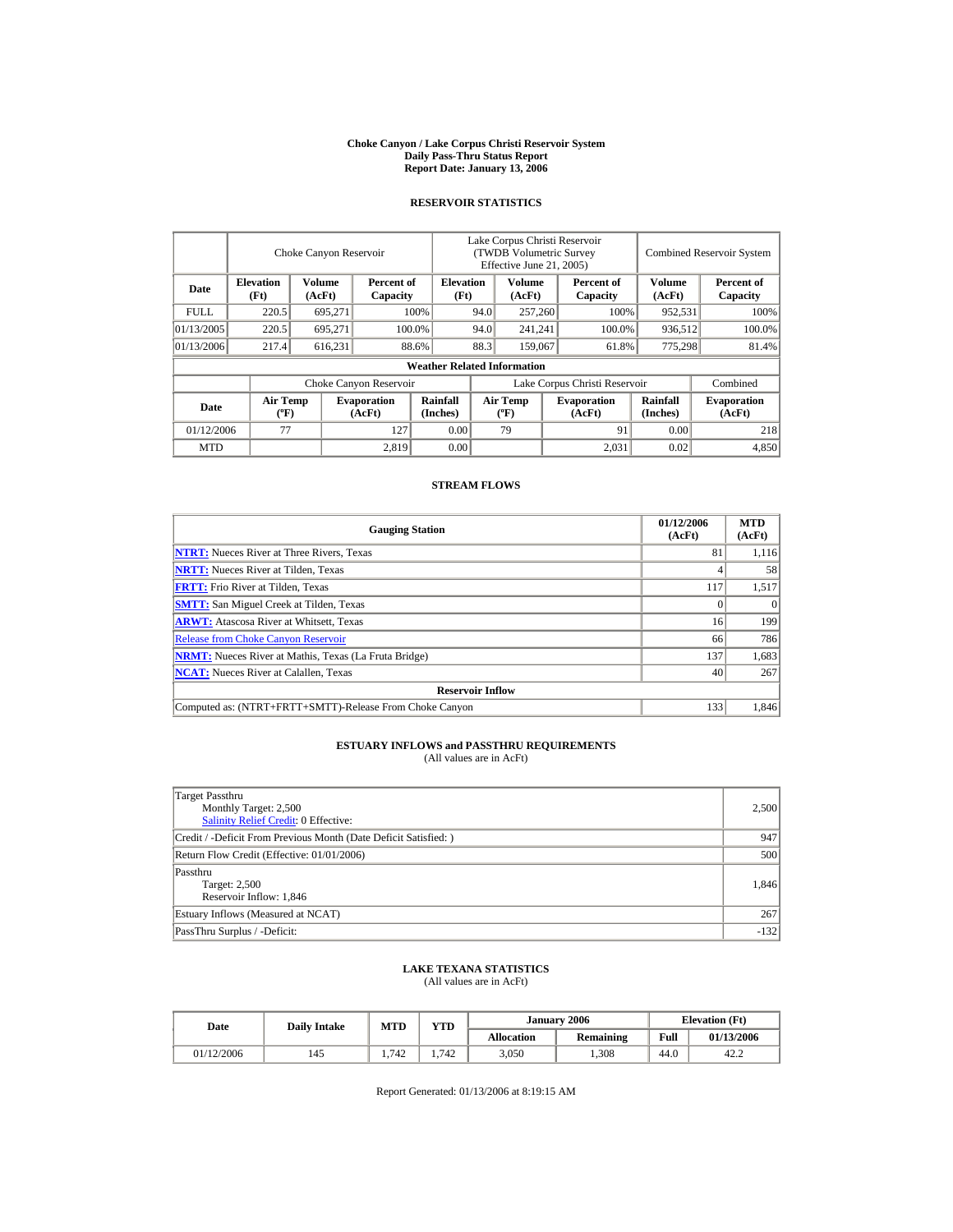#### **Choke Canyon / Lake Corpus Christi Reservoir System Daily Pass-Thru Status Report Report Date: January 14, 2006**

## **RESERVOIR STATISTICS**

|             | Choke Canyon Reservoir                      |                  |                              |                                    | Lake Corpus Christi Reservoir<br>(TWDB Volumetric Survey<br>Effective June 21, 2005) |                                  |  |                              |                             | <b>Combined Reservoir System</b> |  |  |
|-------------|---------------------------------------------|------------------|------------------------------|------------------------------------|--------------------------------------------------------------------------------------|----------------------------------|--|------------------------------|-----------------------------|----------------------------------|--|--|
| Date        | <b>Elevation</b><br>(Ft)                    | Volume<br>(AcFt) | Percent of<br>Capacity       |                                    | <b>Elevation</b><br>(Ft)                                                             | Volume<br>(AcFt)                 |  | Percent of<br>Capacity       | Volume<br>(AcFt)            | Percent of<br>Capacity           |  |  |
| <b>FULL</b> | 220.5                                       | 695,271          |                              | 100%                               | 94.0                                                                                 | 257,260                          |  | 100%                         | 952,531                     | 100%                             |  |  |
| 01/14/2005  | 220.5                                       | 695.271          |                              | 100.0%                             | 94.0                                                                                 | 241,241                          |  | 100.0%                       | 936,512                     | 100.0%                           |  |  |
| 01/14/2006  | 217.4                                       | 616.717          |                              | 88.7%                              | 88.2                                                                                 | 157,344                          |  | 61.2%                        | 774,061                     | 81.3%                            |  |  |
|             |                                             |                  |                              | <b>Weather Related Information</b> |                                                                                      |                                  |  |                              |                             |                                  |  |  |
|             |                                             |                  | Choke Canyon Reservoir       |                                    | Lake Corpus Christi Reservoir                                                        |                                  |  |                              |                             | Combined                         |  |  |
| Date        | <b>Air Temp</b><br>$({}^{\circ}\mathrm{F})$ |                  | <b>Evaporation</b><br>(AcFt) | Rainfall<br>(Inches)               |                                                                                      | <b>Air Temp</b><br>$(^{\circ}F)$ |  | <b>Evaporation</b><br>(AcFt) | <b>Rainfall</b><br>(Inches) | <b>Evaporation</b><br>(AcFt)     |  |  |
| 01/13/2006  | 70                                          |                  | 283                          | 0.00                               |                                                                                      | 68                               |  | 182                          | 0.00                        | 465                              |  |  |
| <b>MTD</b>  |                                             |                  | 3,102                        | 0.00                               |                                                                                      |                                  |  | 2.213                        | 0.02                        | 5,315                            |  |  |

## **STREAM FLOWS**

| <b>Gauging Station</b>                                       | 01/13/2006<br>(AcFt) | <b>MTD</b><br>(AcFt) |
|--------------------------------------------------------------|----------------------|----------------------|
| <b>NTRT:</b> Nueces River at Three Rivers, Texas             | 81                   | 1,197                |
| <b>NRTT:</b> Nueces River at Tilden, Texas                   |                      | 63                   |
| <b>FRTT:</b> Frio River at Tilden, Texas                     | 115                  | 1,632                |
| <b>SMTT:</b> San Miguel Creek at Tilden, Texas               |                      | $\Omega$             |
| <b>ARWT:</b> Atascosa River at Whitsett, Texas               | 16                   | 216                  |
| <b>Release from Choke Canyon Reservoir</b>                   | 66                   | 852                  |
| <b>NRMT:</b> Nueces River at Mathis, Texas (La Fruta Bridge) | 137                  | 1,820                |
| <b>NCAT:</b> Nueces River at Calallen. Texas                 | 58                   | 325                  |
| <b>Reservoir Inflow</b>                                      |                      |                      |
| Computed as: (NTRT+FRTT+SMTT)-Release From Choke Canyon      | 131                  | 1.977                |

# **ESTUARY INFLOWS and PASSTHRU REQUIREMENTS**<br>(All values are in AcFt)

| Target Passthru<br>Monthly Target: 2,500<br><b>Salinity Relief Credit: 0 Effective:</b> | 2,500  |
|-----------------------------------------------------------------------------------------|--------|
| Credit / -Deficit From Previous Month (Date Deficit Satisfied:)                         | 947    |
| Return Flow Credit (Effective: 01/01/2006)                                              | 500    |
| Passthru<br>Target: 2,500<br>Reservoir Inflow: 1,977                                    | 1.977  |
| Estuary Inflows (Measured at NCAT)                                                      | 325    |
| PassThru Surplus / -Deficit:                                                            | $-205$ |

## **LAKE TEXANA STATISTICS**

(All values are in AcFt)

| Date       | <b>Daily Intake</b> | <b>MTD</b> | <b>VTD</b> |                   | January 2006 |      | <b>Elevation</b> (Ft) |
|------------|---------------------|------------|------------|-------------------|--------------|------|-----------------------|
|            |                     |            |            | <b>Allocation</b> | Remaining    | Full | 01/14/2006            |
| 01/13/2006 | 145                 | .887       | .887       | 3,050             | 1,163        | 44.0 | 42.3                  |

Report Generated: 01/14/2006 at 8:14:12 AM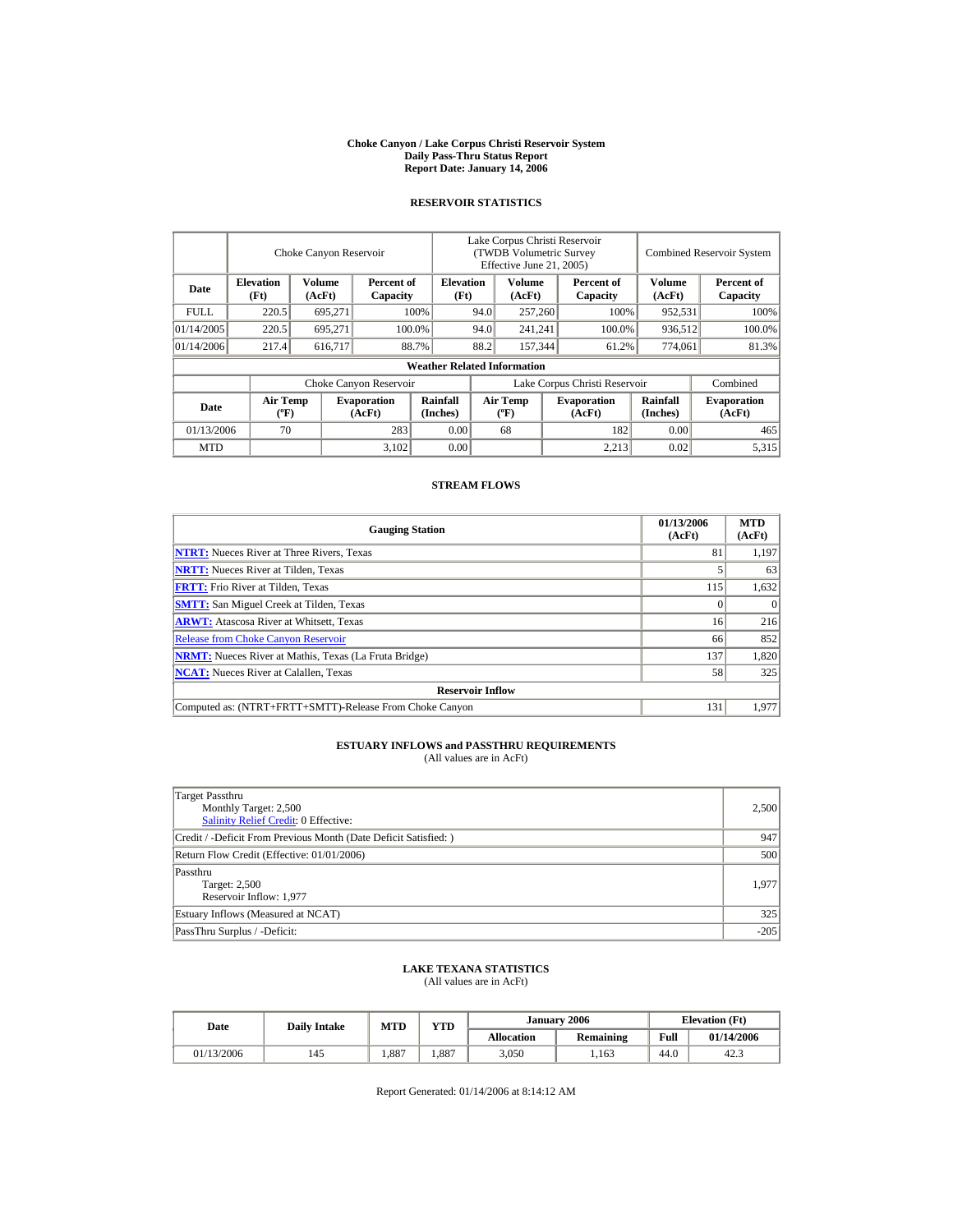#### **Choke Canyon / Lake Corpus Christi Reservoir System Daily Pass-Thru Status Report Report Date: January 15, 2006**

## **RESERVOIR STATISTICS**

|             | Choke Canyon Reservoir                      |                  |                              |                                    | Lake Corpus Christi Reservoir<br>(TWDB Volumetric Survey<br>Effective June 21, 2005) |                                  |  |                              |                      | <b>Combined Reservoir System</b> |  |  |
|-------------|---------------------------------------------|------------------|------------------------------|------------------------------------|--------------------------------------------------------------------------------------|----------------------------------|--|------------------------------|----------------------|----------------------------------|--|--|
| Date        | <b>Elevation</b><br>(Ft)                    | Volume<br>(AcFt) | Percent of<br>Capacity       |                                    | <b>Elevation</b><br>(Ft)                                                             | Volume<br>(AcFt)                 |  | Percent of<br>Capacity       | Volume<br>(AcFt)     | Percent of<br>Capacity           |  |  |
| <b>FULL</b> | 220.5                                       | 695,271          |                              | 100%                               | 94.0                                                                                 | 257,260                          |  | 100%                         | 952,531              | 100%                             |  |  |
| 01/15/2005  | 220.5                                       | 695.271          |                              | 100.0%                             | 94.0                                                                                 | 241,241                          |  | 100.0%                       | 936,512              | 100.0%                           |  |  |
| 01/15/2006  | 217.4                                       | 616,474          |                              | 88.7%                              | 88.1                                                                                 | 156,876                          |  | 61.0%                        | 773,350              | 81.2%                            |  |  |
|             |                                             |                  |                              | <b>Weather Related Information</b> |                                                                                      |                                  |  |                              |                      |                                  |  |  |
|             |                                             |                  | Choke Canyon Reservoir       |                                    | Lake Corpus Christi Reservoir                                                        |                                  |  |                              |                      | Combined                         |  |  |
| Date        | <b>Air Temp</b><br>$({}^{\circ}\mathrm{F})$ |                  | <b>Evaporation</b><br>(AcFt) | Rainfall<br>(Inches)               |                                                                                      | <b>Air Temp</b><br>$(^{\circ}F)$ |  | <b>Evaporation</b><br>(AcFt) | Rainfall<br>(Inches) | <b>Evaporation</b><br>(AcFt)     |  |  |
| 01/14/2006  | 70                                          |                  | 255                          | 0.00                               |                                                                                      | 70                               |  | 64                           | 0.00                 | 319                              |  |  |
| <b>MTD</b>  |                                             |                  | 3,357                        | 0.00                               |                                                                                      |                                  |  | 2,277                        | 0.02                 | 5,634                            |  |  |

## **STREAM FLOWS**

| <b>Gauging Station</b>                                       | 01/14/2006<br>(AcFt) | <b>MTD</b><br>(AcFt) |
|--------------------------------------------------------------|----------------------|----------------------|
| <b>NTRT:</b> Nueces River at Three Rivers, Texas             | 89                   | 1,286                |
| <b>NRTT:</b> Nueces River at Tilden, Texas                   |                      | 67                   |
| <b>FRTT:</b> Frio River at Tilden, Texas                     | 113                  | 1,745                |
| <b>SMTT:</b> San Miguel Creek at Tilden, Texas               |                      | $\theta$             |
| <b>ARWT:</b> Atascosa River at Whitsett, Texas               | 17                   | 232                  |
| <b>Release from Choke Canyon Reservoir</b>                   | 66                   | 917                  |
| <b>NRMT:</b> Nueces River at Mathis, Texas (La Fruta Bridge) | 137                  | 1,957                |
| <b>NCAT:</b> Nueces River at Calallen, Texas                 | 44                   | 369                  |
| <b>Reservoir Inflow</b>                                      |                      |                      |
| Computed as: (NTRT+FRTT+SMTT)-Release From Choke Canyon      | 137                  | 2.114                |

# **ESTUARY INFLOWS and PASSTHRU REQUIREMENTS**<br>(All values are in AcFt)

| Target Passthru<br>Monthly Target: 2,500<br><b>Salinity Relief Credit: 0 Effective:</b> | 2,500  |
|-----------------------------------------------------------------------------------------|--------|
| Credit / -Deficit From Previous Month (Date Deficit Satisfied:)                         | 947    |
| Return Flow Credit (Effective: 01/01/2006)                                              | 500    |
| Passthru<br>Target: 2,500<br>Reservoir Inflow: 2,114                                    | 2.114  |
| Estuary Inflows (Measured at NCAT)                                                      | 369    |
| PassThru Surplus / -Deficit:                                                            | $-298$ |

## **LAKE TEXANA STATISTICS**

(All values are in AcFt)

| Date       | <b>Daily Intake</b> | MTD   | <b>YTD</b> |                   | January 2006     | <b>Elevation</b> (Ft) |            |  |
|------------|---------------------|-------|------------|-------------------|------------------|-----------------------|------------|--|
|            |                     |       |            | <b>Allocation</b> | <b>Remaining</b> | Full                  | 01/15/2006 |  |
| 01/14/2006 | 145                 | 2.032 | 2.032      | 3,050             | .018             | 44.0                  | 42.3       |  |

Report Generated: 01/15/2006 at 8:11:32 AM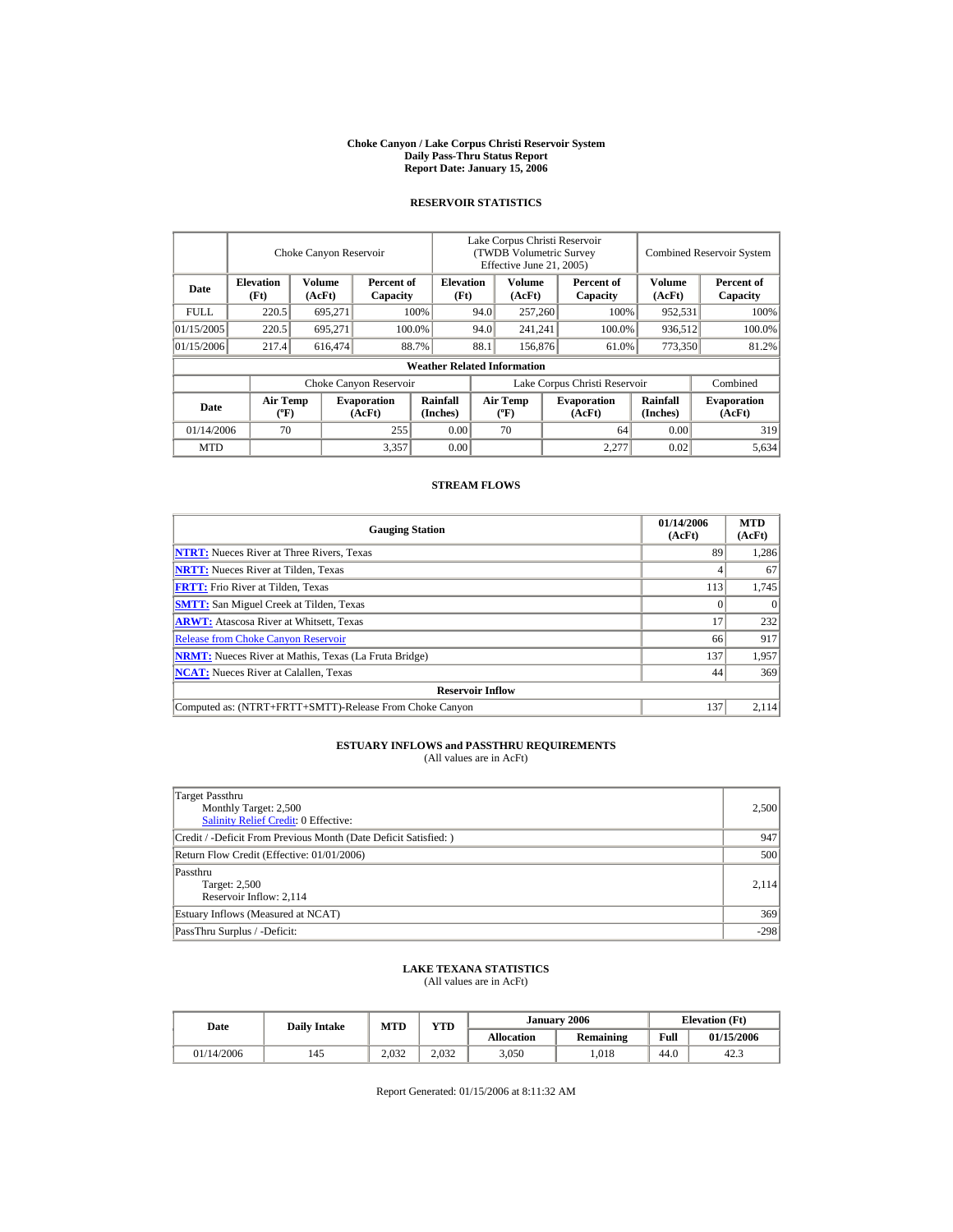#### **Choke Canyon / Lake Corpus Christi Reservoir System Daily Pass-Thru Status Report Report Date: January 16, 2006**

## **RESERVOIR STATISTICS**

|             | Choke Canyon Reservoir                      |                                            |                              |                                    | Lake Corpus Christi Reservoir<br>(TWDB Volumetric Survey<br>Effective June 21, 2005) |                                  |  |                              |                             | <b>Combined Reservoir System</b> |  |  |
|-------------|---------------------------------------------|--------------------------------------------|------------------------------|------------------------------------|--------------------------------------------------------------------------------------|----------------------------------|--|------------------------------|-----------------------------|----------------------------------|--|--|
| Date        | <b>Elevation</b><br>(Ft)                    | Volume<br>Percent of<br>(AcFt)<br>Capacity |                              | <b>Elevation</b><br>(Ft)           |                                                                                      | Volume<br>(AcFt)                 |  | Percent of<br>Capacity       | Volume<br>(AcFt)            | Percent of<br>Capacity           |  |  |
| <b>FULL</b> | 220.5                                       | 695,271                                    |                              | 100%                               | 94.0                                                                                 | 257,260                          |  | 100%                         | 952,531                     | 100%                             |  |  |
| 01/16/2005  | 220.5                                       | 695.271                                    |                              | 100.0%                             | 94.0                                                                                 | 241,241                          |  | 100.0%                       | 936,512                     | 100.0%                           |  |  |
| 01/16/2006  | 217.4                                       | 617,204                                    |                              | 88.8%                              | 88.1                                                                                 | 156,565                          |  | 60.9%                        | 773,769                     | 81.2%                            |  |  |
|             |                                             |                                            |                              | <b>Weather Related Information</b> |                                                                                      |                                  |  |                              |                             |                                  |  |  |
|             |                                             |                                            | Choke Canyon Reservoir       |                                    | Lake Corpus Christi Reservoir                                                        |                                  |  |                              |                             | Combined                         |  |  |
| Date        | <b>Air Temp</b><br>$({}^{\circ}\mathrm{F})$ |                                            | <b>Evaporation</b><br>(AcFt) | Rainfall<br>(Inches)               |                                                                                      | <b>Air Temp</b><br>$(^{\circ}F)$ |  | <b>Evaporation</b><br>(AcFt) | <b>Rainfall</b><br>(Inches) | <b>Evaporation</b><br>(AcFt)     |  |  |
| 01/15/2006  | 79                                          |                                            | 170                          | 0.00                               |                                                                                      | 80                               |  | 136                          | 0.00                        | 306                              |  |  |
| <b>MTD</b>  |                                             |                                            | 3,527                        | 0.00                               |                                                                                      |                                  |  | 2.413                        | 0.02                        | 5.940                            |  |  |

## **STREAM FLOWS**

| <b>Gauging Station</b>                                       | 01/15/2006<br>(AcFt) | <b>MTD</b><br>(AcFt) |
|--------------------------------------------------------------|----------------------|----------------------|
| <b>NTRT:</b> Nueces River at Three Rivers, Texas             | 87                   | 1,374                |
| <b>NRTT:</b> Nueces River at Tilden, Texas                   |                      | 70                   |
| <b>FRTT:</b> Frio River at Tilden, Texas                     | 111                  | 1,856                |
| <b>SMTT:</b> San Miguel Creek at Tilden, Texas               |                      | $\Omega$             |
| <b>ARWT:</b> Atascosa River at Whitsett, Texas               | 17                   | 250                  |
| <b>Release from Choke Canyon Reservoir</b>                   | 66                   | 983                  |
| <b>NRMT:</b> Nueces River at Mathis, Texas (La Fruta Bridge) | 137                  | 2,094                |
| <b>NCAT:</b> Nueces River at Calallen, Texas                 | 44                   | 412                  |
| <b>Reservoir Inflow</b>                                      |                      |                      |
| Computed as: (NTRT+FRTT+SMTT)-Release From Choke Canyon      | 133                  | 2,247                |

# **ESTUARY INFLOWS and PASSTHRU REQUIREMENTS**<br>(All values are in AcFt)

| Target Passthru<br>Monthly Target: 2,500<br><b>Salinity Relief Credit: 0 Effective:</b> | 2,500  |
|-----------------------------------------------------------------------------------------|--------|
| Credit / -Deficit From Previous Month (Date Deficit Satisfied:)                         | 947    |
| Return Flow Credit (Effective: 01/01/2006)                                              | 500    |
| Passthru<br>Target: 2,500<br>Reservoir Inflow: 2,247                                    | 2.247  |
| Estuary Inflows (Measured at NCAT)                                                      | 412    |
| PassThru Surplus / -Deficit:                                                            | $-388$ |

## **LAKE TEXANA STATISTICS**

(All values are in AcFt)

| Date       | <b>Daily Intake</b> | MTD              | <b>YTD</b>       |                   | January 2006     | <b>Elevation</b> (Ft) |            |
|------------|---------------------|------------------|------------------|-------------------|------------------|-----------------------|------------|
|            |                     |                  |                  | <b>Allocation</b> | <b>Remaining</b> | Full                  | 01/16/2006 |
| 01/15/2006 | 145                 | $-1$<br>$\sim$ 1 | 1.77<br><u>.</u> | 3,050             | 873              | 44.0                  | 42.3       |

Report Generated: 01/16/2006 at 8:10:54 AM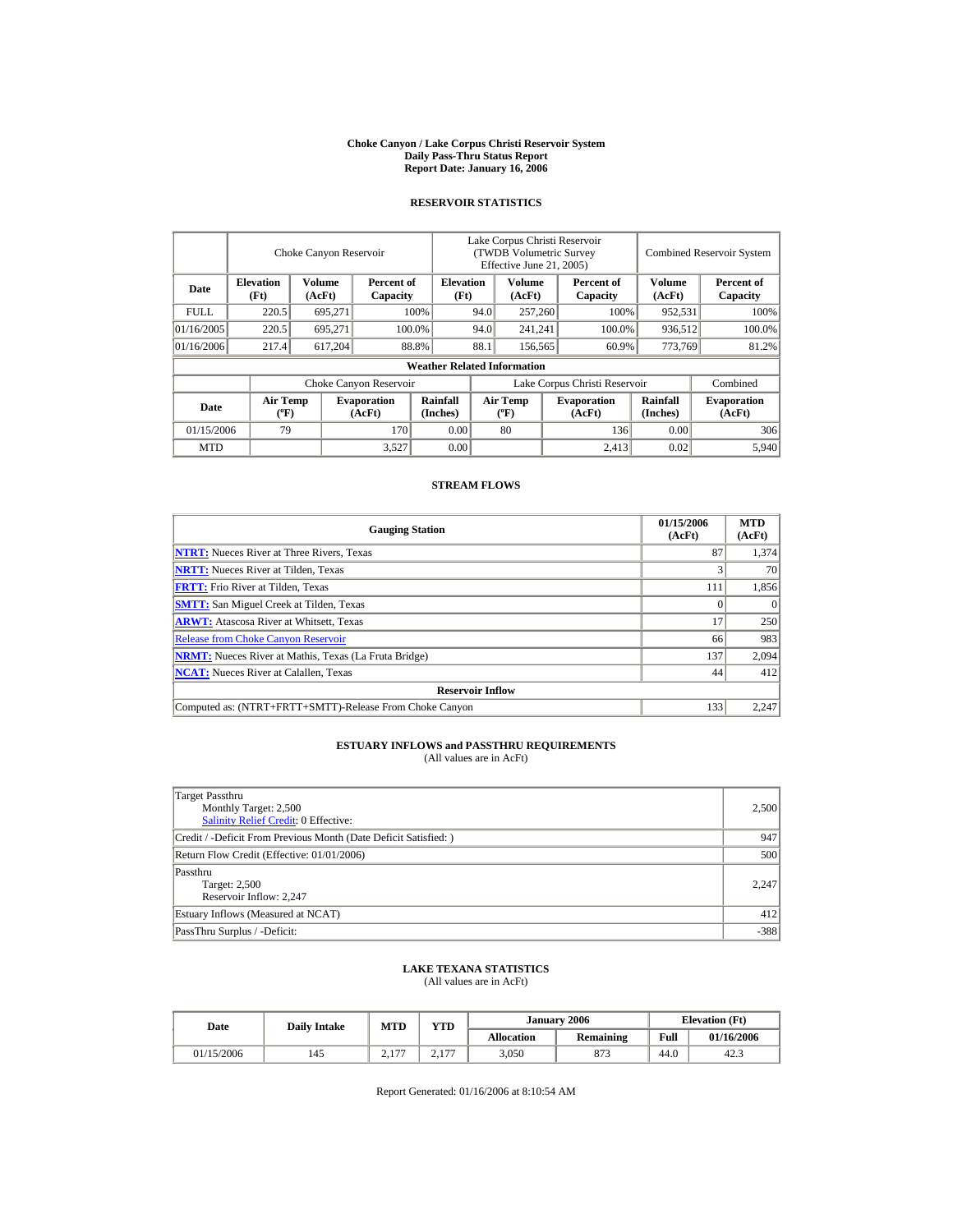#### **Choke Canyon / Lake Corpus Christi Reservoir System Daily Pass-Thru Status Report Report Date: January 17, 2006**

## **RESERVOIR STATISTICS**

|            | Choke Canyon Reservoir                      |                  |                              |                                    | Lake Corpus Christi Reservoir<br>(TWDB Volumetric Survey<br>Effective June 21, 2005) |                                  |  |                              | <b>Combined Reservoir System</b> |                              |  |
|------------|---------------------------------------------|------------------|------------------------------|------------------------------------|--------------------------------------------------------------------------------------|----------------------------------|--|------------------------------|----------------------------------|------------------------------|--|
| Date       | <b>Elevation</b><br>(Ft)                    | Volume<br>(AcFt) | Percent of<br>Capacity       |                                    | <b>Elevation</b><br>(Ft)                                                             | Volume<br>(AcFt)                 |  | Percent of<br>Capacity       | Volume<br>(AcFt)                 | Percent of<br>Capacity       |  |
| FULL.      | 220.5                                       | 695,271          |                              | 100%                               | 94.0                                                                                 | 257,260                          |  | 100%                         | 952,531                          | 100%                         |  |
| 01/17/2005 | 220.5                                       | 694,233          |                              | 99.9%                              | 94.0                                                                                 | 241,241                          |  | 100.0%                       | 935,474                          | 99.9%                        |  |
| 01/17/2006 | 217.4                                       | 616,960          |                              | 88.7%                              | 88.2                                                                                 | 157,657                          |  | 61.3%                        | 774,617                          | 81.3%                        |  |
|            |                                             |                  |                              | <b>Weather Related Information</b> |                                                                                      |                                  |  |                              |                                  |                              |  |
|            |                                             |                  | Choke Canyon Reservoir       |                                    | Lake Corpus Christi Reservoir                                                        |                                  |  |                              |                                  | Combined                     |  |
| Date       | <b>Air Temp</b><br>$({}^{\circ}\mathrm{F})$ |                  | <b>Evaporation</b><br>(AcFt) | Rainfall<br>(Inches)               |                                                                                      | <b>Air Temp</b><br>$(^{\circ}F)$ |  | <b>Evaporation</b><br>(AcFt) | Rainfall<br>(Inches)             | <b>Evaporation</b><br>(AcFt) |  |
| 01/16/2006 | 81                                          |                  | 311                          | 0.00                               |                                                                                      | 85                               |  | 209                          | 0.01                             | 520                          |  |
| <b>MTD</b> |                                             |                  | 3,838                        | 0.00                               |                                                                                      |                                  |  | 2.622                        | 0.03                             | 6.460                        |  |

## **STREAM FLOWS**

| <b>Gauging Station</b>                                       | 01/16/2006<br>(AcFt) | <b>MTD</b><br>(AcFt) |
|--------------------------------------------------------------|----------------------|----------------------|
| <b>NTRT:</b> Nueces River at Three Rivers, Texas             | 85                   | 1,459                |
| <b>NRTT:</b> Nueces River at Tilden, Texas                   |                      | 74                   |
| <b>FRTT:</b> Frio River at Tilden, Texas                     | 111                  | 1,967                |
| <b>SMTT:</b> San Miguel Creek at Tilden, Texas               |                      | $\Omega$             |
| <b>ARWT:</b> Atascosa River at Whitsett, Texas               | 17                   | 267                  |
| <b>Release from Choke Canyon Reservoir</b>                   | 66                   | 1.048                |
| <b>NRMT:</b> Nueces River at Mathis, Texas (La Fruta Bridge) | 137                  | 2,231                |
| <b>NCAT:</b> Nueces River at Calallen, Texas                 | 28                   | 440                  |
| <b>Reservoir Inflow</b>                                      |                      |                      |
| Computed as: (NTRT+FRTT+SMTT)-Release From Choke Canyon      | 131                  | 2,378                |

# **ESTUARY INFLOWS and PASSTHRU REQUIREMENTS**<br>(All values are in AcFt)

| Target Passthru<br>Monthly Target: 2,500<br><b>Salinity Relief Credit: 0 Effective:</b> | 2,500  |
|-----------------------------------------------------------------------------------------|--------|
| Credit / -Deficit From Previous Month (Date Deficit Satisfied:)                         | 947    |
| Return Flow Credit (Effective: 01/01/2006)                                              | 500    |
| Passthru<br>Target: 2,500<br>Reservoir Inflow: 2,378                                    | 2,378  |
| Estuary Inflows (Measured at NCAT)                                                      | 440    |
| PassThru Surplus / -Deficit:                                                            | $-491$ |

## **LAKE TEXANA STATISTICS**

(All values are in AcFt)

| Date       | <b>Daily Intake</b> | <b>MTD</b> | <b>VTD</b>  |                   | January 2006 |      | <b>Elevation</b> (Ft) |
|------------|---------------------|------------|-------------|-------------------|--------------|------|-----------------------|
|            |                     |            |             | <b>Allocation</b> | Remaining    | Full | 01/17/2006            |
| 01/16/2006 | 145                 | 2.321      | 22<br>2.321 | 3,050             | 729          | 44.0 | 42.1                  |

Report Generated: 01/17/2006 at 8:44:20 AM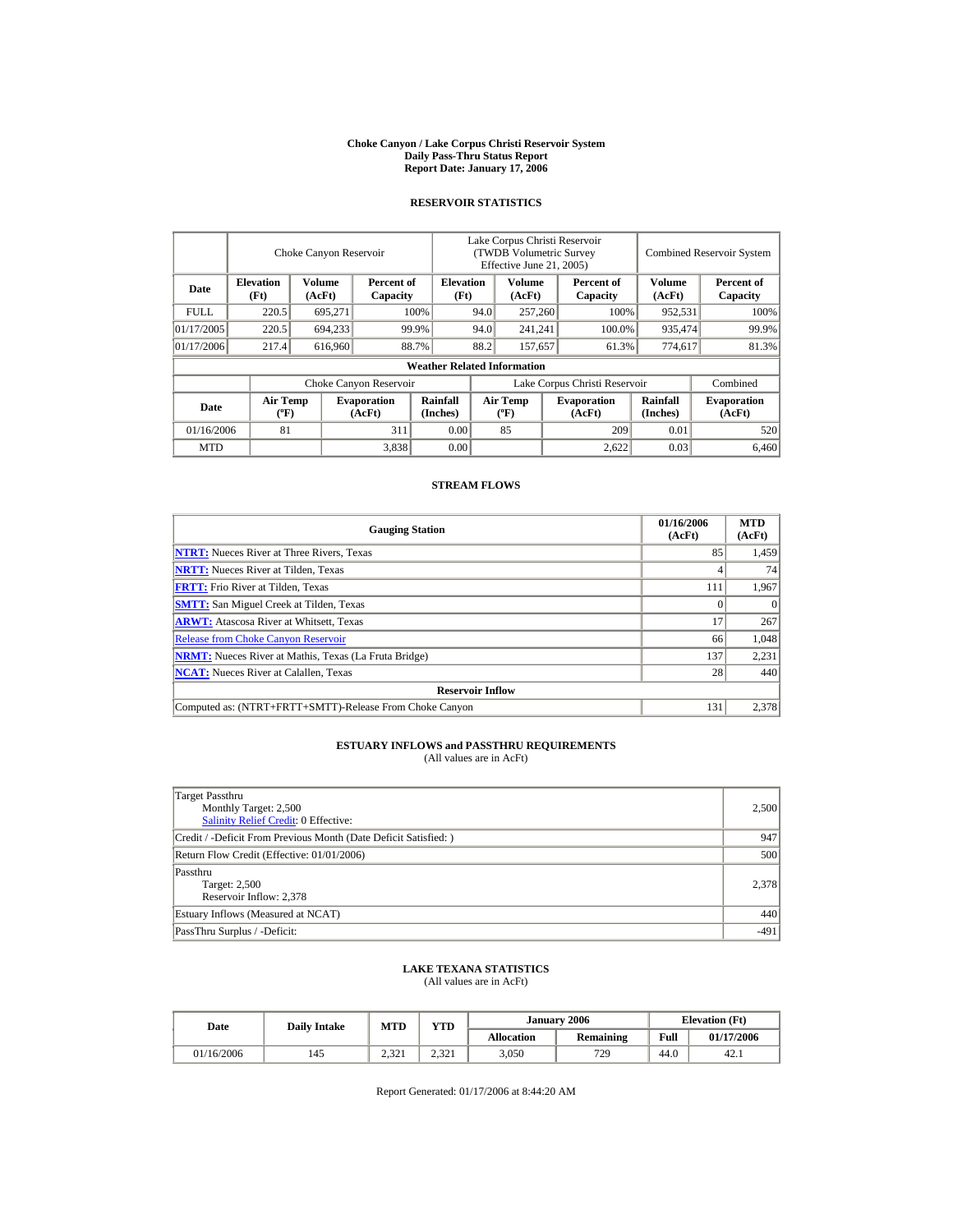#### **Choke Canyon / Lake Corpus Christi Reservoir System Daily Pass-Thru Status Report Report Date: January 18, 2006**

## **RESERVOIR STATISTICS**

|             | Choke Canyon Reservoir                                                 |         |                              |                                    | Lake Corpus Christi Reservoir<br>(TWDB Volumetric Survey<br>Effective June 21, 2005) |                                  |                        |                              |                        | <b>Combined Reservoir System</b> |  |  |
|-------------|------------------------------------------------------------------------|---------|------------------------------|------------------------------------|--------------------------------------------------------------------------------------|----------------------------------|------------------------|------------------------------|------------------------|----------------------------------|--|--|
| Date        | <b>Elevation</b><br>Volume<br>Percent of<br>(Ft)<br>(AcFt)<br>Capacity |         | <b>Elevation</b><br>(Ft)     |                                    | Volume<br>(AcFt)                                                                     |                                  | Percent of<br>Capacity | Volume<br>(AcFt)             | Percent of<br>Capacity |                                  |  |  |
| <b>FULL</b> | 220.5                                                                  | 695,271 |                              | 100%                               | 94.0                                                                                 | 257,260                          |                        | 100%                         | 952,531                | 100%                             |  |  |
| 01/18/2005  | 220.5                                                                  | 693,974 |                              | 99.8%                              | 94.0                                                                                 | 241,241                          |                        | 100.0%                       | 935,215                | 99.9%                            |  |  |
| 01/18/2006  | 217.3                                                                  | 615,501 |                              | 88.5%                              | 88.1                                                                                 | 156,254                          |                        | 60.7%                        | 771,755                | 81.0%                            |  |  |
|             |                                                                        |         |                              | <b>Weather Related Information</b> |                                                                                      |                                  |                        |                              |                        |                                  |  |  |
|             |                                                                        |         | Choke Canyon Reservoir       |                                    | Lake Corpus Christi Reservoir                                                        |                                  |                        |                              |                        | Combined                         |  |  |
| Date        | <b>Air Temp</b><br>$({}^{\circ}\mathrm{F})$                            |         | <b>Evaporation</b><br>(AcFt) | Rainfall<br>(Inches)               |                                                                                      | <b>Air Temp</b><br>$(^{\circ}F)$ |                        | <b>Evaporation</b><br>(AcFt) | Rainfall<br>(Inches)   | <b>Evaporation</b><br>(AcFt)     |  |  |
| 01/17/2006  | 63                                                                     |         | 297                          | 0.00                               |                                                                                      | 64                               |                        | 245                          | 0.00                   | 542                              |  |  |
| <b>MTD</b>  |                                                                        |         | 4,135                        | 0.00                               |                                                                                      |                                  |                        | 2.867                        | 0.03                   | 7.002                            |  |  |

## **STREAM FLOWS**

| <b>Gauging Station</b>                                       | 01/17/2006<br>(AcFt) | <b>MTD</b><br>(AcFt) |
|--------------------------------------------------------------|----------------------|----------------------|
| <b>NTRT:</b> Nueces River at Three Rivers, Texas             | 83                   | 1,542                |
| <b>NRTT:</b> Nueces River at Tilden, Texas                   |                      | 78                   |
| <b>FRTT:</b> Frio River at Tilden, Texas                     | 111                  | 2,078                |
| <b>SMTT:</b> San Miguel Creek at Tilden, Texas               |                      | $\theta$             |
| <b>ARWT:</b> Atascosa River at Whitsett, Texas               | 18                   | 285                  |
| <b>Release from Choke Canyon Reservoir</b>                   | 66                   | 1,114                |
| <b>NRMT:</b> Nueces River at Mathis, Texas (La Fruta Bridge) | 137                  | 2,368                |
| <b>NCAT:</b> Nueces River at Calallen, Texas                 | 26                   | 466                  |
| <b>Reservoir Inflow</b>                                      |                      |                      |
| Computed as: (NTRT+FRTT+SMTT)-Release From Choke Canyon      | 129                  | 2,507                |

# **ESTUARY INFLOWS and PASSTHRU REQUIREMENTS**<br>(All values are in AcFt)

| Target Passthru<br>Monthly Target: 2,500<br><b>Salinity Relief Credit: 0 Effective:</b> | 2,500  |
|-----------------------------------------------------------------------------------------|--------|
| Credit / -Deficit From Previous Month (Date Deficit Satisfied:)                         | 947    |
| Return Flow Credit (Effective: 01/01/2006)                                              | 500    |
| Passthru<br>Target: 2,500<br>Reservoir Inflow: 2,507                                    | 2.500  |
| Estuary Inflows (Measured at NCAT)                                                      | 466    |
| PassThru Surplus / -Deficit:                                                            | $-587$ |

## **LAKE TEXANA STATISTICS**

(All values are in AcFt)

| Date       | <b>Daily Intake</b> | <b>MTD</b> | VTD   |                   | January 2006 | <b>Elevation</b> (Ft) |            |
|------------|---------------------|------------|-------|-------------------|--------------|-----------------------|------------|
|            |                     |            |       | <b>Allocation</b> | Remaining    | Full                  | 01/18/2006 |
| 01/17/2006 | 145                 | 2.466      | 2.466 | 3,050             | 584          | 44.0                  | 42.2       |

Report Generated: 01/18/2006 at 9:01:48 AM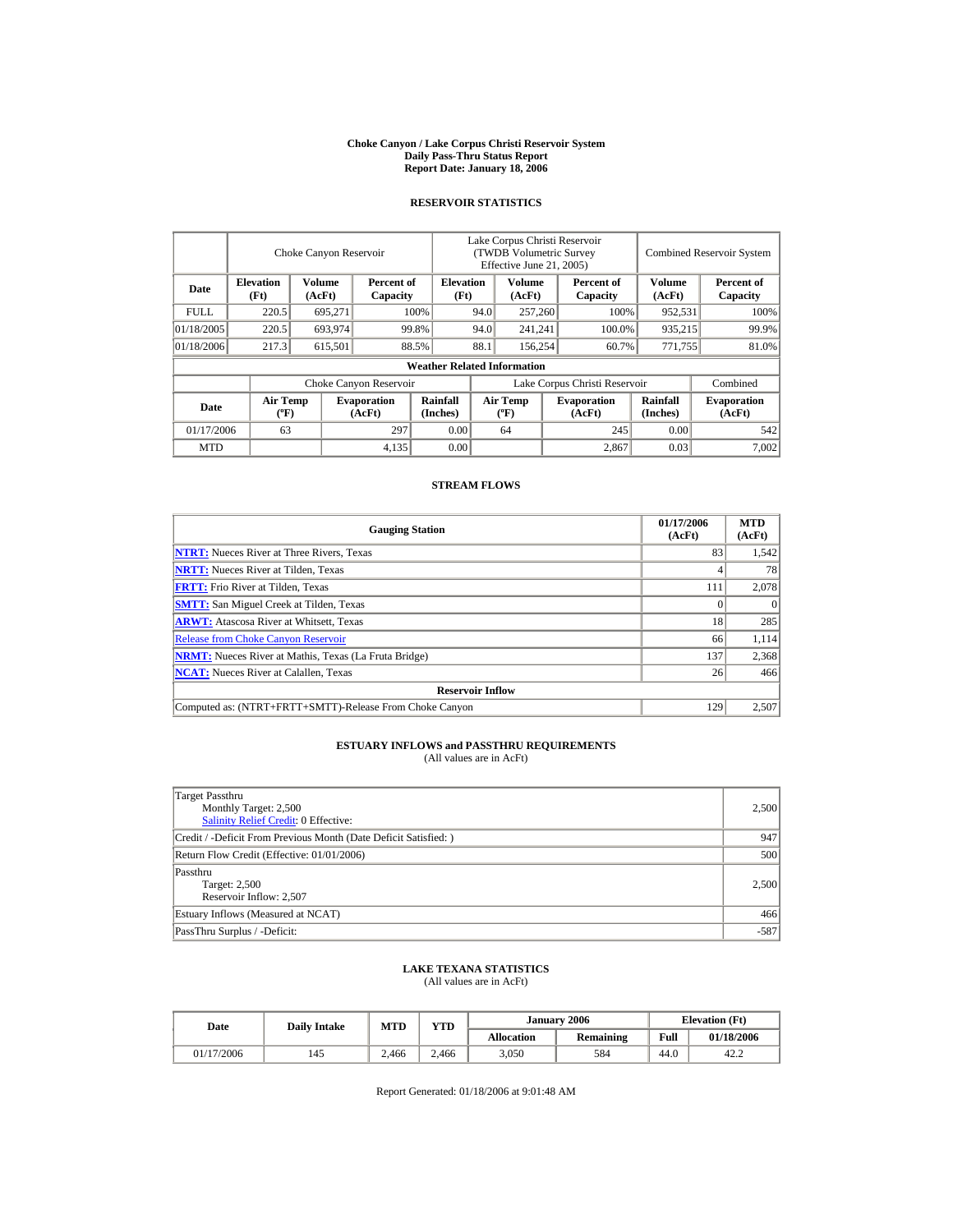#### **Choke Canyon / Lake Corpus Christi Reservoir System Daily Pass-Thru Status Report Report Date: January 19, 2006**

## **RESERVOIR STATISTICS**

|             | Choke Canyon Reservoir                      |                                            |                              |                                    | Lake Corpus Christi Reservoir<br>(TWDB Volumetric Survey<br>Effective June 21, 2005) |                                  |  |                              | <b>Combined Reservoir System</b> |                              |  |
|-------------|---------------------------------------------|--------------------------------------------|------------------------------|------------------------------------|--------------------------------------------------------------------------------------|----------------------------------|--|------------------------------|----------------------------------|------------------------------|--|
| Date        | <b>Elevation</b><br>(Ft)                    | Volume<br>Percent of<br>(AcFt)<br>Capacity |                              | <b>Elevation</b><br>(Ft)           |                                                                                      | Volume<br>(AcFt)                 |  | Percent of<br>Capacity       | Volume<br>(AcFt)                 | Percent of<br>Capacity       |  |
| <b>FULL</b> | 220.5                                       | 695,271                                    |                              | 100%                               | 94.0                                                                                 | 257,260                          |  | 100%                         | 952,531                          | 100%                         |  |
| 01/19/2005  | 220.5                                       | 694,233                                    |                              | 99.9%                              | 94.0                                                                                 | 241,241                          |  | 100.0%                       | 935,474                          | 99.9%                        |  |
| 01/19/2006  | 217.3                                       | 615,014                                    |                              | 88.5%                              | 88.0                                                                                 | 155,170                          |  | 60.3%                        | 770,184                          | 80.9%                        |  |
|             |                                             |                                            |                              | <b>Weather Related Information</b> |                                                                                      |                                  |  |                              |                                  |                              |  |
|             |                                             |                                            | Choke Canyon Reservoir       |                                    | Lake Corpus Christi Reservoir                                                        |                                  |  |                              |                                  | Combined                     |  |
| Date        | <b>Air Temp</b><br>$({}^{\circ}\mathrm{F})$ |                                            | <b>Evaporation</b><br>(AcFt) | Rainfall<br>(Inches)               |                                                                                      | <b>Air Temp</b><br>$(^{\circ}F)$ |  | <b>Evaporation</b><br>(AcFt) | <b>Rainfall</b><br>(Inches)      | <b>Evaporation</b><br>(AcFt) |  |
| 01/18/2006  | 77                                          |                                            | 311                          | 0.00                               |                                                                                      | 77                               |  | 242                          | 0.00                             | 553                          |  |
| <b>MTD</b>  |                                             |                                            | 4.446                        | 0.00                               |                                                                                      |                                  |  | 3,109                        | 0.03                             | 7,555                        |  |

## **STREAM FLOWS**

| <b>Gauging Station</b>                                       | 01/18/2006<br>(AcFt) | <b>MTD</b><br>(AcFt) |
|--------------------------------------------------------------|----------------------|----------------------|
| <b>NTRT:</b> Nueces River at Three Rivers, Texas             | 95                   | 1,638                |
| <b>NRTT:</b> Nueces River at Tilden, Texas                   |                      | 84                   |
| <b>FRTT:</b> Frio River at Tilden, Texas                     | 107                  | 2,185                |
| <b>SMTT:</b> San Miguel Creek at Tilden, Texas               |                      | $\theta$             |
| <b>ARWT:</b> Atascosa River at Whitsett, Texas               | 22                   | 307                  |
| <b>Release from Choke Canyon Reservoir</b>                   | 66                   | 1,179                |
| <b>NRMT:</b> Nueces River at Mathis, Texas (La Fruta Bridge) | 149                  | 2,517                |
| <b>NCAT:</b> Nueces River at Calallen, Texas                 | 22                   | 488                  |
| <b>Reservoir Inflow</b>                                      |                      |                      |
| Computed as: (NTRT+FRTT+SMTT)-Release From Choke Canyon      | 137                  | 2.644                |

# **ESTUARY INFLOWS and PASSTHRU REQUIREMENTS**<br>(All values are in AcFt)

| Target Passthru<br>Monthly Target: 2,500<br><b>Salinity Relief Credit: 0 Effective:</b> | 2,500  |
|-----------------------------------------------------------------------------------------|--------|
| Credit / -Deficit From Previous Month (Date Deficit Satisfied:)                         | 947    |
| Return Flow Credit (Effective: 01/01/2006)                                              | 500    |
| Passthru<br>Target: 2,500<br>Reservoir Inflow: 2,644                                    | 2.500  |
| Estuary Inflows (Measured at NCAT)                                                      | 488    |
| PassThru Surplus / -Deficit:                                                            | $-565$ |

## **LAKE TEXANA STATISTICS**

(All values are in AcFt)

| Date       | <b>Daily Intake</b> | <b>MTD</b> | <b>VTD</b> |                   | January 2006 |      | <b>Elevation</b> (Ft) |
|------------|---------------------|------------|------------|-------------------|--------------|------|-----------------------|
|            |                     |            |            | <b>Allocation</b> | Remaining    | Full | 01/19/2006            |
| 01/18/2006 | 145                 | 2.611      | 2.611      | 3,050             | 439          | 44.0 | 42.1                  |

Report Generated: 01/19/2006 at 9:25:20 AM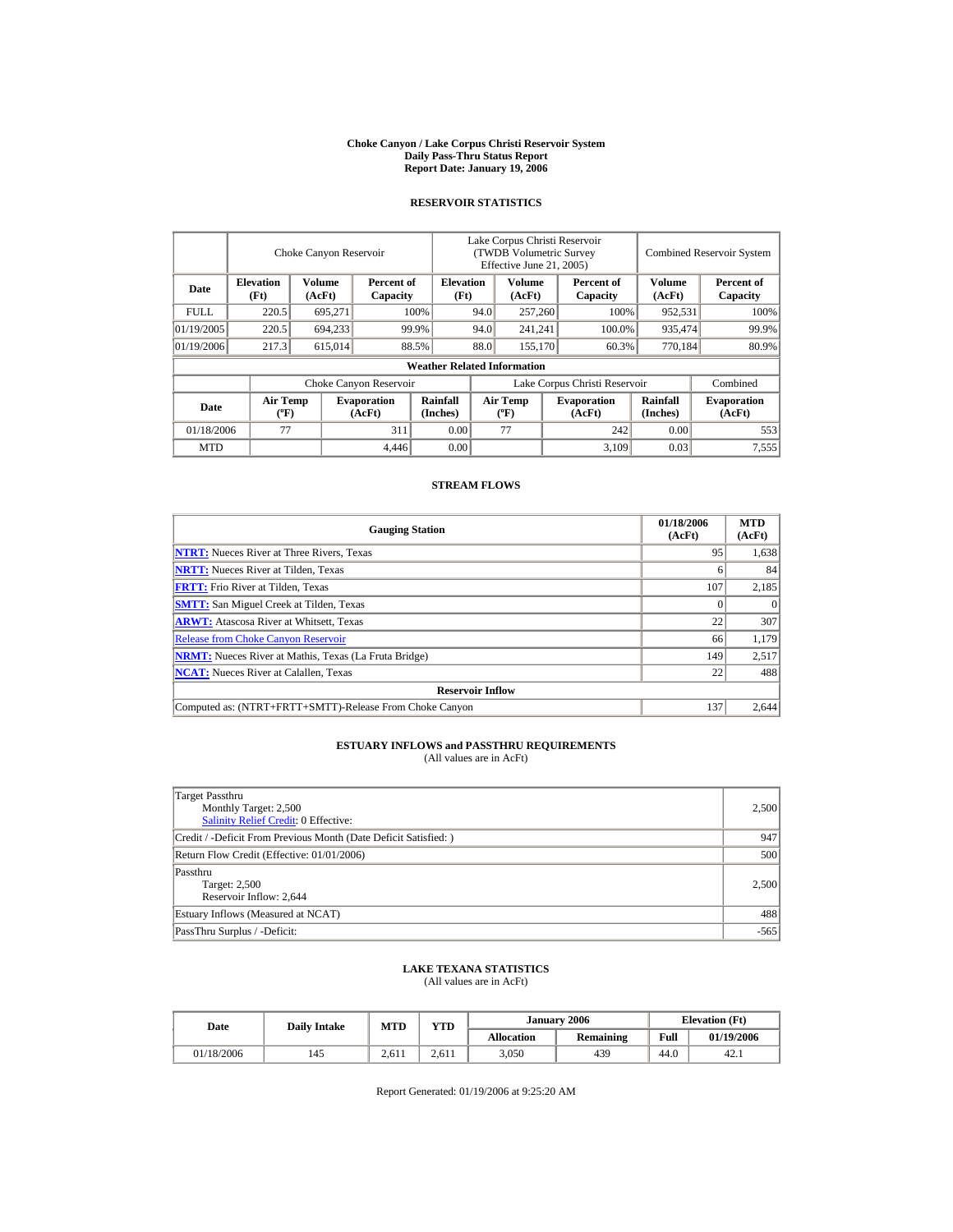#### **Choke Canyon / Lake Corpus Christi Reservoir System Daily Pass-Thru Status Report Report Date: January 20, 2006**

## **RESERVOIR STATISTICS**

|             | Choke Canyon Reservoir                      |                  |                              |                                    | Lake Corpus Christi Reservoir<br>(TWDB Volumetric Survey<br>Effective June 21, 2005) |                                  |  |                              |                      | <b>Combined Reservoir System</b> |  |  |
|-------------|---------------------------------------------|------------------|------------------------------|------------------------------------|--------------------------------------------------------------------------------------|----------------------------------|--|------------------------------|----------------------|----------------------------------|--|--|
| Date        | <b>Elevation</b><br>(Ft)                    | Volume<br>(AcFt) | Percent of<br>Capacity       |                                    | <b>Elevation</b><br>(Ft)                                                             | Volume<br>(AcFt)                 |  | Percent of<br>Capacity       | Volume<br>(AcFt)     | Percent of<br>Capacity           |  |  |
| <b>FULL</b> | 220.5                                       | 695,271          |                              | 100%                               | 94.0                                                                                 | 257,260                          |  | 100%                         | 952,531              | 100%                             |  |  |
| 01/20/2005  | 220.5                                       | 694.493          |                              | 99.9%                              | 94.0                                                                                 | 241,241                          |  | 100.0%                       | 935,734              | 99.9%                            |  |  |
| 01/20/2006  | 217.3                                       | 615,014          |                              | 88.5%                              | 88.1                                                                                 | 155,943                          |  | 60.6%                        | 770,957              | 80.9%                            |  |  |
|             |                                             |                  |                              | <b>Weather Related Information</b> |                                                                                      |                                  |  |                              |                      |                                  |  |  |
|             |                                             |                  | Choke Canyon Reservoir       |                                    | Lake Corpus Christi Reservoir                                                        |                                  |  |                              |                      | Combined                         |  |  |
| Date        | <b>Air Temp</b><br>$({}^{\circ}\mathrm{F})$ |                  | <b>Evaporation</b><br>(AcFt) | Rainfall<br>(Inches)               |                                                                                      | <b>Air Temp</b><br>$(^{\circ}F)$ |  | <b>Evaporation</b><br>(AcFt) | Rainfall<br>(Inches) | <b>Evaporation</b><br>(AcFt)     |  |  |
| 01/19/2006  | 80                                          |                  | 311                          | 0.00                               |                                                                                      | 80                               |  | 235                          | 0.00                 | 546                              |  |  |
| <b>MTD</b>  |                                             |                  | 4,757                        | 0.00                               |                                                                                      |                                  |  | 3,344                        | 0.03                 | 8.101                            |  |  |

## **STREAM FLOWS**

| <b>Gauging Station</b>                                       | 01/19/2006<br>(AcFt) | <b>MTD</b><br>(AcFt) |
|--------------------------------------------------------------|----------------------|----------------------|
| <b>NTRT:</b> Nueces River at Three Rivers, Texas             | 95                   | 1,733                |
| <b>NRTT:</b> Nueces River at Tilden, Texas                   |                      | 90                   |
| <b>FRTT:</b> Frio River at Tilden, Texas                     | 109                  | 2,295                |
| <b>SMTT:</b> San Miguel Creek at Tilden, Texas               |                      | $\theta$             |
| <b>ARWT:</b> Atascosa River at Whitsett, Texas               | 24                   | 331                  |
| <b>Release from Choke Canyon Reservoir</b>                   | 66                   | 1.245                |
| <b>NRMT:</b> Nueces River at Mathis, Texas (La Fruta Bridge) | 149                  | 2,666                |
| <b>NCAT:</b> Nueces River at Calallen, Texas                 |                      | 490                  |
| <b>Reservoir Inflow</b>                                      |                      |                      |
| Computed as: (NTRT+FRTT+SMTT)-Release From Choke Canyon      | 139                  | 2.783                |

# **ESTUARY INFLOWS and PASSTHRU REQUIREMENTS**<br>(All values are in AcFt)

| Target Passthru<br>Monthly Target: 2,500<br><b>Salinity Relief Credit: 0 Effective:</b> | 2,500  |
|-----------------------------------------------------------------------------------------|--------|
| Credit / -Deficit From Previous Month (Date Deficit Satisfied:)                         | 947    |
| Return Flow Credit (Effective: 01/01/2006)                                              | 500    |
| Passthru<br>Target: 2,500<br>Reservoir Inflow: 2,783                                    | 2,500  |
| Estuary Inflows (Measured at NCAT)                                                      | 490    |
| PassThru Surplus / -Deficit:                                                            | $-563$ |

## **LAKE TEXANA STATISTICS**

(All values are in AcFt)

| Date       | <b>Daily Intake</b> | <b>MTD</b> | <b>YTD</b> |                   | January 2006 |      | <b>Elevation</b> (Ft) |
|------------|---------------------|------------|------------|-------------------|--------------|------|-----------------------|
|            |                     |            |            | <b>Allocation</b> | Remaining    | Full | 01/20/2006            |
| 01/19/2006 | 145                 | 2.756      | 2.756      | 3,050             | 294          | 44.0 | 42.0                  |

Report Generated: 01/20/2006 at 8:34:35 AM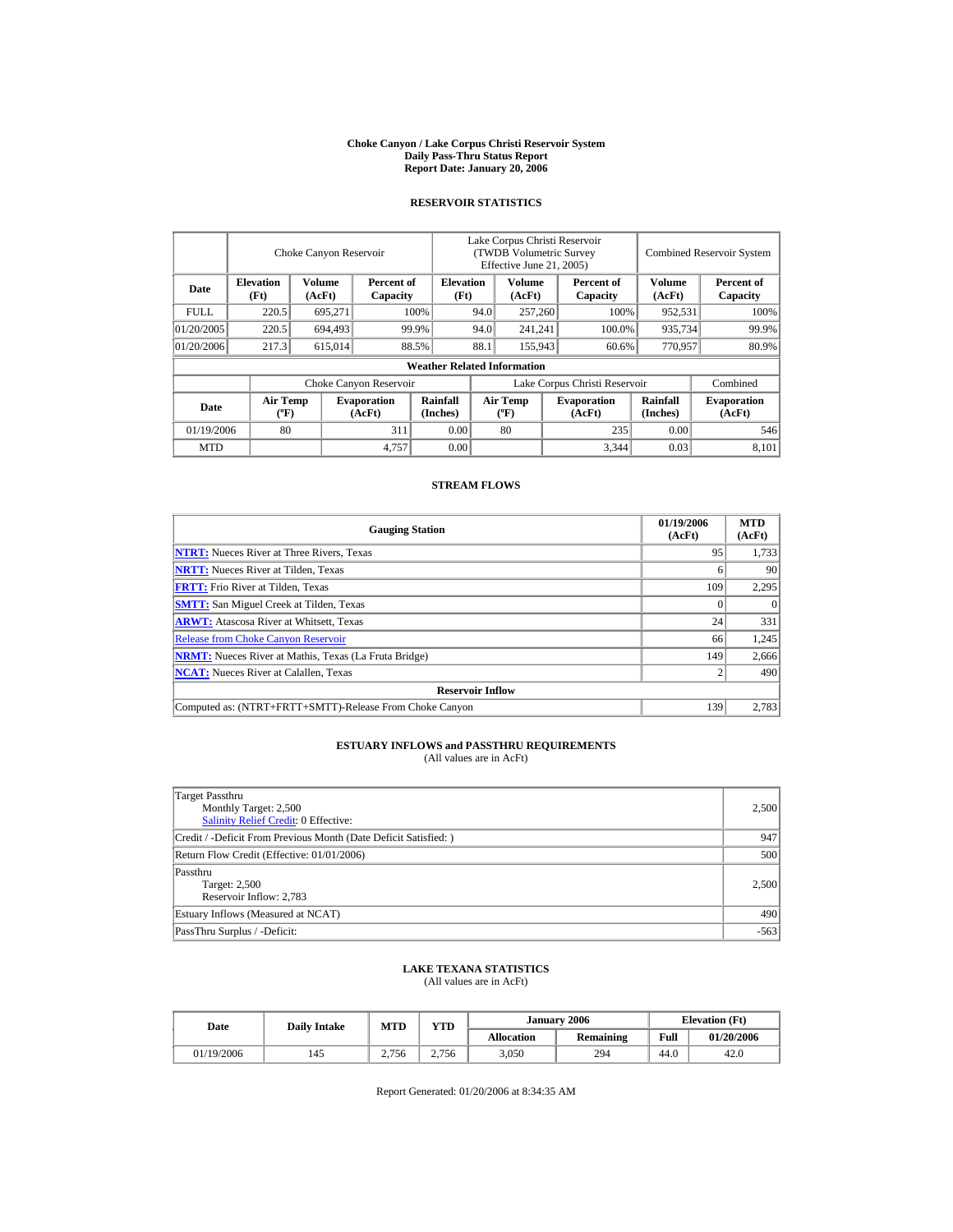#### **Choke Canyon / Lake Corpus Christi Reservoir System Daily Pass-Thru Status Report Report Date: January 21, 2006**

## **RESERVOIR STATISTICS**

|             | Choke Canyon Reservoir                                                 |         |                              |                                    | Lake Corpus Christi Reservoir<br>(TWDB Volumetric Survey<br>Effective June 21, 2005) |                                  |                        |                              | <b>Combined Reservoir System</b> |                              |  |
|-------------|------------------------------------------------------------------------|---------|------------------------------|------------------------------------|--------------------------------------------------------------------------------------|----------------------------------|------------------------|------------------------------|----------------------------------|------------------------------|--|
| Date        | <b>Elevation</b><br>Volume<br>Percent of<br>(Ft)<br>(AcFt)<br>Capacity |         | <b>Elevation</b><br>(Ft)     |                                    | Volume<br>(AcFt)                                                                     |                                  | Percent of<br>Capacity | Volume<br>(AcFt)             | Percent of<br>Capacity           |                              |  |
| <b>FULL</b> | 220.5                                                                  | 695,271 |                              | 100%                               | 94.0                                                                                 | 257,260                          |                        | 100%                         | 952,531                          | 100%                         |  |
| 01/21/2005  | 220.5                                                                  | 694.493 |                              | 99.9%                              | 94.0                                                                                 | 241,241                          |                        | 100.0%                       | 935,734                          | 99.9%                        |  |
| 01/21/2006  | 217.3                                                                  | 614,771 |                              | 88.4%                              | 88.1                                                                                 | 156,565                          |                        | 60.9%                        | 771,336                          | 81.0%                        |  |
|             |                                                                        |         |                              | <b>Weather Related Information</b> |                                                                                      |                                  |                        |                              |                                  |                              |  |
|             |                                                                        |         | Choke Canyon Reservoir       |                                    | Lake Corpus Christi Reservoir                                                        |                                  |                        |                              |                                  | Combined                     |  |
| Date        | <b>Air Temp</b><br>$({}^{\circ}\mathrm{F})$                            |         | <b>Evaporation</b><br>(AcFt) | Rainfall<br>(Inches)               |                                                                                      | <b>Air Temp</b><br>$(^{\circ}F)$ |                        | <b>Evaporation</b><br>(AcFt) | Rainfall<br>(Inches)             | <b>Evaporation</b><br>(AcFt) |  |
| 01/20/2006  | 82                                                                     |         | 325                          | 0.00                               |                                                                                      | 84                               |                        | 172                          | 0.00                             | 497                          |  |
| <b>MTD</b>  |                                                                        |         | 5,082                        | 0.00                               |                                                                                      |                                  |                        | 3,516                        | 0.03                             | 8.598                        |  |

## **STREAM FLOWS**

| <b>Gauging Station</b>                                       | 01/20/2006<br>(AcFt) | <b>MTD</b><br>(AcFt) |
|--------------------------------------------------------------|----------------------|----------------------|
| <b>NTRT:</b> Nueces River at Three Rivers, Texas             | 95                   | 1,828                |
| <b>NRTT:</b> Nueces River at Tilden, Texas                   |                      | 95                   |
| <b>FRTT:</b> Frio River at Tilden, Texas                     | 107                  | 2,402                |
| <b>SMTT:</b> San Miguel Creek at Tilden, Texas               |                      | $\Omega$             |
| <b>ARWT:</b> Atascosa River at Whitsett, Texas               | 24                   | 355                  |
| <b>Release from Choke Canyon Reservoir</b>                   | 66                   | 1.310                |
| <b>NRMT:</b> Nueces River at Mathis, Texas (La Fruta Bridge) | 212                  | 2,878                |
| <b>NCAT:</b> Nueces River at Calallen, Texas                 |                      | 490                  |
| <b>Reservoir Inflow</b>                                      |                      |                      |
| Computed as: (NTRT+FRTT+SMTT)-Release From Choke Canyon      | 137                  | 2,920                |

# **ESTUARY INFLOWS and PASSTHRU REQUIREMENTS**<br>(All values are in AcFt)

| Target Passthru<br>Monthly Target: 2,500<br><b>Salinity Relief Credit: 0 Effective:</b> | 2,500  |
|-----------------------------------------------------------------------------------------|--------|
| Credit / -Deficit From Previous Month (Date Deficit Satisfied:)                         | 947    |
| Return Flow Credit (Effective: 01/01/2006)                                              | 500    |
| Passthru<br>Target: 2,500<br>Reservoir Inflow: 2,920                                    | 2.500  |
| Estuary Inflows (Measured at NCAT)                                                      | 490    |
| PassThru Surplus / -Deficit:                                                            | $-563$ |

## **LAKE TEXANA STATISTICS**

(All values are in AcFt)

| Date       | <b>Daily Intake</b> | <b>MTD</b> | <b>VTD</b> |                   | January 2006 | <b>Elevation</b> (Ft) |            |  |
|------------|---------------------|------------|------------|-------------------|--------------|-----------------------|------------|--|
|            |                     |            |            | <b>Allocation</b> | Remaining    | Full                  | 01/21/2006 |  |
| 01/20/2006 | 144                 | 2.900      | 2.900      | 3,050             | 150          | 44.0                  | 42.0       |  |

Report Generated: 01/21/2006 at 8:25:40 AM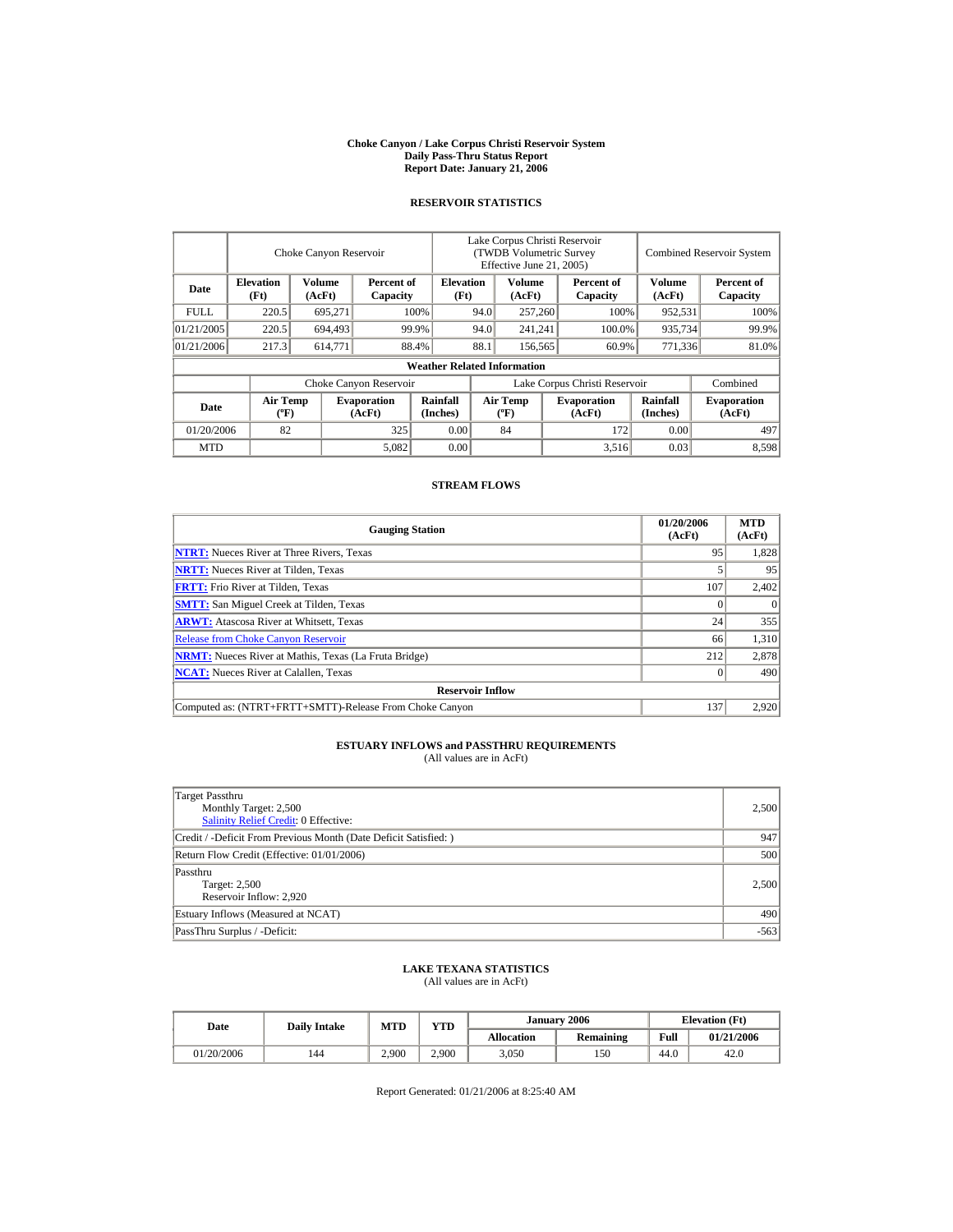#### **Choke Canyon / Lake Corpus Christi Reservoir System Daily Pass-Thru Status Report Report Date: January 22, 2006**

## **RESERVOIR STATISTICS**

|            | Choke Canyon Reservoir                      |                  |                              |                                    | Lake Corpus Christi Reservoir<br>(TWDB Volumetric Survey<br>Effective June 21, 2005) |                                  |  |                              |                      | <b>Combined Reservoir System</b> |  |  |
|------------|---------------------------------------------|------------------|------------------------------|------------------------------------|--------------------------------------------------------------------------------------|----------------------------------|--|------------------------------|----------------------|----------------------------------|--|--|
| Date       | <b>Elevation</b><br>(Ft)                    | Volume<br>(AcFt) | Percent of<br>Capacity       |                                    | <b>Elevation</b><br>(Ft)                                                             | Volume<br>(AcFt)                 |  | Percent of<br>Capacity       | Volume<br>(AcFt)     | Percent of<br>Capacity           |  |  |
| FULL.      | 220.5                                       | 695,271          |                              | 100%                               | 94.0                                                                                 | 257,260                          |  | 100%                         | 952,531              | 100%                             |  |  |
| 01/22/2005 | 220.5                                       | 694.752          |                              | 99.9%                              | 94.0                                                                                 | 241,241                          |  | 100.0%                       | 935,993              | 99.9%                            |  |  |
| 01/22/2006 | 217.3                                       | 614,771          |                              | 88.4%                              | 88.1                                                                                 | 155,943                          |  | 60.6%                        | 770.714              | 80.9%                            |  |  |
|            |                                             |                  |                              | <b>Weather Related Information</b> |                                                                                      |                                  |  |                              |                      |                                  |  |  |
|            |                                             |                  | Choke Canyon Reservoir       |                                    | Lake Corpus Christi Reservoir                                                        |                                  |  |                              |                      | Combined                         |  |  |
| Date       | <b>Air Temp</b><br>$({}^{\circ}\mathrm{F})$ |                  | <b>Evaporation</b><br>(AcFt) | Rainfall<br>(Inches)               |                                                                                      | <b>Air Temp</b><br>$(^{\circ}F)$ |  | <b>Evaporation</b><br>(AcFt) | Rainfall<br>(Inches) | <b>Evaporation</b><br>(AcFt)     |  |  |
| 01/21/2006 | 61                                          |                  | 155                          | 0.14                               |                                                                                      | 59                               |  | 108                          | 0.12                 | 263                              |  |  |
| <b>MTD</b> |                                             |                  | 5.237                        | 0.14                               |                                                                                      |                                  |  | 3,624                        | 0.15                 | 8.861                            |  |  |

## **STREAM FLOWS**

| <b>Gauging Station</b>                                       | 01/21/2006<br>(AcFt) | <b>MTD</b><br>(AcFt) |
|--------------------------------------------------------------|----------------------|----------------------|
| <b>NTRT:</b> Nueces River at Three Rivers, Texas             | 95                   | 1.923                |
| <b>NRTT:</b> Nueces River at Tilden, Texas                   |                      | 100                  |
| <b>FRTT:</b> Frio River at Tilden, Texas                     | 107                  | 2,509                |
| <b>SMTT:</b> San Miguel Creek at Tilden, Texas               |                      | $\Omega$             |
| <b>ARWT:</b> Atascosa River at Whitsett, Texas               | 24                   | 378                  |
| <b>Release from Choke Canyon Reservoir</b>                   | 66                   | 1.376                |
| <b>NRMT:</b> Nueces River at Mathis, Texas (La Fruta Bridge) | 264                  | 3,142                |
| <b>NCAT:</b> Nueces River at Calallen. Texas                 |                      | 501                  |
| <b>Reservoir Inflow</b>                                      |                      |                      |
| Computed as: (NTRT+FRTT+SMTT)-Release From Choke Canyon      | 137                  | 3.057                |

# **ESTUARY INFLOWS and PASSTHRU REQUIREMENTS**<br>(All values are in AcFt)

| Target Passthru<br>Monthly Target: 2,500<br><b>Salinity Relief Credit: 0 Effective:</b> | 2,500  |
|-----------------------------------------------------------------------------------------|--------|
| Credit / -Deficit From Previous Month (Date Deficit Satisfied:)                         | 947    |
| Return Flow Credit (Effective: 01/01/2006)                                              | 500    |
| Passthru<br>Target: 2,500<br>Reservoir Inflow: 3,057                                    | 2,500  |
| Estuary Inflows (Measured at NCAT)                                                      | 501    |
| PassThru Surplus / -Deficit:                                                            | $-552$ |

## **LAKE TEXANA STATISTICS**

(All values are in AcFt)

| Date       | <b>Daily Intake</b> | <b>MTD</b> | <b>VTD</b> |                   | January 2006 | <b>Elevation</b> (Ft) |            |  |
|------------|---------------------|------------|------------|-------------------|--------------|-----------------------|------------|--|
|            |                     |            |            | <b>Allocation</b> | Remaining    | Full                  | 01/22/2006 |  |
| 01/21/2006 | 144                 | 3.044      | 3,044      | 3,050             |              | 44.0                  | 42.0       |  |

Report Generated: 01/22/2006 at 8:28:02 AM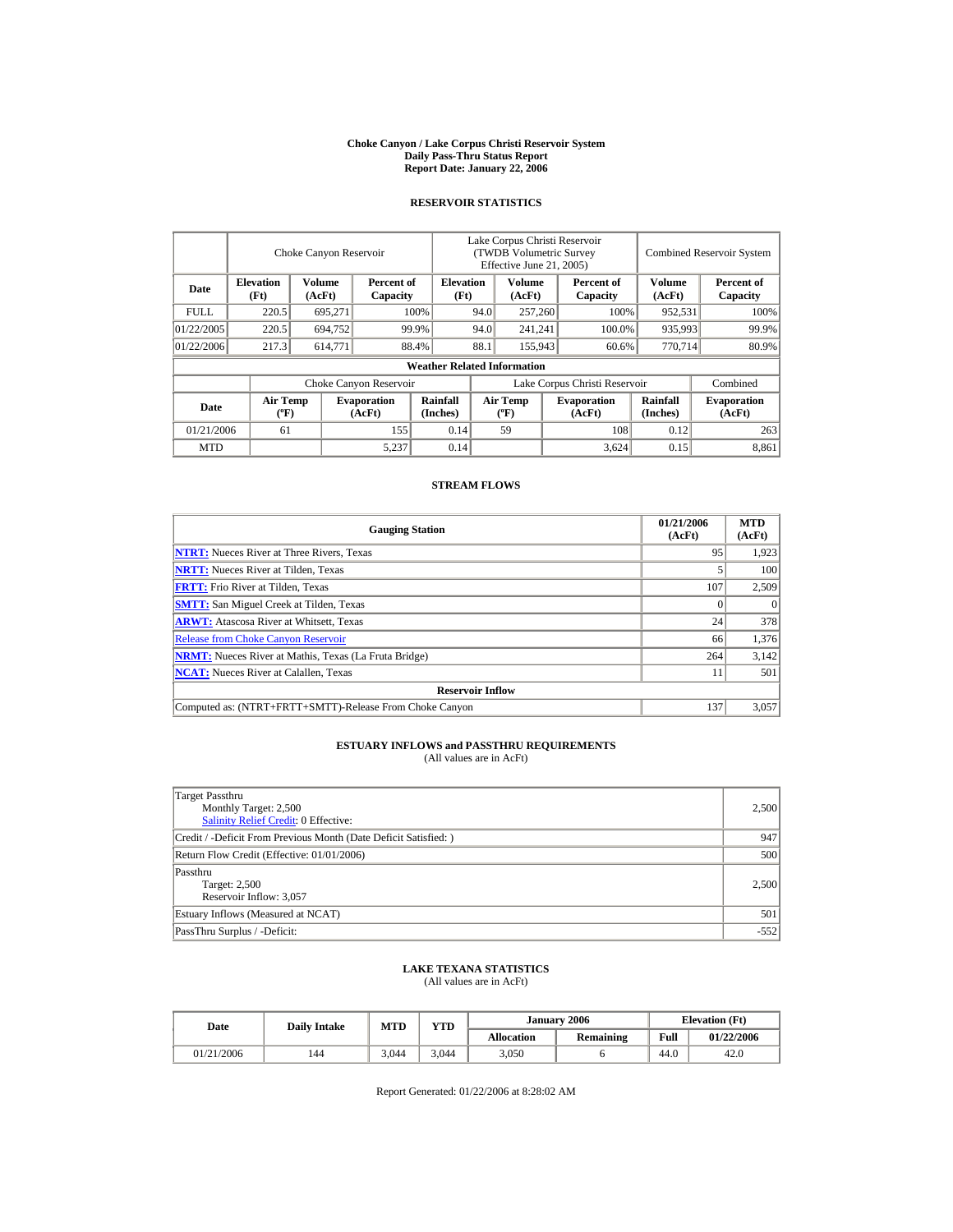#### **Choke Canyon / Lake Corpus Christi Reservoir System Daily Pass-Thru Status Report Report Date: January 23, 2006**

## **RESERVOIR STATISTICS**

|            | Choke Canyon Reservoir                      |                  |                              |                                    | Lake Corpus Christi Reservoir<br>(TWDB Volumetric Survey<br>Effective June 21, 2005) |                                  |  |                              |                      | <b>Combined Reservoir System</b> |  |  |
|------------|---------------------------------------------|------------------|------------------------------|------------------------------------|--------------------------------------------------------------------------------------|----------------------------------|--|------------------------------|----------------------|----------------------------------|--|--|
| Date       | <b>Elevation</b><br>(Ft)                    | Volume<br>(AcFt) | Percent of<br>Capacity       |                                    | <b>Elevation</b><br>(Ft)                                                             | Volume<br>(AcFt)                 |  | Percent of<br>Capacity       | Volume<br>(AcFt)     | Percent of<br>Capacity           |  |  |
| FULL.      | 220.5                                       | 695,271          |                              | 100%                               | 94.0                                                                                 | 257,260                          |  | 100%                         | 952,531              | 100%                             |  |  |
| 01/23/2005 | 220.5                                       | 694.493          |                              | 99.9%                              | 94.0                                                                                 | 241,241                          |  | 100.0%                       | 935,734              | 99.9%                            |  |  |
| 01/23/2006 | 217.3                                       | 615,014          |                              | 88.5%                              | 88.1                                                                                 | 156,098                          |  | 60.7%                        | 771,112              | 81.0%                            |  |  |
|            |                                             |                  |                              | <b>Weather Related Information</b> |                                                                                      |                                  |  |                              |                      |                                  |  |  |
|            |                                             |                  | Choke Canyon Reservoir       |                                    | Lake Corpus Christi Reservoir                                                        |                                  |  |                              |                      | Combined                         |  |  |
| Date       | <b>Air Temp</b><br>$({}^{\circ}\mathrm{F})$ |                  | <b>Evaporation</b><br>(AcFt) | Rainfall<br>(Inches)               |                                                                                      | <b>Air Temp</b><br>$(^{\circ}F)$ |  | <b>Evaporation</b><br>(AcFt) | Rainfall<br>(Inches) | <b>Evaporation</b><br>(AcFt)     |  |  |
| 01/22/2006 | 53                                          |                  | 85                           | 0.09                               |                                                                                      | 55                               |  | 36                           | 0.05                 | 121                              |  |  |
| <b>MTD</b> |                                             |                  | 5,322                        | 0.23                               |                                                                                      |                                  |  | 3.660                        | 0.20                 | 8.982                            |  |  |

## **STREAM FLOWS**

| <b>Gauging Station</b>                                       | 01/22/2006<br>(AcFt) | <b>MTD</b><br>(AcFt) |
|--------------------------------------------------------------|----------------------|----------------------|
| <b>NTRT:</b> Nueces River at Three Rivers, Texas             | 101                  | 2,025                |
| <b>NRTT:</b> Nueces River at Tilden, Texas                   |                      | 106                  |
| <b>FRTT:</b> Frio River at Tilden, Texas                     | 109                  | 2,618                |
| <b>SMTT:</b> San Miguel Creek at Tilden, Texas               |                      | $\Omega$             |
| <b>ARWT:</b> Atascosa River at Whitsett, Texas               | 24                   | 402                  |
| <b>Release from Choke Canyon Reservoir</b>                   | 66                   | 1,441                |
| <b>NRMT:</b> Nueces River at Mathis, Texas (La Fruta Bridge) | 268                  | 3,410                |
| <b>NCAT:</b> Nueces River at Calallen. Texas                 | 139                  | 640                  |
| <b>Reservoir Inflow</b>                                      |                      |                      |
| Computed as: (NTRT+FRTT+SMTT)-Release From Choke Canyon      | 145                  | 3,202                |

# **ESTUARY INFLOWS and PASSTHRU REQUIREMENTS**<br>(All values are in AcFt)

| Target Passthru<br>Monthly Target: 2,500<br><b>Salinity Relief Credit: 0 Effective:</b> | 2,500  |
|-----------------------------------------------------------------------------------------|--------|
| Credit / -Deficit From Previous Month (Date Deficit Satisfied:)                         | 947    |
| Return Flow Credit (Effective: 01/01/2006)                                              | 500    |
| Passthru<br>Target: 2,500<br>Reservoir Inflow: 3,202                                    | 2,500  |
| Estuary Inflows (Measured at NCAT)                                                      | 640    |
| PassThru Surplus / -Deficit:                                                            | $-413$ |

## **LAKE TEXANA STATISTICS**

(All values are in AcFt)

| Date       | <b>Daily Intake</b> | MTD   | <b>YTD</b> |                   | January 2006     | <b>Elevation</b> (Ft) |            |
|------------|---------------------|-------|------------|-------------------|------------------|-----------------------|------------|
|            |                     |       |            | <b>Allocation</b> | <b>Remaining</b> | Full                  | 01/23/2006 |
| 01/22/2006 | 145                 | 3.189 | 5,189      | 3,050             | $-139$           | 44.0                  | 42.0       |

Report Generated: 01/23/2006 at 8:54:41 AM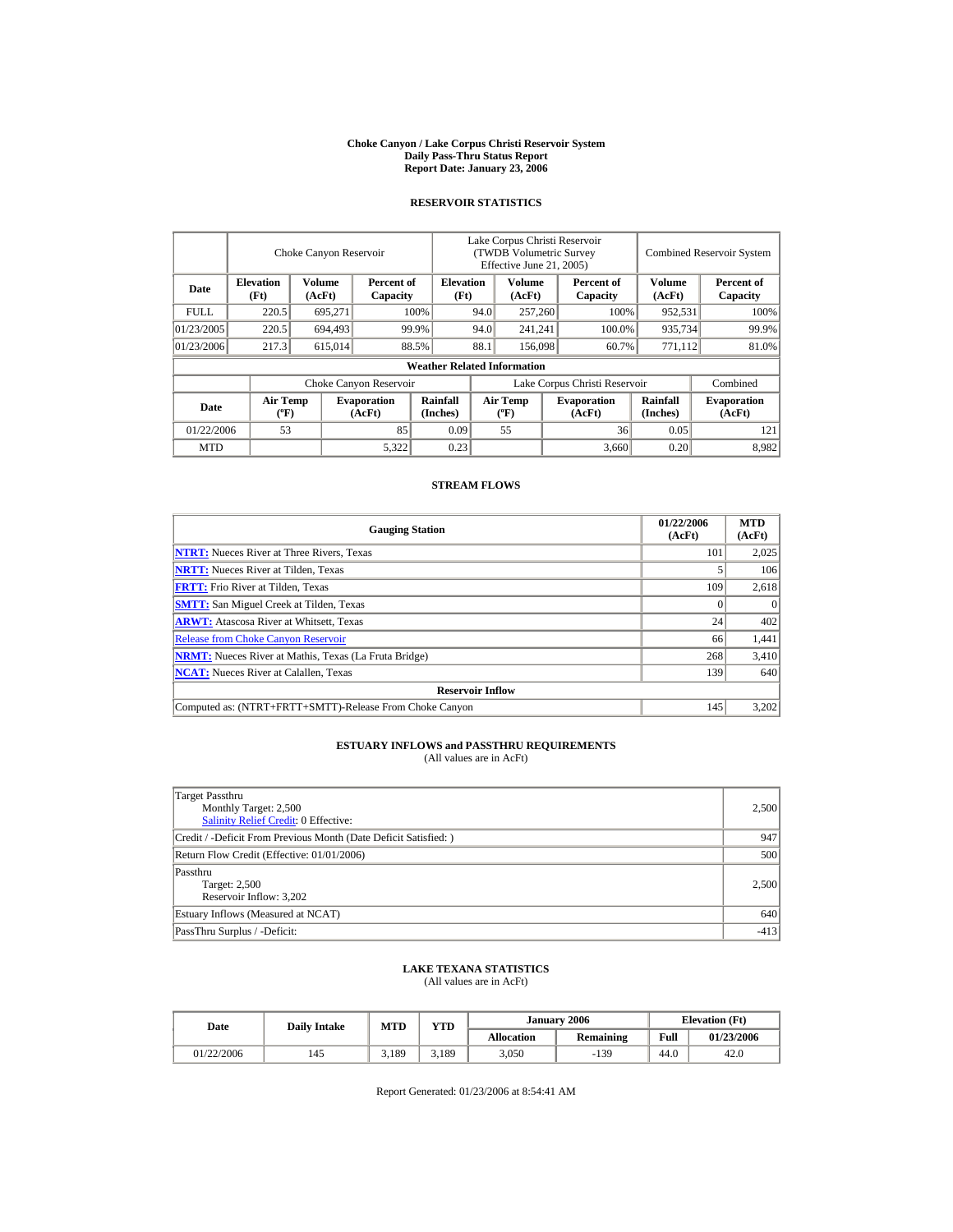#### **Choke Canyon / Lake Corpus Christi Reservoir System Daily Pass-Thru Status Report Report Date: January 24, 2006**

## **RESERVOIR STATISTICS**

|             | Choke Canyon Reservoir                      |                                            |                              |                                    | Lake Corpus Christi Reservoir<br>(TWDB Volumetric Survey<br>Effective June 21, 2005) |                                  |  |                              |                             | <b>Combined Reservoir System</b> |  |  |
|-------------|---------------------------------------------|--------------------------------------------|------------------------------|------------------------------------|--------------------------------------------------------------------------------------|----------------------------------|--|------------------------------|-----------------------------|----------------------------------|--|--|
| Date        | <b>Elevation</b><br>(Ft)                    | Volume<br>Percent of<br>(AcFt)<br>Capacity |                              | <b>Elevation</b><br>(Ft)           |                                                                                      | Volume<br>(AcFt)                 |  | Percent of<br>Capacity       | Volume<br>(AcFt)            | Percent of<br>Capacity           |  |  |
| <b>FULL</b> | 220.5                                       | 695,271                                    |                              | 100%                               | 94.0                                                                                 | 257,260                          |  | 100%                         | 952,531                     | 100%                             |  |  |
| 01/24/2005  | 220.5                                       | 694,233                                    |                              | 99.9%                              | 94.0                                                                                 | 241,241                          |  | 100.0%                       | 935,474                     | 99.9%                            |  |  |
| 01/24/2006  | 217.3                                       | 615,014                                    |                              | 88.5%                              | 88.0                                                                                 | 155,324                          |  | 60.4%                        | 770,338                     | 80.9%                            |  |  |
|             |                                             |                                            |                              | <b>Weather Related Information</b> |                                                                                      |                                  |  |                              |                             |                                  |  |  |
|             |                                             |                                            | Choke Canyon Reservoir       |                                    | Lake Corpus Christi Reservoir                                                        |                                  |  |                              |                             | Combined                         |  |  |
| Date        | <b>Air Temp</b><br>$({}^{\circ}\mathrm{F})$ |                                            | <b>Evaporation</b><br>(AcFt) | Rainfall<br>(Inches)               |                                                                                      | <b>Air Temp</b><br>$(^{\circ}F)$ |  | <b>Evaporation</b><br>(AcFt) | <b>Rainfall</b><br>(Inches) | <b>Evaporation</b><br>(AcFt)     |  |  |
| 01/23/2006  | 64                                          |                                            | 170                          | 0.00                               |                                                                                      | 62                               |  | 54                           | 0.00                        | 224                              |  |  |
| <b>MTD</b>  |                                             |                                            | 5,492                        | 0.23                               |                                                                                      |                                  |  | 3,714                        | 0.20                        | 9,206                            |  |  |

## **STREAM FLOWS**

| <b>Gauging Station</b>                                       | 01/23/2006<br>(AcFt) | <b>MTD</b><br>(AcFt) |
|--------------------------------------------------------------|----------------------|----------------------|
| <b>NTRT:</b> Nueces River at Three Rivers, Texas             | 99                   | 2.124                |
| <b>NRTT:</b> Nueces River at Tilden, Texas                   |                      | 109                  |
| <b>FRTT:</b> Frio River at Tilden, Texas                     | 111                  | 2,729                |
| <b>SMTT:</b> San Miguel Creek at Tilden, Texas               |                      | $\Omega$             |
| <b>ARWT:</b> Atascosa River at Whitsett, Texas               | 24                   | 426                  |
| <b>Release from Choke Canyon Reservoir</b>                   | 66                   | 1,507                |
| <b>NRMT:</b> Nueces River at Mathis, Texas (La Fruta Bridge) | 270                  | 3,680                |
| <b>NCAT:</b> Nueces River at Calallen. Texas                 | 161                  | 801                  |
| <b>Reservoir Inflow</b>                                      |                      |                      |
| Computed as: (NTRT+FRTT+SMTT)-Release From Choke Canyon      | 145                  | 3,347                |

# **ESTUARY INFLOWS and PASSTHRU REQUIREMENTS**<br>(All values are in AcFt)

| Target Passthru<br>Monthly Target: 2,500<br><b>Salinity Relief Credit: 0 Effective:</b> | 2,500  |
|-----------------------------------------------------------------------------------------|--------|
| Credit / -Deficit From Previous Month (Date Deficit Satisfied:)                         | 947    |
| Return Flow Credit (Effective: 01/01/2006)                                              | 500    |
| Passthru<br>Target: 2,500<br>Reservoir Inflow: 3,347                                    | 2,500  |
| Estuary Inflows (Measured at NCAT)                                                      | 801    |
| PassThru Surplus / -Deficit:                                                            | $-252$ |

## **LAKE TEXANA STATISTICS**

(All values are in AcFt)

| Date       | <b>Daily Intake</b> | MTD   | <b>YTD</b> |                   | January 2006     | <b>Elevation</b> (Ft) |            |  |
|------------|---------------------|-------|------------|-------------------|------------------|-----------------------|------------|--|
|            |                     |       |            | <b>Allocation</b> | <b>Remaining</b> | Full                  | 01/24/2006 |  |
| 01/23/2006 | 145                 | 3,334 | 3.334      | 3,050             | $-284$           | 44.0                  | 42.0       |  |

Report Generated: 01/24/2006 at 9:07:47 AM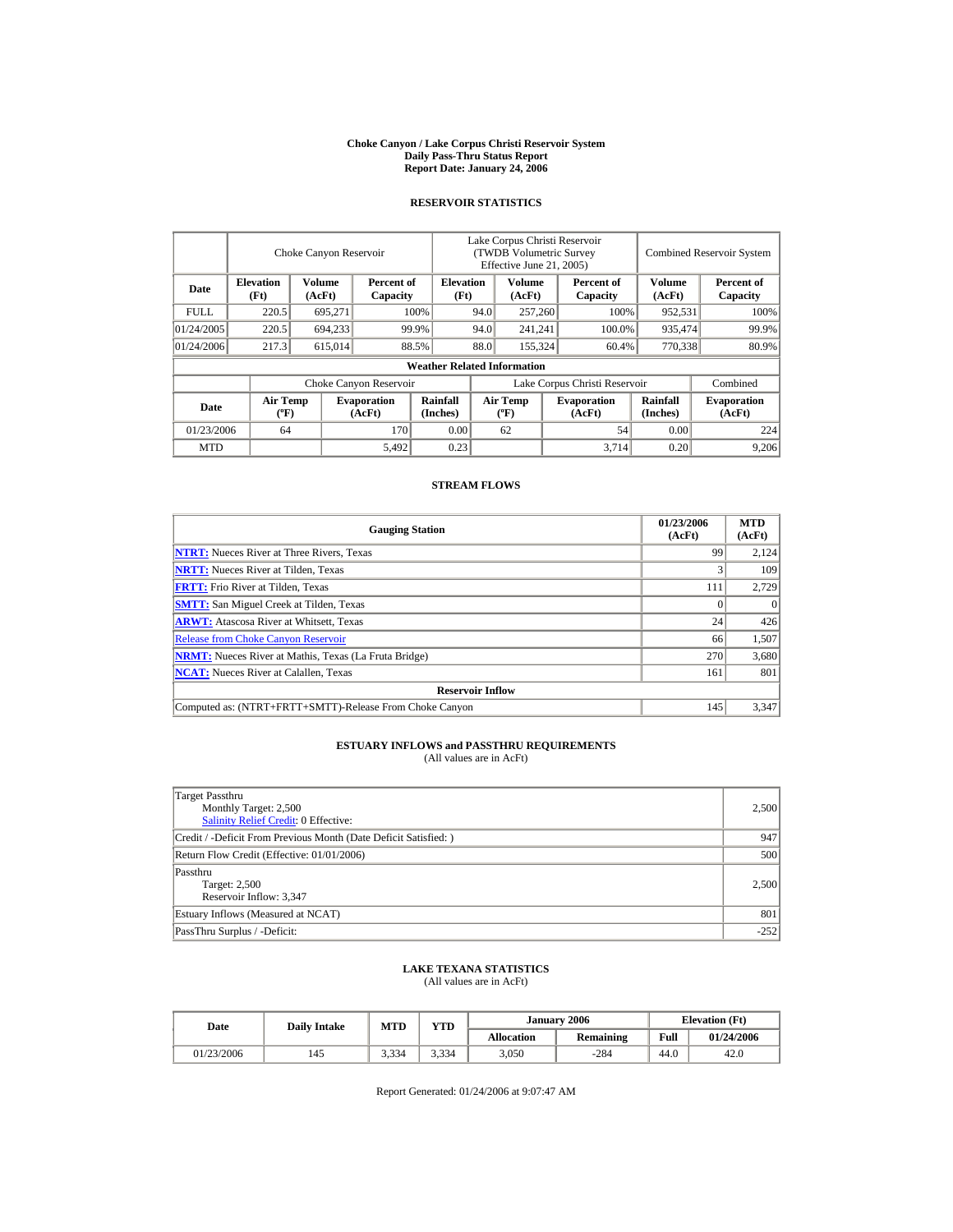#### **Choke Canyon / Lake Corpus Christi Reservoir System Daily Pass-Thru Status Report Report Date: January 25, 2006**

## **RESERVOIR STATISTICS**

|             | Choke Canyon Reservoir                      |                                            |                              |                                    | Lake Corpus Christi Reservoir<br>(TWDB Volumetric Survey<br>Effective June 21, 2005) |                                  |  |                              |                      | <b>Combined Reservoir System</b> |  |  |
|-------------|---------------------------------------------|--------------------------------------------|------------------------------|------------------------------------|--------------------------------------------------------------------------------------|----------------------------------|--|------------------------------|----------------------|----------------------------------|--|--|
| Date        | <b>Elevation</b><br>(Ft)                    | Volume<br>Percent of<br>(AcFt)<br>Capacity |                              | <b>Elevation</b><br>(Ft)           |                                                                                      | Volume<br>(AcFt)                 |  | Percent of<br>Capacity       | Volume<br>(AcFt)     | Percent of<br>Capacity           |  |  |
| <b>FULL</b> | 220.5                                       | 695,271                                    |                              | 100%                               | 94.0                                                                                 | 257,260                          |  | 100%                         | 952,531              | 100%                             |  |  |
| 01/25/2005  | 220.5                                       | 694.493                                    |                              | 99.9%                              | 94.0                                                                                 | 241,241                          |  | 100.0%                       | 935,734              | 99.9%                            |  |  |
| 01/25/2006  | 217.3                                       | 614,771                                    |                              | 88.4%                              | 88.0                                                                                 | 154,862                          |  | 60.2%                        | 769,633              | 80.8%                            |  |  |
|             |                                             |                                            |                              | <b>Weather Related Information</b> |                                                                                      |                                  |  |                              |                      |                                  |  |  |
|             |                                             |                                            | Choke Canyon Reservoir       |                                    | Lake Corpus Christi Reservoir                                                        |                                  |  |                              |                      | Combined                         |  |  |
| Date        | <b>Air Temp</b><br>$({}^{\circ}\mathrm{F})$ |                                            | <b>Evaporation</b><br>(AcFt) | Rainfall<br>(Inches)               |                                                                                      | <b>Air Temp</b><br>$(^{\circ}F)$ |  | <b>Evaporation</b><br>(AcFt) | Rainfall<br>(Inches) | <b>Evaporation</b><br>(AcFt)     |  |  |
| 01/24/2006  | 71                                          |                                            | 198                          | 0.00                               |                                                                                      | 69                               |  | 108                          | 0.00                 | 306                              |  |  |
| <b>MTD</b>  |                                             |                                            | 5,690                        | 0.23                               |                                                                                      |                                  |  | 3,822                        | 0.20                 | 9,512                            |  |  |

## **STREAM FLOWS**

| <b>Gauging Station</b>                                       | 01/24/2006<br>(AcFt) | <b>MTD</b><br>(AcFt) |
|--------------------------------------------------------------|----------------------|----------------------|
| <b>NTRT:</b> Nueces River at Three Rivers, Texas             | 95                   | 2,219                |
| <b>NRTT:</b> Nueces River at Tilden, Texas                   |                      | 112                  |
| <b>FRTT:</b> Frio River at Tilden, Texas                     | 111                  | 2,841                |
| <b>SMTT:</b> San Miguel Creek at Tilden, Texas               |                      | $\theta$             |
| <b>ARWT:</b> Atascosa River at Whitsett, Texas               | 26                   | 452                  |
| <b>Release from Choke Canyon Reservoir</b>                   | 66                   | 1,572                |
| <b>NRMT:</b> Nueces River at Mathis, Texas (La Fruta Bridge) | 254                  | 3,934                |
| <b>NCAT:</b> Nueces River at Calallen, Texas                 | 99                   | 900                  |
| <b>Reservoir Inflow</b>                                      |                      |                      |
| Computed as: (NTRT+FRTT+SMTT)-Release From Choke Canyon      | 141                  | 3.488                |

# **ESTUARY INFLOWS and PASSTHRU REQUIREMENTS**<br>(All values are in AcFt)

| Target Passthru<br>Monthly Target: 2,500<br><b>Salinity Relief Credit: 0 Effective:</b> | 2,500  |
|-----------------------------------------------------------------------------------------|--------|
| Credit / -Deficit From Previous Month (Date Deficit Satisfied:)                         | 947    |
| Return Flow Credit (Effective: 01/01/2006)                                              | 500    |
| Passthru<br>Target: 2,500<br>Reservoir Inflow: 3,488                                    | 2,500  |
| Estuary Inflows (Measured at NCAT)                                                      | 900    |
| PassThru Surplus / -Deficit:                                                            | $-153$ |

## **LAKE TEXANA STATISTICS**

(All values are in AcFt)

| Date       | <b>Daily Intake</b> | MTD           | <b>YTD</b> |                   | January 2006     | <b>Elevation</b> (Ft) |            |  |
|------------|---------------------|---------------|------------|-------------------|------------------|-----------------------|------------|--|
|            |                     |               |            | <b>Allocation</b> | <b>Remaining</b> | Full                  | 01/25/2006 |  |
| 01/24/2006 | 144                 | 1.7.7<br>، 4. | 5,477      | 3,050             | $-427$           | 44.0                  | 42.0       |  |

Report Generated: 01/25/2006 at 8:48:28 AM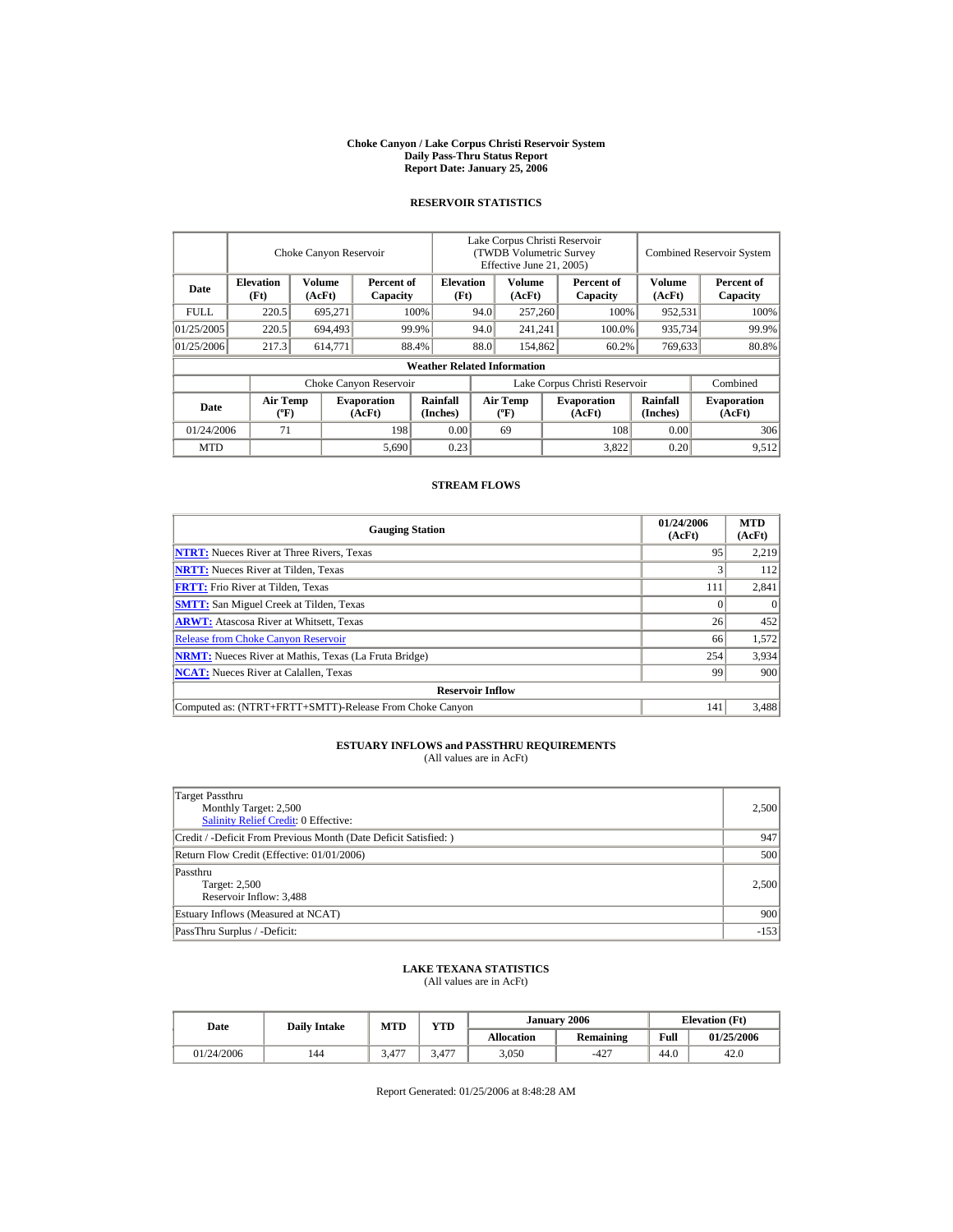#### **Choke Canyon / Lake Corpus Christi Reservoir System Daily Pass-Thru Status Report Report Date: January 26, 2006**

## **RESERVOIR STATISTICS**

|             |                                             | Choke Canyon Reservoir                     |                              | Lake Corpus Christi Reservoir<br>(TWDB Volumetric Survey<br>Effective June 21, 2005) |                               |                                  |  | <b>Combined Reservoir System</b> |                      |                              |
|-------------|---------------------------------------------|--------------------------------------------|------------------------------|--------------------------------------------------------------------------------------|-------------------------------|----------------------------------|--|----------------------------------|----------------------|------------------------------|
| Date        | <b>Elevation</b><br>(Ft)                    | Volume<br>Percent of<br>(AcFt)<br>Capacity |                              | <b>Elevation</b><br>(Ft)                                                             |                               | Volume<br>(AcFt)                 |  | Percent of<br>Capacity           | Volume<br>(AcFt)     | Percent of<br>Capacity       |
| <b>FULL</b> | 220.5                                       | 695,271                                    |                              | 100%                                                                                 | 94.0                          | 257,260                          |  | 100%                             | 952,531              | 100%                         |
| 01/26/2005  | 220.5                                       | 694.752                                    |                              | 99.9%                                                                                |                               | 94.0<br>241,241                  |  | 100.0%                           | 935,993              | 99.9%                        |
| 01/26/2006  | 217.3                                       | 614,527                                    |                              | 88.4%                                                                                | 88.0                          | 154,555                          |  | 60.1%                            | 769,082              | 80.7%                        |
|             |                                             |                                            |                              | <b>Weather Related Information</b>                                                   |                               |                                  |  |                                  |                      |                              |
|             |                                             |                                            | Choke Canyon Reservoir       |                                                                                      | Lake Corpus Christi Reservoir |                                  |  |                                  |                      | Combined                     |
| Date        | <b>Air Temp</b><br>$({}^{\circ}\mathrm{F})$ |                                            | <b>Evaporation</b><br>(AcFt) | Rainfall<br>(Inches)                                                                 |                               | <b>Air Temp</b><br>$(^{\circ}F)$ |  | <b>Evaporation</b><br>(AcFt)     | Rainfall<br>(Inches) | <b>Evaporation</b><br>(AcFt) |
| 01/25/2006  | 71                                          |                                            | 184                          | 0.00                                                                                 |                               | 70                               |  | 116                              | 0.00                 | 300                          |
| <b>MTD</b>  |                                             |                                            | 5,874                        | 0.23                                                                                 |                               |                                  |  | 3,938                            | 0.20                 | 9.812                        |

## **STREAM FLOWS**

| <b>Gauging Station</b>                                       | 01/25/2006<br>(AcFt) | <b>MTD</b><br>(AcFt) |
|--------------------------------------------------------------|----------------------|----------------------|
| <b>NTRT:</b> Nueces River at Three Rivers, Texas             | 95                   | 2,315                |
| <b>NRTT:</b> Nueces River at Tilden, Texas                   |                      | 112                  |
| <b>FRTT:</b> Frio River at Tilden, Texas                     | 105                  | 2,946                |
| <b>SMTT:</b> San Miguel Creek at Tilden, Texas               |                      | $\Omega$             |
| <b>ARWT:</b> Atascosa River at Whitsett, Texas               | 26                   | 478                  |
| <b>Release from Choke Canyon Reservoir</b>                   | 66                   | 1,638                |
| <b>NRMT:</b> Nueces River at Mathis, Texas (La Fruta Bridge) | 228                  | 4,163                |
| <b>NCAT:</b> Nueces River at Calallen. Texas                 | 115                  | 1,015                |
| <b>Reservoir Inflow</b>                                      |                      |                      |
| Computed as: (NTRT+FRTT+SMTT)-Release From Choke Canyon      | 135                  | 3.623                |

# **ESTUARY INFLOWS and PASSTHRU REQUIREMENTS**<br>(All values are in AcFt)

| Target Passthru<br>Monthly Target: 2,500<br><b>Salinity Relief Credit: 0 Effective:</b> | 2,500 |
|-----------------------------------------------------------------------------------------|-------|
| Credit / -Deficit From Previous Month (Date Deficit Satisfied:)                         | 947   |
| Return Flow Credit (Effective: 01/01/2006)                                              | 500   |
| Passthru<br>Target: 2,500<br>Reservoir Inflow: 3,623                                    | 2.500 |
| Estuary Inflows (Measured at NCAT)                                                      | 1,015 |
| PassThru Surplus / -Deficit:                                                            | $-38$ |

## **LAKE TEXANA STATISTICS**

(All values are in AcFt)

| Date       | <b>Daily Intake</b> | <b>MTD</b> | <b>VTD</b> |                   | January 2006 |      | <b>Elevation</b> (Ft) |
|------------|---------------------|------------|------------|-------------------|--------------|------|-----------------------|
|            |                     |            |            | <b>Allocation</b> | Remaining    | Full | 01/26/2006            |
| 01/25/2006 | 142                 | 3.620      | 3.620      | 3,050             | -570         | 44.0 | 41.9                  |

Report Generated: 01/26/2006 at 8:30:14 AM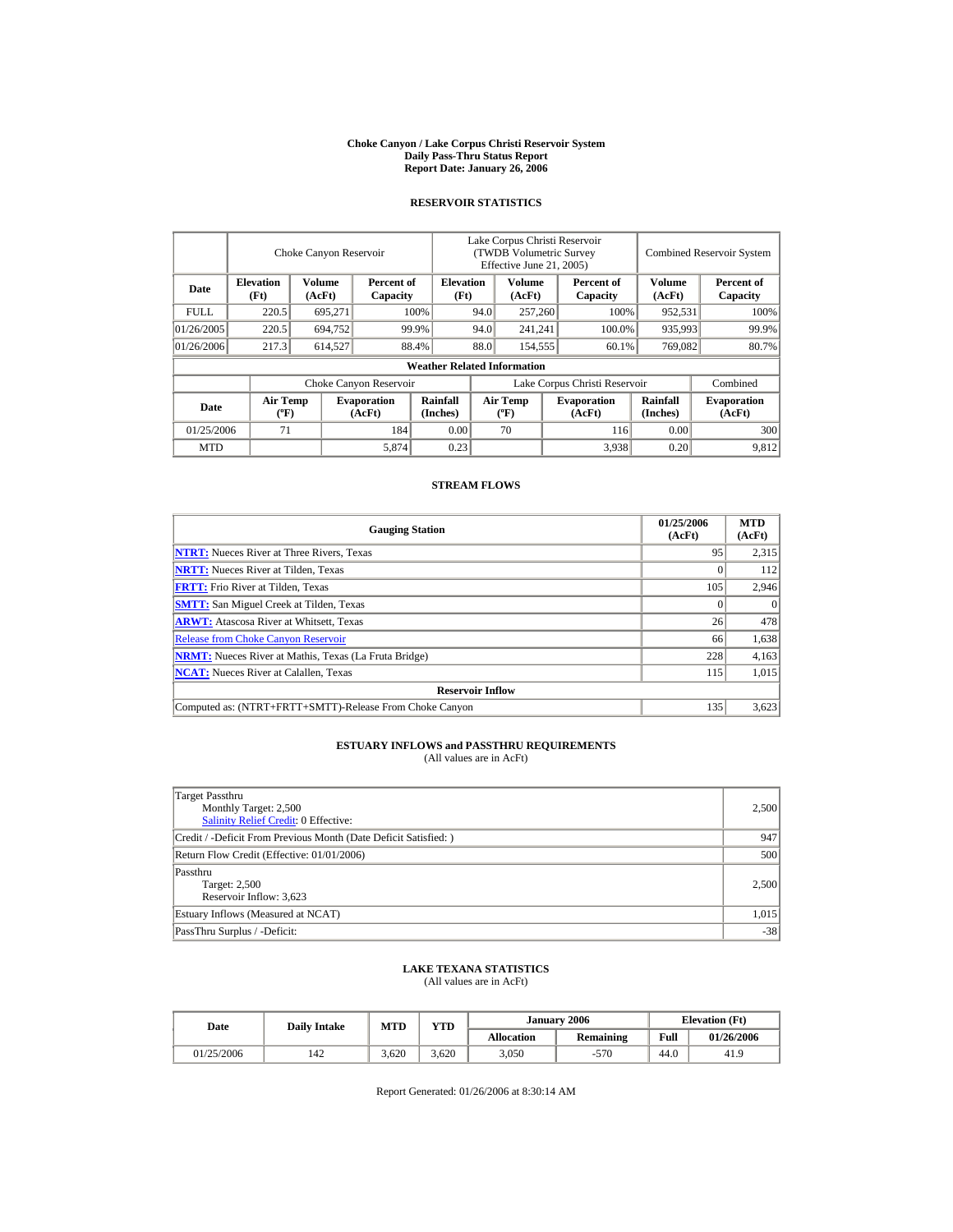#### **Choke Canyon / Lake Corpus Christi Reservoir System Daily Pass-Thru Status Report Report Date: January 27, 2006**

## **RESERVOIR STATISTICS**

|            | Choke Canyon Reservoir                      |                  |                              |                                    | Lake Corpus Christi Reservoir<br>(TWDB Volumetric Survey<br>Effective June 21, 2005) |                                  |  |                              | <b>Combined Reservoir System</b> |                              |  |
|------------|---------------------------------------------|------------------|------------------------------|------------------------------------|--------------------------------------------------------------------------------------|----------------------------------|--|------------------------------|----------------------------------|------------------------------|--|
| Date       | <b>Elevation</b><br>(Ft)                    | Volume<br>(AcFt) | Percent of<br>Capacity       |                                    | <b>Elevation</b><br>(Ft)                                                             | Volume<br>(AcFt)                 |  | Percent of<br>Capacity       | Volume<br>(AcFt)                 | Percent of<br>Capacity       |  |
| FULL.      | 220.5                                       | 695,271          |                              | 100%                               | 94.0                                                                                 | 257,260                          |  | 100%                         | 952,531                          | 100%                         |  |
| 01/27/2005 | 220.5                                       | 695.271          |                              | 100.0%                             | 94.0                                                                                 | 241,241                          |  | 100.0%                       | 936,512                          | 100.0%                       |  |
| 01/27/2006 | 217.3                                       | 614,771          |                              | 88.4%                              | 88.0                                                                                 | 154,401                          |  | 60.0%                        | 769,172                          | 80.8%                        |  |
|            |                                             |                  |                              | <b>Weather Related Information</b> |                                                                                      |                                  |  |                              |                                  |                              |  |
|            |                                             |                  | Choke Canyon Reservoir       |                                    | Lake Corpus Christi Reservoir                                                        |                                  |  |                              |                                  | Combined                     |  |
| Date       | <b>Air Temp</b><br>$({}^{\circ}\mathrm{F})$ |                  | <b>Evaporation</b><br>(AcFt) | Rainfall<br>(Inches)               |                                                                                      | <b>Air Temp</b><br>$(^{\circ}F)$ |  | <b>Evaporation</b><br>(AcFt) | Rainfall<br>(Inches)             | <b>Evaporation</b><br>(AcFt) |  |
| 01/26/2006 | 68                                          |                  | 141                          | 0.00                               |                                                                                      | 68                               |  | 98                           | 0.00                             | 239                          |  |
| <b>MTD</b> |                                             |                  | 6,015                        | 0.23                               |                                                                                      |                                  |  | 4,036                        | 0.20                             | 10.051                       |  |

## **STREAM FLOWS**

| <b>Gauging Station</b>                                       | 01/26/2006<br>(AcFt) | <b>MTD</b><br>(AcFt) |
|--------------------------------------------------------------|----------------------|----------------------|
| <b>NTRT:</b> Nueces River at Three Rivers, Texas             | 93                   | 2,408                |
| <b>NRTT:</b> Nueces River at Tilden, Texas                   |                      | 112                  |
| <b>FRTT:</b> Frio River at Tilden, Texas                     | 109                  | 3,055                |
| <b>SMTT:</b> San Miguel Creek at Tilden, Texas               |                      | $\Omega$             |
| <b>ARWT:</b> Atascosa River at Whitsett, Texas               | 24                   | 501                  |
| <b>Release from Choke Canyon Reservoir</b>                   | 66                   | 1,703                |
| <b>NRMT:</b> Nueces River at Mathis, Texas (La Fruta Bridge) | 202                  | 4,365                |
| <b>NCAT:</b> Nueces River at Calallen. Texas                 | 87                   | 1,103                |
| <b>Reservoir Inflow</b>                                      |                      |                      |
| Computed as: (NTRT+FRTT+SMTT)-Release From Choke Canyon      | 137                  | 3.760                |

# **ESTUARY INFLOWS and PASSTHRU REQUIREMENTS**<br>(All values are in AcFt)

| Target Passthru<br>Monthly Target: 2,500<br><b>Salinity Relief Credit: 0 Effective:</b> | 2,500 |
|-----------------------------------------------------------------------------------------|-------|
| Credit / -Deficit From Previous Month (Date Deficit Satisfied:)                         | 947   |
| Return Flow Credit (Effective: 01/01/2006)                                              | 500   |
| Passthru<br>Target: 2,500<br>Reservoir Inflow: 3,760                                    | 2.500 |
| Estuary Inflows (Measured at NCAT)                                                      | 1,103 |
| PassThru Surplus / -Deficit:                                                            | 50    |

## **LAKE TEXANA STATISTICS**

(All values are in AcFt)

| Date       | <b>Daily Intake</b> | <b>MTD</b> | <b>YTD</b> |                   | January 2006 | <b>Elevation</b> (Ft) |            |  |
|------------|---------------------|------------|------------|-------------------|--------------|-----------------------|------------|--|
|            |                     |            |            | <b>Allocation</b> | Remaining    | Full                  | 01/27/2006 |  |
| 01/26/2006 | 142                 | 3.761      | 3.761      | 3,050             | $ \cdot$     | 44.0                  | 41.9       |  |

Report Generated: 01/27/2006 at 8:48:12 AM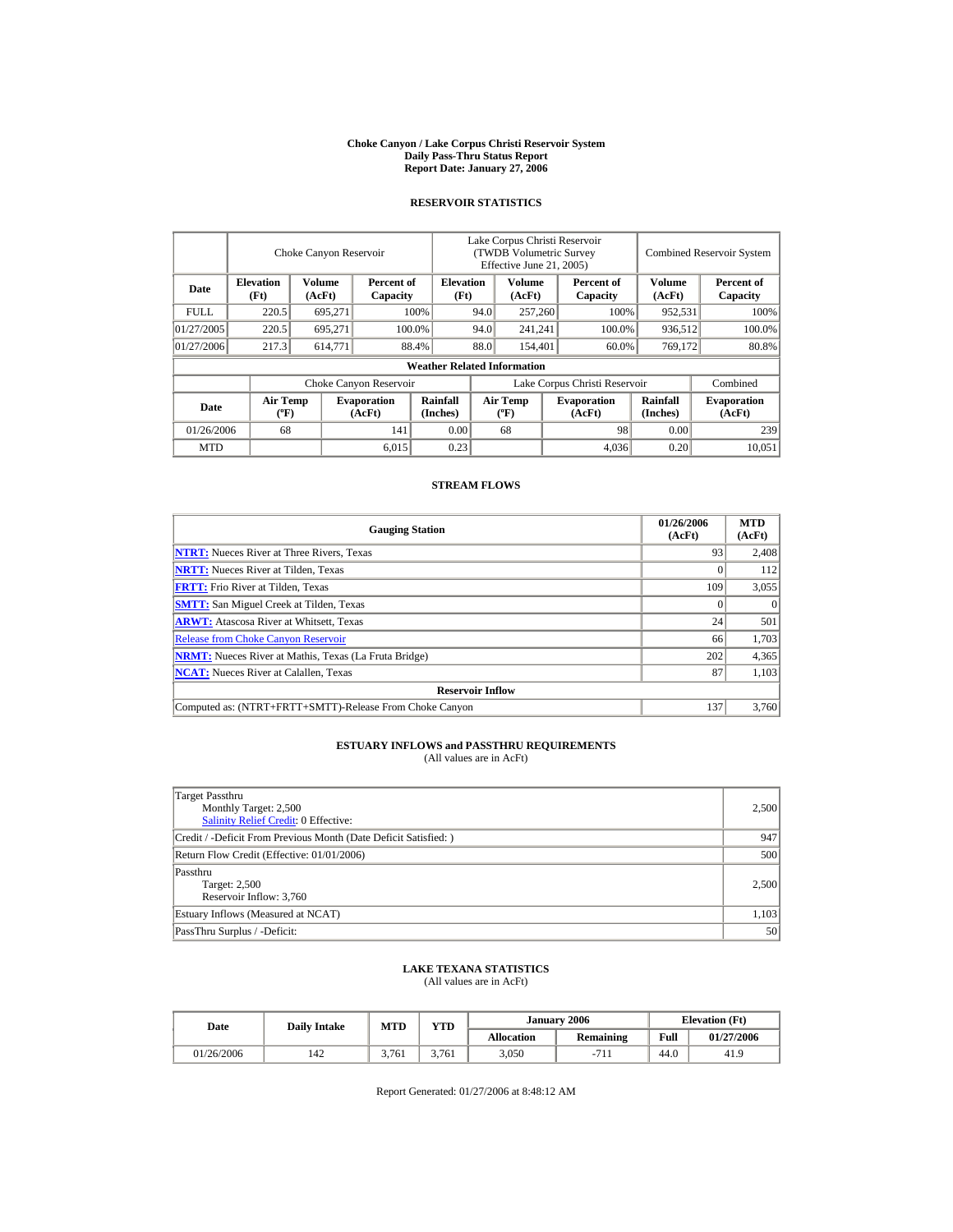#### **Choke Canyon / Lake Corpus Christi Reservoir System Daily Pass-Thru Status Report Report Date: January 28, 2006**

## **RESERVOIR STATISTICS**

|             | Choke Canyon Reservoir                      |                                            |                              |                                    | Lake Corpus Christi Reservoir<br>(TWDB Volumetric Survey<br>Effective June 21, 2005) |                                  |  |                              |                      | <b>Combined Reservoir System</b> |  |  |
|-------------|---------------------------------------------|--------------------------------------------|------------------------------|------------------------------------|--------------------------------------------------------------------------------------|----------------------------------|--|------------------------------|----------------------|----------------------------------|--|--|
| Date        | <b>Elevation</b><br>(Ft)                    | Volume<br>Percent of<br>(AcFt)<br>Capacity |                              | <b>Elevation</b><br>(Ft)           |                                                                                      | Volume<br>(AcFt)                 |  | Percent of<br>Capacity       | Volume<br>(AcFt)     | Percent of<br>Capacity           |  |  |
| <b>FULL</b> | 220.5                                       | 695,271                                    |                              | 100%                               | 94.0                                                                                 | 257,260                          |  | 100%                         | 952,531              | 100%                             |  |  |
| 01/28/2005  | 220.6                                       | 695.271                                    |                              | 100.0%                             | 94.0                                                                                 | 241,241                          |  | 100.0%                       | 936,512              | 100.0%                           |  |  |
| 01/28/2006  | 217.3                                       | 614,527                                    |                              | 88.4%                              | 87.9                                                                                 | 153.634                          |  | 59.7%                        | 768,161              | 80.6%                            |  |  |
|             |                                             |                                            |                              | <b>Weather Related Information</b> |                                                                                      |                                  |  |                              |                      |                                  |  |  |
|             |                                             |                                            | Choke Canyon Reservoir       |                                    | Lake Corpus Christi Reservoir                                                        |                                  |  |                              |                      | Combined                         |  |  |
| Date        | <b>Air Temp</b><br>$({}^{\circ}\mathrm{F})$ |                                            | <b>Evaporation</b><br>(AcFt) | Rainfall<br>(Inches)               |                                                                                      | <b>Air Temp</b><br>$(^{\circ}F)$ |  | <b>Evaporation</b><br>(AcFt) | Rainfall<br>(Inches) | <b>Evaporation</b><br>(AcFt)     |  |  |
| 01/27/2006  | 77                                          |                                            | 226                          | 0.00                               |                                                                                      | 77                               |  | 161                          | 0.01                 | 387                              |  |  |
| <b>MTD</b>  |                                             |                                            | 6.241                        | 0.23                               |                                                                                      |                                  |  | 4,197                        | 0.21                 | 10.438                           |  |  |

## **STREAM FLOWS**

| <b>Gauging Station</b>                                       | 01/27/2006<br>(AcFt) | <b>MTD</b><br>(AcFt) |
|--------------------------------------------------------------|----------------------|----------------------|
| <b>NTRT:</b> Nueces River at Three Rivers, Texas             | 93                   | 2,501                |
| <b>NRTT:</b> Nueces River at Tilden, Texas                   |                      | 112                  |
| <b>FRTT:</b> Frio River at Tilden, Texas                     | 107                  | 3,162                |
| <b>SMTT:</b> San Miguel Creek at Tilden, Texas               |                      | $\Omega$             |
| <b>ARWT:</b> Atascosa River at Whitsett, Texas               | 24                   | 525                  |
| <b>Release from Choke Canyon Reservoir</b>                   | 66                   | 1,769                |
| <b>NRMT:</b> Nueces River at Mathis, Texas (La Fruta Bridge) | 169                  | 4,534                |
| <b>NCAT:</b> Nueces River at Calallen. Texas                 | 38                   | 1,140                |
| <b>Reservoir Inflow</b>                                      |                      |                      |
| Computed as: (NTRT+FRTT+SMTT)-Release From Choke Canyon      | 135                  | 3.895                |

# **ESTUARY INFLOWS and PASSTHRU REQUIREMENTS**<br>(All values are in AcFt)

| Target Passthru<br>Monthly Target: 2,500<br><b>Salinity Relief Credit: 0 Effective:</b> | 2,500 |
|-----------------------------------------------------------------------------------------|-------|
| Credit / -Deficit From Previous Month (Date Deficit Satisfied:)                         | 947   |
| Return Flow Credit (Effective: 01/01/2006)                                              | 500   |
| Passthru<br>Target: 2,500<br>Reservoir Inflow: 3,895                                    | 2.500 |
| Estuary Inflows (Measured at NCAT)                                                      | 1,140 |
| PassThru Surplus / -Deficit:                                                            | 87    |

## **LAKE TEXANA STATISTICS**

(All values are in AcFt)

| Date       | <b>Daily Intake</b> | <b>MTD</b> | <b>VTD</b> |                   | January 2006 | <b>Elevation</b> (Ft) |            |
|------------|---------------------|------------|------------|-------------------|--------------|-----------------------|------------|
|            |                     |            |            | <b>Allocation</b> | Remaining    | Full                  | 01/28/2006 |
| 01/27/2006 | 141                 | 3.903      | 3,903      | 3,050             | $-853$       | 44.0                  | 41.9       |

Report Generated: 01/30/2006 at 10:30:58 AM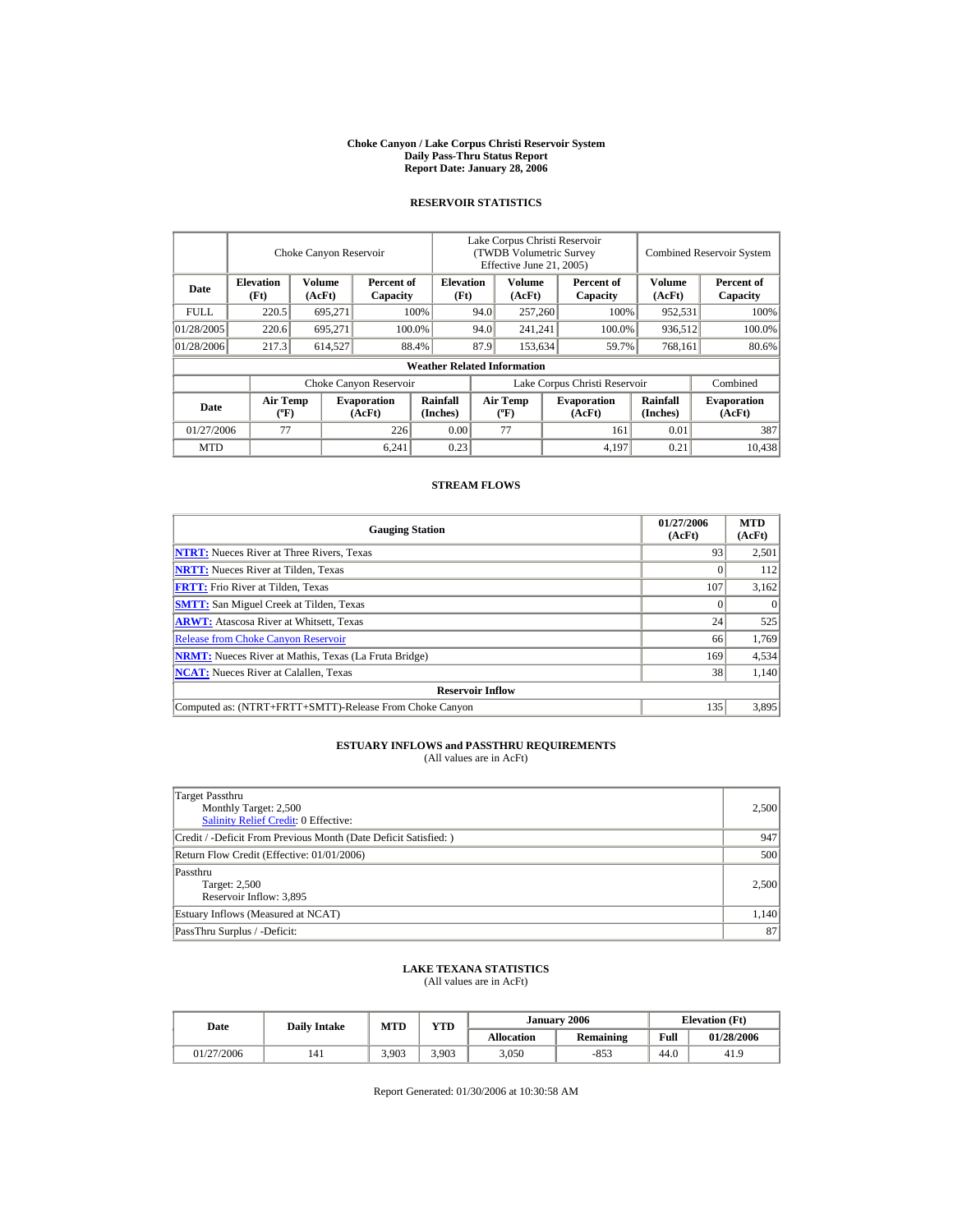#### **Choke Canyon / Lake Corpus Christi Reservoir System Daily Pass-Thru Status Report Report Date: January 29, 2006**

## **RESERVOIR STATISTICS**

|             | Choke Canyon Reservoir                      |                  |                              |                                    | Lake Corpus Christi Reservoir<br>(TWDB Volumetric Survey<br>Effective June 21, 2005) |                                  |  |                              | <b>Combined Reservoir System</b> |                              |  |
|-------------|---------------------------------------------|------------------|------------------------------|------------------------------------|--------------------------------------------------------------------------------------|----------------------------------|--|------------------------------|----------------------------------|------------------------------|--|
| Date        | <b>Elevation</b><br>(Ft)                    | Volume<br>(AcFt) | Percent of<br>Capacity       |                                    | <b>Elevation</b><br>(Ft)                                                             | Volume<br>(AcFt)                 |  | Percent of<br>Capacity       | Volume<br>(AcFt)                 | Percent of<br>Capacity       |  |
| <b>FULL</b> | 220.5                                       | 695,271          |                              | 100%                               | 94.0                                                                                 | 257,260                          |  | 100%                         | 952,531                          | 100%                         |  |
| 01/29/2005  | 220.6                                       | 695.271          |                              | 100.0%                             | 94.0                                                                                 | 241,241                          |  | 100.0%                       | 936,512                          | 100.0%                       |  |
| 01/29/2006  | 217.3                                       | 614,284          |                              | 88.4%                              | 87.9                                                                                 | 154,094                          |  | 59.9%                        | 768,378                          | 80.7%                        |  |
|             |                                             |                  |                              | <b>Weather Related Information</b> |                                                                                      |                                  |  |                              |                                  |                              |  |
|             |                                             |                  | Choke Canyon Reservoir       |                                    | Lake Corpus Christi Reservoir                                                        |                                  |  |                              |                                  | Combined                     |  |
| Date        | <b>Air Temp</b><br>$({}^{\circ}\mathrm{F})$ |                  | <b>Evaporation</b><br>(AcFt) | Rainfall<br>(Inches)               |                                                                                      | <b>Air Temp</b><br>$(^{\circ}F)$ |  | <b>Evaporation</b><br>(AcFt) | Rainfall<br>(Inches)             | <b>Evaporation</b><br>(AcFt) |  |
| 01/28/2006  | 72                                          |                  | 71                           | 0.10                               |                                                                                      | 72                               |  | 18                           | 0.03                             | 89                           |  |
| <b>MTD</b>  |                                             |                  | 6,312                        | 0.33                               |                                                                                      |                                  |  | 4,215                        | 0.24                             | 10.527                       |  |

## **STREAM FLOWS**

| <b>Gauging Station</b>                                       | 01/28/2006<br>(AcFt) | <b>MTD</b><br>(AcFt) |
|--------------------------------------------------------------|----------------------|----------------------|
| <b>NTRT:</b> Nueces River at Three Rivers, Texas             | 91                   | 2,592                |
| <b>NRTT:</b> Nueces River at Tilden, Texas                   |                      | 112                  |
| <b>FRTT:</b> Frio River at Tilden, Texas                     | 105                  | 3,267                |
| <b>SMTT:</b> San Miguel Creek at Tilden, Texas               |                      | $\theta$             |
| <b>ARWT:</b> Atascosa River at Whitsett, Texas               | 26                   | 551                  |
| <b>Release from Choke Canyon Reservoir</b>                   | 66                   | 1,834                |
| <b>NRMT:</b> Nueces River at Mathis, Texas (La Fruta Bridge) | 167                  | 4,700                |
| <b>NCAT:</b> Nueces River at Calallen, Texas                 | 42                   | 1,182                |
| <b>Reservoir Inflow</b>                                      |                      |                      |
| Computed as: (NTRT+FRTT+SMTT)-Release From Choke Canyon      | 131                  | 4.026                |

# **ESTUARY INFLOWS and PASSTHRU REQUIREMENTS**<br>(All values are in AcFt)

| Target Passthru<br>Monthly Target: 2,500<br><b>Salinity Relief Credit: 0 Effective:</b> | 2,500 |
|-----------------------------------------------------------------------------------------|-------|
| Credit / -Deficit From Previous Month (Date Deficit Satisfied:)                         | 947   |
| Return Flow Credit (Effective: 01/01/2006)                                              | 500   |
| Passthru<br>Target: 2,500<br>Reservoir Inflow: 4,026                                    | 2.500 |
| Estuary Inflows (Measured at NCAT)                                                      | 1,182 |
| PassThru Surplus / -Deficit:                                                            | 129   |

## **LAKE TEXANA STATISTICS**

(All values are in AcFt)

| Date       | <b>Daily Intake</b> | <b>MTD</b> | <b>VTD</b> |                   | January 2006 |      | <b>Elevation</b> (Ft) |  |
|------------|---------------------|------------|------------|-------------------|--------------|------|-----------------------|--|
|            |                     |            |            | <b>Allocation</b> | Remaining    | Full | 01/29/2006            |  |
| 01/28/2006 | 141                 | 4.044      | 4.044      | 3,050             | -994         | 44.0 | 41.9                  |  |

Report Generated: 01/29/2006 at 8:32:10 AM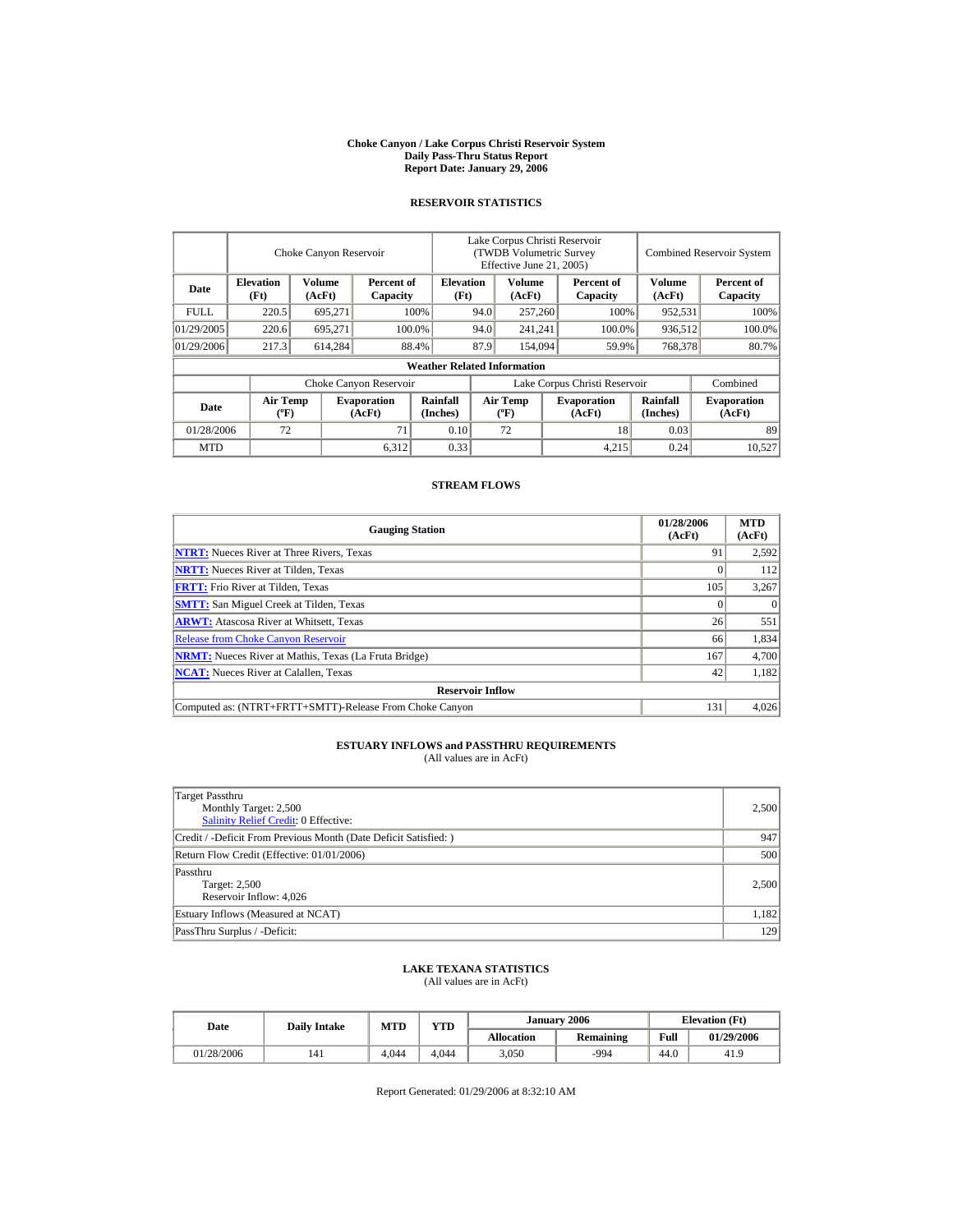#### **Choke Canyon / Lake Corpus Christi Reservoir System Daily Pass-Thru Status Report Report Date: January 30, 2006**

## **RESERVOIR STATISTICS**

|            | Choke Canyon Reservoir                      |                  |                              |                                    | Lake Corpus Christi Reservoir<br>(TWDB Volumetric Survey<br>Effective June 21, 2005) |                                  |  |                              |                      | <b>Combined Reservoir System</b> |  |  |
|------------|---------------------------------------------|------------------|------------------------------|------------------------------------|--------------------------------------------------------------------------------------|----------------------------------|--|------------------------------|----------------------|----------------------------------|--|--|
| Date       | <b>Elevation</b><br>(Ft)                    | Volume<br>(AcFt) | Percent of<br>Capacity       |                                    | <b>Elevation</b><br>(Ft)                                                             | Volume<br>(AcFt)                 |  | Percent of<br>Capacity       | Volume<br>(AcFt)     | Percent of<br>Capacity           |  |  |
| FULL.      | 220.5                                       | 695,271          |                              | 100%                               | 94.0                                                                                 | 257,260                          |  | 100%                         | 952,531              | 100%                             |  |  |
| 01/30/2005 | 220.6                                       | 695.271          |                              | 100.0%                             | 94.0                                                                                 | 241,241                          |  | 100.0%                       | 936,512              | 100.0%                           |  |  |
| 01/30/2006 | 217.3                                       | 614,284          |                              | 88.4%                              | 87.9                                                                                 | 153.941                          |  | 59.8%                        | 768,225              | 80.7%                            |  |  |
|            |                                             |                  |                              | <b>Weather Related Information</b> |                                                                                      |                                  |  |                              |                      |                                  |  |  |
|            |                                             |                  | Choke Canyon Reservoir       |                                    | Lake Corpus Christi Reservoir                                                        |                                  |  |                              |                      | Combined                         |  |  |
| Date       | <b>Air Temp</b><br>$({}^{\circ}\mathrm{F})$ |                  | <b>Evaporation</b><br>(AcFt) | Rainfall<br>(Inches)               |                                                                                      | <b>Air Temp</b><br>$(^{\circ}F)$ |  | <b>Evaporation</b><br>(AcFt) | Rainfall<br>(Inches) | <b>Evaporation</b><br>(AcFt)     |  |  |
| 01/29/2006 | 83                                          |                  | 141                          | 0.00                               |                                                                                      | 85                               |  | 170                          | 0.01                 | 311                              |  |  |
| <b>MTD</b> |                                             |                  | 6,453                        | 0.33                               |                                                                                      |                                  |  | 4,385                        | 0.25                 | 10.838                           |  |  |

## **STREAM FLOWS**

| <b>Gauging Station</b>                                       | 01/29/2006<br>(AcFt) | <b>MTD</b><br>(AcFt) |
|--------------------------------------------------------------|----------------------|----------------------|
| <b>NTRT:</b> Nueces River at Three Rivers, Texas             | 93                   | 2,686                |
| <b>NRTT:</b> Nueces River at Tilden, Texas                   |                      | 113                  |
| <b>FRTT:</b> Frio River at Tilden, Texas                     | 109                  | 3,376                |
| <b>SMTT:</b> San Miguel Creek at Tilden, Texas               |                      | $\Omega$             |
| <b>ARWT:</b> Atascosa River at Whitsett, Texas               | 28                   | 579                  |
| <b>Release from Choke Canyon Reservoir</b>                   | 66                   | 1,900                |
| <b>NRMT:</b> Nueces River at Mathis, Texas (La Fruta Bridge) | 131                  | 4,831                |
| <b>NCAT:</b> Nueces River at Calallen, Texas                 | 77                   | 1,259                |
| <b>Reservoir Inflow</b>                                      |                      |                      |
| Computed as: (NTRT+FRTT+SMTT)-Release From Choke Canyon      | 137                  | 4.163                |

# **ESTUARY INFLOWS and PASSTHRU REQUIREMENTS**<br>(All values are in AcFt)

| Target Passthru<br>Monthly Target: 2,500<br><b>Salinity Relief Credit: 0 Effective:</b> | 2,500 |
|-----------------------------------------------------------------------------------------|-------|
| Credit / -Deficit From Previous Month (Date Deficit Satisfied:)                         | 947   |
| Return Flow Credit (Effective: 01/01/2006)                                              | 500   |
| Passthru<br>Target: 2,500<br>Reservoir Inflow: 4,163                                    | 2.500 |
| Estuary Inflows (Measured at NCAT)                                                      | 1,259 |
| PassThru Surplus / -Deficit:                                                            | 206   |

## **LAKE TEXANA STATISTICS**

(All values are in AcFt)

| Date       | <b>Daily Intake</b> | <b>MTD</b> | <b>VTD</b> | January 2006      |           | <b>Elevation</b> (Ft) |            |
|------------|---------------------|------------|------------|-------------------|-----------|-----------------------|------------|
|            |                     |            |            | <b>Allocation</b> | Remaining | Full                  | 01/30/2006 |
| 01/29/2006 | 143                 | 4.187      | 4.187      | 3,050             | $-1.137$  | 44.0                  | 41.9       |

Report Generated: 01/30/2006 at 8:43:37 AM